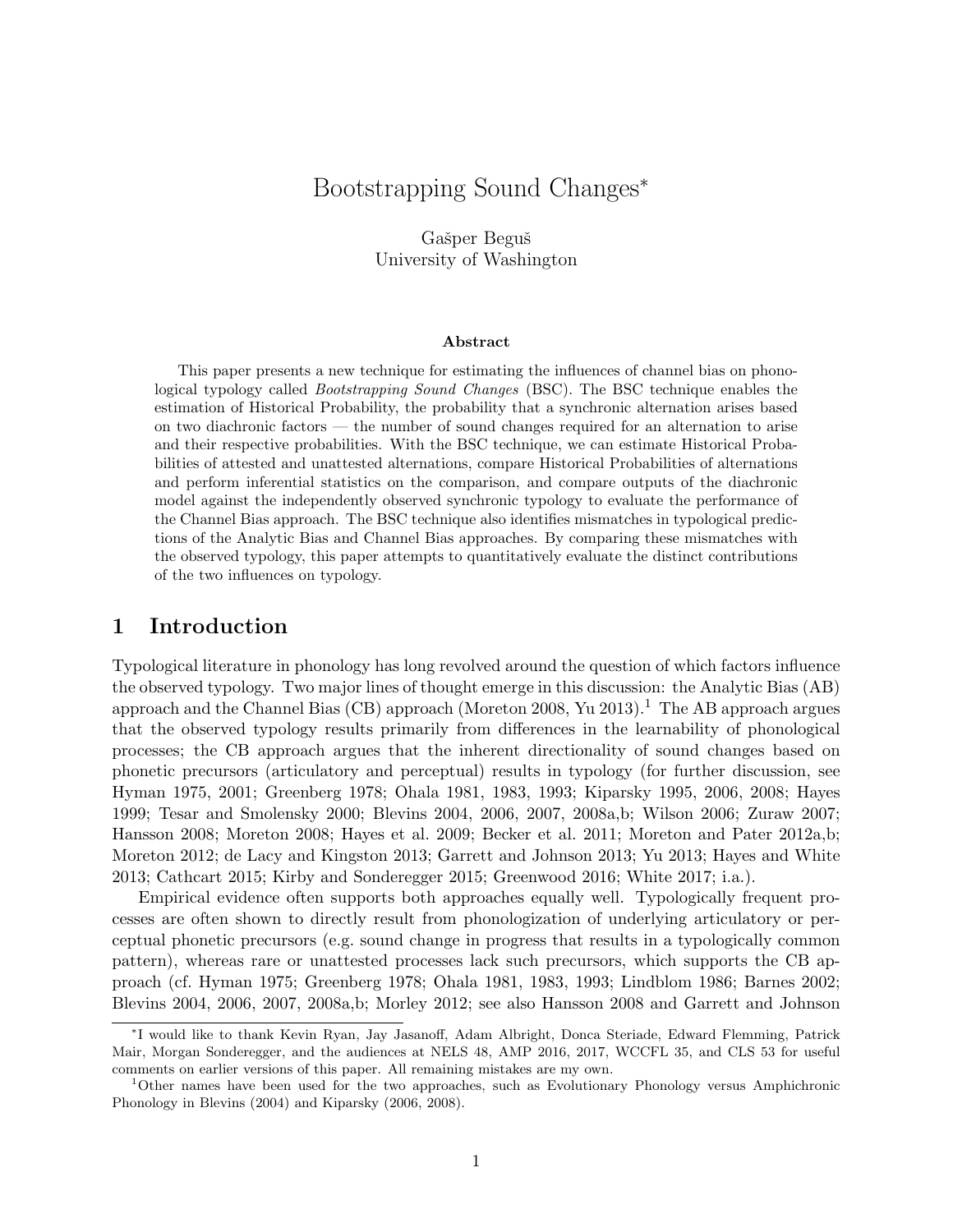2013 for an overview of the literature). On the other hand, typologically rare processes are experimentally shown to be more difficult to learn, which supports the AB approach (Hayes 1999; Tesar and Smolensky 2000; Kiparsky 1995, 2006, 2008; Wilson 2006; Hayes et al. 2009; Becker et al. 2011; de Lacy and Kingston 2013; Hayes and White 2013; White 2017; for an overview of the experimental AB literature, see Moreton and Pater 2012a,b). This ambiguity of evidence poses the primary challenge in typological research. The stance of this paper is that both factors influence the typology (as has been argued by a mounting body of research recently; Hyman 2001, Myers 2002, Moreton 2008, Moreton and Pater 2012a, b, de Lacy and Kingston 2013). There is no doubt that all potential synchronic phonological processes need to be learnable and accommodated by the synchronic grammar and that all synchronic processes arise through some diachronic trajectory. The question that this paper addresses is whether observed typological distributions are influenced primarily by different degrees of the learnability of different processes or primarily by different diachronic trajectories that underlie different processes. The role of phonological research is to quantitatively evaluate which aspects of typology are more likely to result from one factor or the other. For this purpose, we first need detailed quantitative models of both the AB and CB approaches to typology. This paper presents a new technique for deriving typology within the CB approach called Bootstrapping Sound Changes.

### 1.1 Analytic Bias

As already mentioned, the AB approach substantiates the claim that learning biases influence typology with evidence from artificial grammar learning experiments. If typologically infrequent processes are experimentally shown to be more difficult to learn than typologically frequent processes (for an overview, see Moreton and Pater 2012a,b), a reasonable conclusion would be that typological observations result precisely from these differences in learnability.

A challenge that the AB approach faces is that artificial grammar learning experiments testing the learnability of typologically rare or nonexistent unnatural processes frequently fail to show learnability differences compared to typologically frequent natural processes when structural complexity of the tested alternations is controlled for. Influences of Analytic Bias can be subdivided into Substantive Bias and Complexity Bias (Wilson 2006, Moreton 2008, Moreton and Pater 2012a,b). Substantive Bias states that phonetically motivated processes are easier to learn than unmotivated (or unnatural). Complexity Bias<sup>[2](#page-1-0)</sup> states that alternations involving more conditioning features are more difficult to learn than simpler alternations (Moreton 2008). A survey of experimental literature on Analytic Bias in Moreton and Pater (2012a,b) shows that there exist consistent differences in experimental results testing the two biases. While Complexity Bias is consistently confirmed by the majority of studies surveyed, experimental outcomes of the Substantive Bias are mixed. Several studies that test the learning of unnatural alternations as defined in Section [2](#page-5-0) found no effect of Substantive Bias (Pycha et al. 2003, Kuo 2009, Skoruppa and Peperkamp 2011, via Moreton and Pater 2012a,b; and more recently Seidl et al. 2007, Do et al. 2016, Glewwe 2017, Glewwe et al. 2018). A comparatively smaller subset of studies, however, do report positive results (Carpenter 2006, 2010; Wilson 2006).

The stance of this paper is that learnability differences confirmed for a subset of alternations should not be extended to the entire typology. Instead, learnability differences should be experimentally tested for each alternation discussed in the AB-CB debate. Experiments that specifically tested the processes discussed in this paper failed to find learning differences between the natural and unnatural processes (Seidl et al. 2007, Do et al. 2016, Glewwe 2017, Glewwe et al. 2018), although there exist substantial typological differences between the two groups. Deriving substantial

<span id="page-1-0"></span><sup>&</sup>lt;sup>2</sup>Complexity Bias has also been called Structural Bias (Moreton and Pater 2012a,b).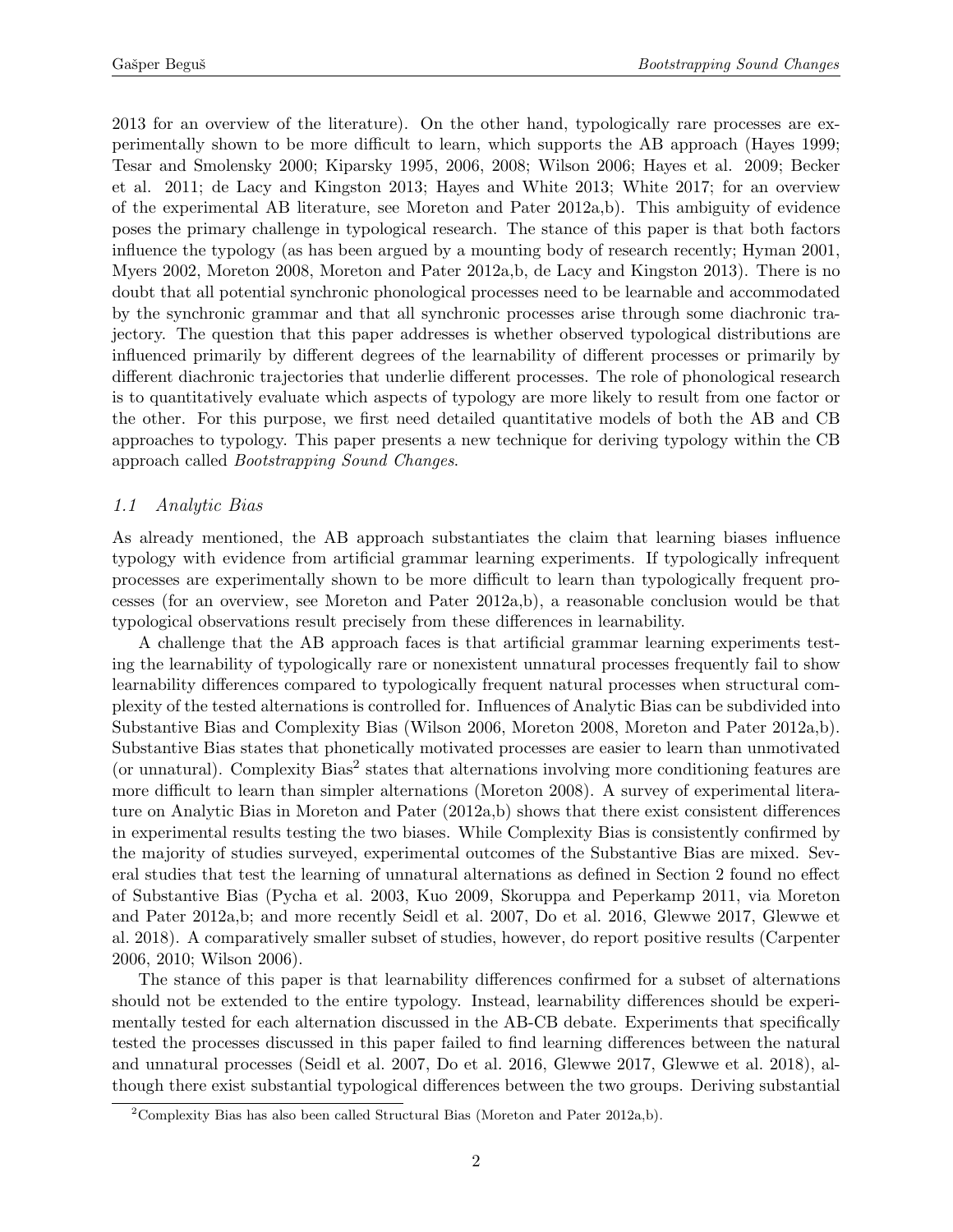typological differences between natural and unnatural alternations based on the AB approach is problematic for processes for which no differences in learning are observed experimentally.

L1 acquisition and L2 acquisition of word-final stops by speakers of L1s that ban obstruent codas is the only place where differences between the natural and unnatural pair of alternations are observed. Learners acquire word-final voiceless stops earlier than voiced stops and devoice voiced stops more frequently than they voice voiceless stops word-finally (overview in Broselow 2018; see also Clark and Bowerman 1986, Kong et al. 2012, and literature therein). It is likely, however, that this type of experiment tests differences in learning of more complex versus less complex articulations (Kong et al. 2012), and not the abstract phonological learning that is, for example, observed in artificial grammar learning experiments (e.g. where complex alternations are more difficult to learn than simple alternations, which is independent of articulatory factors; Moreton and Pater 2012a,b). Articulation of segments that require more articulatory effort in a given position is expected to be learned less successfully: "[c]ross-language differences in the age of children's mastery of adult-like voiced stops are typically explained in terms of the relative difficulty of the laryngeal gestures for the language's voice onset time distributions" (Kong et al. 2012: 725). The very same mechanism is in fact responsible for final voicing within the CB approach: even adult L1 speakers with full contrast gradiently and passively devoice final voiced stops due to their greater articulatory complexity, which can result in a typologically common sound change that operates in an adult population (cf. Labov 1994). These L1 and L2 learning differences thus likely reflect differences in articulatory effort that should be modeled as a CB influence. It is in fact not trivial to show how differences in L1 articulatory learning would result in phonological typology (cf. Rafferty et al. 2011), given that children reproduce their input with a high degree of faithfulness past some developmental stage (e.g. at about 2–5 years for acquisition of the voicing contrast; see Kong et al. 2012).

### <span id="page-2-0"></span>1.2 Channel Bias

One of the objections against the CB approach to typology is that it fails to explain why some processes are unattested (Kiparsky 2006, 2008; de Lacy and Kingston 2013). Kiparsky (2006), for example, lists several diachronic trajectories that would lead to final voicing, yet final voicing is arguably not attested as a productive synchronic process. More generally, combinations of sound changes could conspire to yield a number of processes that are never attested as productive synchronic alternations. In the absence of a diachronic explanation, Kiparsky (2006) invokes grammatical constraints and learnability to explain these typological gaps.

Most of the current models of typology within the CB approach are indeed incapable of explaining such typological gaps because they do not quantify the probability of the occurrence of sound changes or combinations of sound changes. The default explanation within the CB approach has long been a qualitative observation that common processes are frequent because they are produced by frequent sound changes (Blevins 2013:485, also Greenberg 1978:75–6). Such reasoning does not provide sufficient outputs for a quantitative comparison of different influences on phonological typology.

Despite these objections, mechanisms exist within the CB approach to derive typology beyond the simple statement that rare sound changes produce rare alternations. Based on a typological study of an unnatural process, post-nasal devoicing, Author (2017) argues that unnatural processes require at least three sound changes to arise (as opposed to at least two for unmotivated processes and at least one for natural processes, the so-called Minimal Sound Change Requirement (MSCR)), which explains the relative rarity of processes with different degrees of naturalness. To be sure, the idea that unmotivated processes are rare because they require a complex history is not new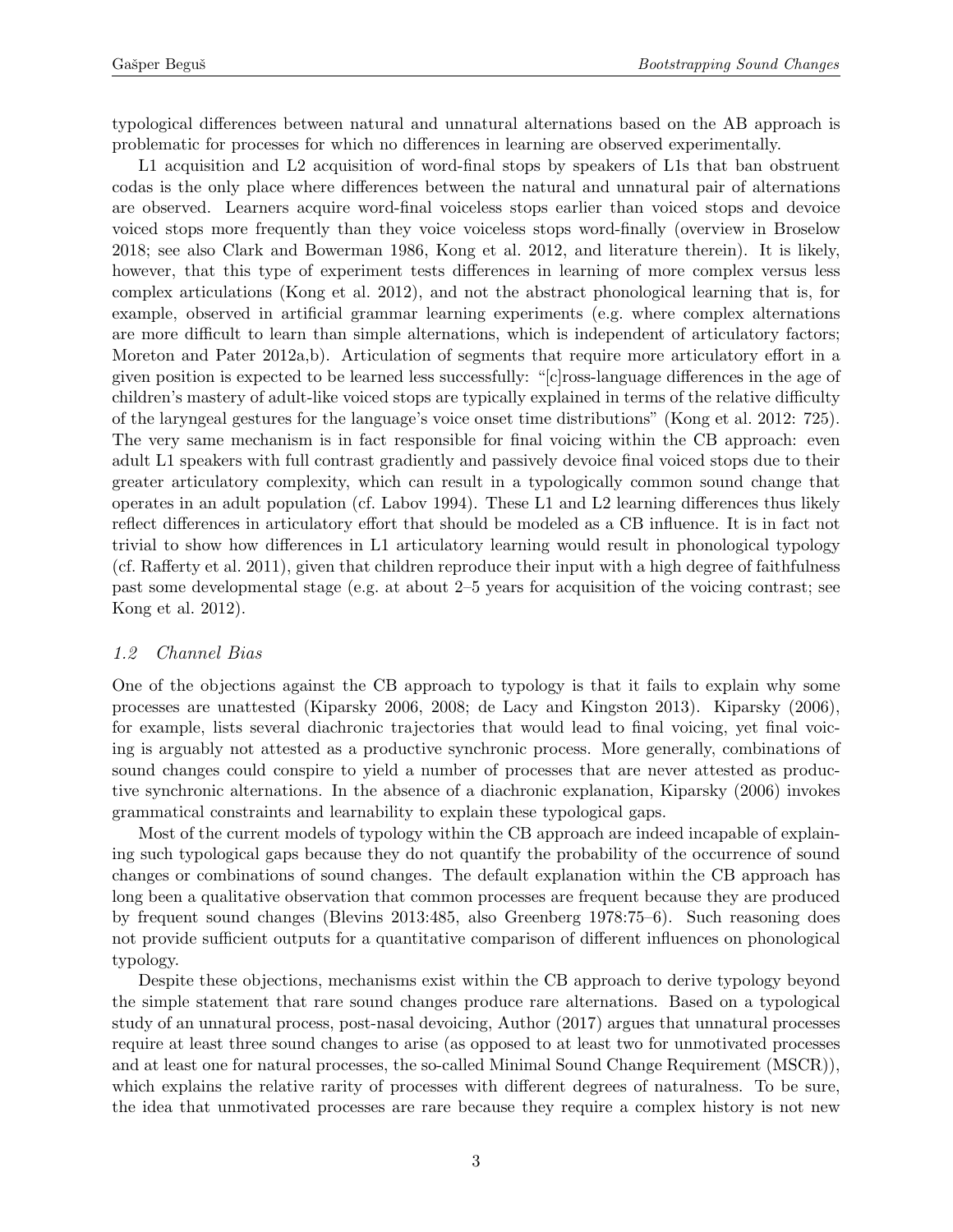(Bell 1970, 1971; Greenberg 1978:75–6; Cathcart 2015; Morley 2015), but the MSCR is, to the author's knowledge, the first formal proof that explains why unnatural processes are the least frequent (compared to natural or unmotivated processes, see Section [2\)](#page-5-0). The MSCR on its own, however, does not explain why some unnatural processes are attested, while others are not. To quantify the CB influences on typology further, the concept of the MSCR should be combined with the estimation of probabilities of individual sound changes that are required for each synchronic alternation to arise.

Two models have thus far attempted to quantify probabilities of the occurrence of various primarily static phonotactic processes and explain the relative rarity of some processes based on diachronic factors. Bell (1970, 1971) and Greenberg (1978) propose a "state-process model". Their model operates with typological states (phonological, morphological, and syntactic) that can arise from other states, depending on transitional probabilities from one state to another and the rest probabilities of each state, and therefore is most suitable for modeling the probabilities of various phonotactic restrictions. The probability of each state is determined by the number of previous states from which it can arise and the transitional probabilities between the states. They propose a Markov chain model for determining the probabilities of each state. Modeling the probabilities of transitions (processes) in the instantiation of the model in Bell (1971) involves relative probabilities that only tangentially reflect the frequencies of the processes in the samples. While the main principles of Bell's (1970, 1971) and Greenberg's (1978) model are similar to what will be proposed in this paper, focusing the estimation of probabilities on sound changes, rather than on states, combined with using substantially more elaborate samples of sound changes in our model yields more accurate predictions (Section [4.3\)](#page-21-0). A different model of calculating the probabilities of the combination of sound changes is offered by Cathcart (2015), who computes permutations of sound changes that lead to a certain process (in this case, final voicing) and compares that to permutations of all sound changes in a given survey to get an estimate of the probability of certain processes. Due to its design, however, Cathcart's (2015) model needs to rely on representativeness of diachronic surveys for all sound changes, not only for the ones that are estimated (see also Section [3.3\)](#page-11-0) and is computationally demanding, which makes the model difficult to implement. The models in Greenberg (1978) and Cathcart (2015) also do not take into consideration the crucial distinctions made in Author (2017): "the subdivision of unusual rules into unnatural versus unmotivated rules, paired with the proof that the former require at least three sound changes to arise" (the MSCR).<sup>[3](#page-3-0)</sup> The model proposed in this paper has a disadvantage that the trajectories of sound changes that lead to a certain alternation need to be identified manually (similar to Bell's (1971) and Greenberg's (1978) models), but this also means that samples of sound changes need to be representative only for the sound changes we are estimating. This paper shows that the MSCR and a diachronic model of unnatural processes called the Blurring Process (Author 2017) facilitate the identification of trajectories that lead to unnatural processes, which consequently facilitates a quantitative model of typology within the CB approach.

### 1.3 Goals

The goal of this paper is to propose a quantitative method for estimating the influences of channel bias on phonological typology called Bootstrapping Sound Changes (BSC). The BSC technique es-

<span id="page-3-0"></span> $3$ The model of automated reconstruction in Bouchard-Côté et al. (2013) estimates the probabilities of individual sound changes, but does not deal with combinations of sound changes. Other quantitative approaches to sound change (e.g. Kirby and Sonderegger 2013, 2015; Hruschka et al. 2015) do not directly deal with estimating the probabilities of sound changes that operate in combination, but computationally model the initiation and propagation of single sound changes.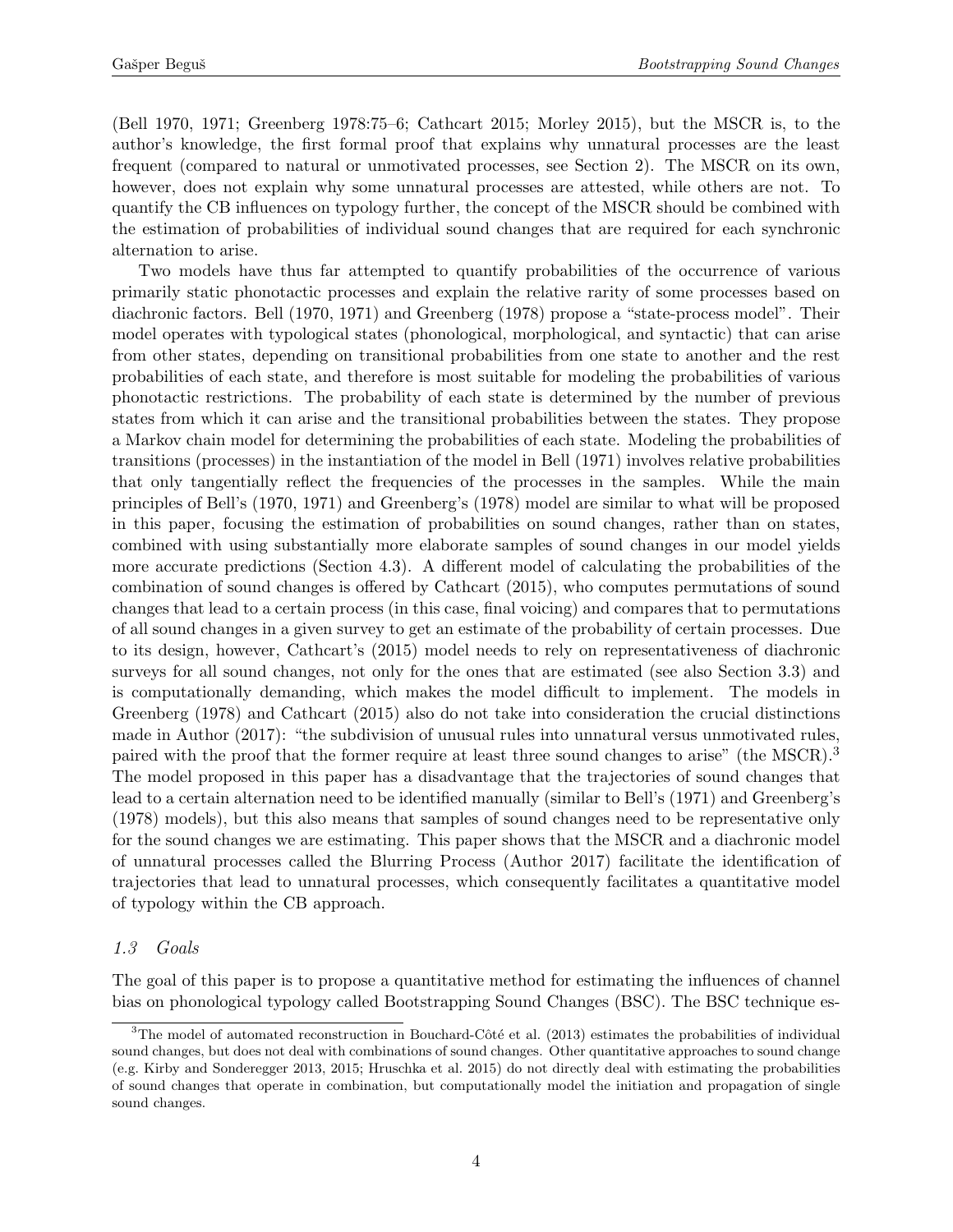timates the so-called Historical Probability, the probability that an alternation arises based on two diachronic factors — the number of sound changes required for an alternation to arise (the MSCR; Section [2\)](#page-5-0), and their respective probabilities, estimated from surveys of sound changes. The probabilities are estimated with the statistical technique bootstrapping (Efron 1979); the assumptions of the model are discussed in Section [3.4.](#page-12-0) This paper argues that with the BSC technique, we can (i) estimate the Historical Probability of any alternation (Section [4.1\)](#page-15-0), (ii) compare two alternations, attested or unattested, and perform statistical inferences on the comparison (Section [4.2\)](#page-19-0), and (iii) compare outputs of the BSC model with independently observed typology to evaluate the performance of the CB approach (Section [4.3\)](#page-21-0). Using the BSC technique, this paper also identifies crucial mismatches in typological predictions between the AB and CB approaches (Sections [4.3](#page-21-0) and [5\)](#page-24-0). By testing these mismatched predictions against the observed typology, we can at least partially control for one factor when testing the other and vice versa, which consequently allows for quantitative evaluation of distinct contributions of the AB and CB factors on phonological typology (Section [5\)](#page-24-0).

The BSC technique is applied to three natural-unnatural alternation pairs that target the feature [±voice]: post-nasal (de)voicing (PND, PNV), intervocalic (de)voicing (IVD, IVV), and final (de)voicing  $(FD, FV)$ . The feature  $[\pm \text{voice}]$  is chosen for several reasons. First, phonetic naturalness is probably best understood precisely for this feature. [+voice] is natural intervocalically and postnasally and unnatural word-initially and word-finally for clear articulatory and perceptual reasons (Aerodynamic Voicing Constraint; Ohala 1983, 2011; Westbury and Keating 1986; for a detailed argumentation, see Author 2017). Second, all three alternations are well-researched typologically: PND and FV are probably two of the most widely discussed alternations in the phonological literature (Hyman 2001; Kiparsky 2006, 2008; Blevins 2004; Yu 2004; Coetzee and Pretorius 2010). Third, the three alternations crucially differ in their synchronic attestedness: PND is reported in thirteen languages as a sound change, which in four languages results in a synchronic alternation (Author 2017; PND has even been confirmed as a productive alternation with wug-tests; Coetzee and Pretorius 2010). IVD is attested once as a morphologically conditioned alternation (Bloyd 2015, 2017) and once as a sound change that results in a gradient phonotactic restriction (Author and Name 2017). FV is arguably never attested as a synchronic alternation (Kiparsky 2006, 2008; cf. Haspelmath 1993, Yu 2004). Most reported cases of FV, such as Lezgian, Latin, and Somali, have been shown not to qualify as FV (Kiparsky 2006, Lipp 2016, Author 2017a, Author 2018).<sup>[4](#page-4-0)</sup> Fourth, the natural counterparts of the three unnatural alternations are recurrent and typologically common phonetic tendencies and alternations. Finally, both attested unnatural processes (PND and IVD) arise from a combination of three natural sound changes (the Blurring Process; see Sections [2](#page-5-0) and [4.1\)](#page-15-0) and this development is historically directly or indirectly attested. For FV, Kiparsky (2006) identifies several diachronic trajectories that would yield the alternation, but none appear to be attested. These different degrees of synchronic and diachronic attestedness among PND, IVD, and FV and their respective natural counterparts make good grounds for a comparison of different approaches to phonological typology.

The outputs of the BSC model suggest that the typological rarity of unnatural processes discussed here is primarily due to the CB factor: BSC predicts with relatively high accuracy the typological differences between natural and unnatural alternation pairs for which no learnability differences have been observed. On the other hand, the BSC model also shows that a sound change that simplifies a complex alternation to a simple alternation, and consequently simplifies its learn-

<span id="page-4-0"></span><sup>&</sup>lt;sup>4</sup>There is one possible case of FV that could count as a productive synchronic alternation — Lakota (Rood 2016). Currently, there are no acoustic studies of Lakota word-final stops. Since many reported cases of FV turned out to be cases of word-final unreleased or lax voiceless stops (Kiparsky 2006), I leave Lakota out of this discussion until acoustic data is available.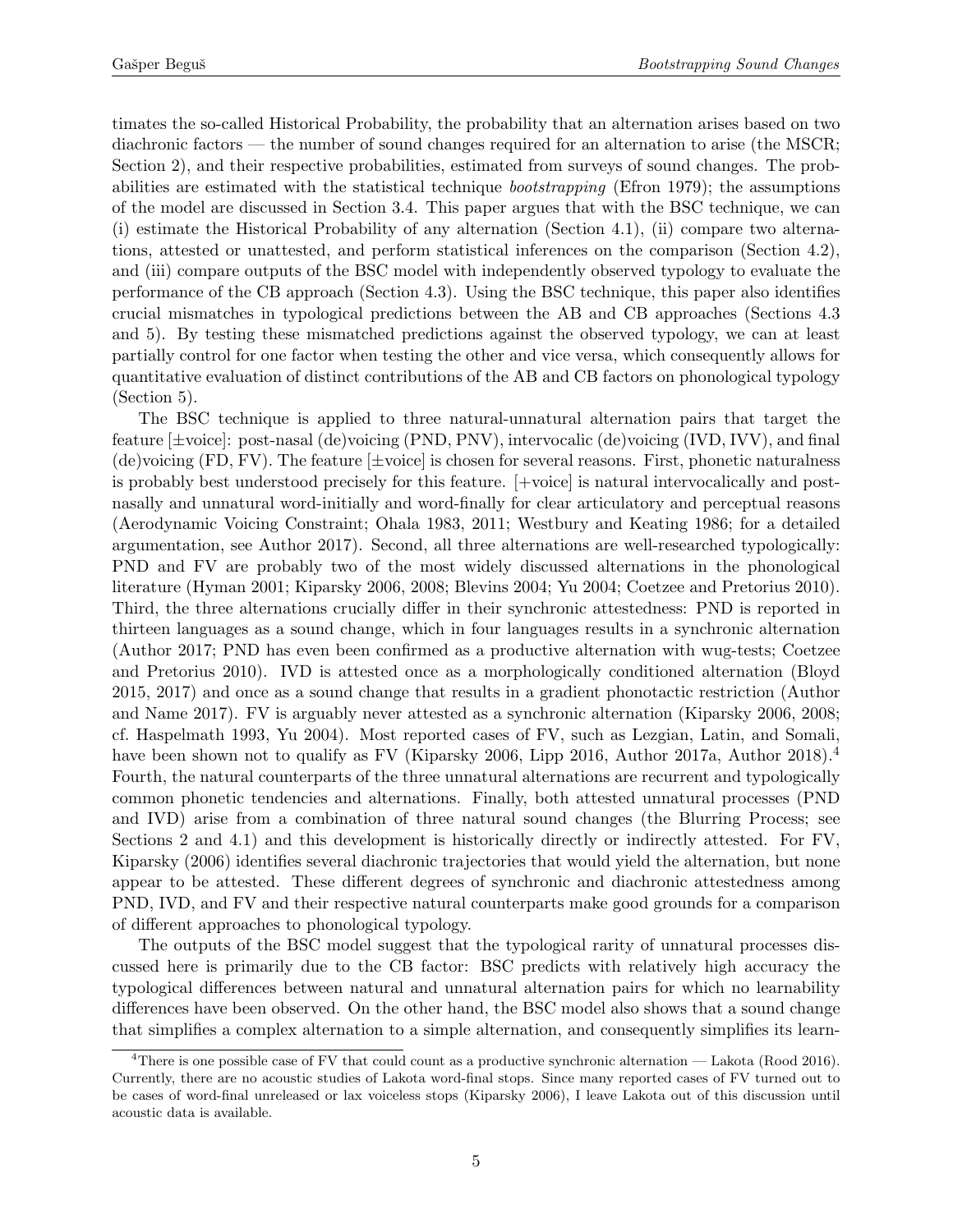ing, operates at a significantly higher rate than expected if only the CB factor is modeled. Such higher rates of sound change operation that resolve a complex alternation are most likely influenced by the AB factor. In other words, the model suggests that the typological rarity of unnatural processes that target the feature  $[\pm \text{voice}]$  is due to the CB factor, while the rarity of complex alternations is likely influenced by the AB factor.

# <span id="page-5-0"></span>2 Background

This paper adopts several diachronic concepts from Author (2017). This section discusses their relevance to the BSC technique. In the interest of space, not all details can be presented here; the reader should be directed to Author (2017) for an in-depth discussion of the Blurring Process and the MSCR.

First, this paper adopts the division of phonological processes into *natural*, unmotivated, and unnatural. Natural processes, such as final devoicing or post-nasal and intervocalic voicing, are cases of phonetically well-motivated universal phonetic tendencies. Universal phonetic tendencies are defined as having articulatory or perceptual motivation, operating passively cross-linguistically, and resulting in typologically common phonological processes (Author 2017). Unmotivated processes lack phonetic motivation, but do not operate against universal phonetic tendencies. Unnatural processes not only lack phonetic motivation, but also operate against universal phonetic tendencies. Examples of unnatural alternations that operate against these universal phonetic tendencies include final voicing  $(T \to D / \_\#)$  or post-nasal  $(D \to T / N \_)$  and intervocalic  $(D \to T / N \_$ V V) devoicing (for articulatory and perceptual argumentation on the unnaturalness of these processes, see Westbury and Keating 1986; Ohala 1983, 2011; Coetzee and Pretorius 2010; Iverson and Salmons 2011; Author 2017, 2018). An example of an unmotivated process would be Eastern Ojibwe "palatalization" of  $n / \text{ to } [\text{f}]$  before front vowels (Buckley 2000), which lacks phonetic motivation, but does not operate against universal tendencies.

Sound change is defined as a non-analogical "change of one non-automatic feature value in a given environment" (Author 2017). Features that change automatically along with non-automatic feature values do not count as instances of sound change (e.g. a change in  $[\pm$ nasal) automatically causes a change in  $[\pm$ sonorant]). Additionally, sound change is a completed event that ideally targets all vocabulary items in a given language L. Because the BSC technique models sound changes that, via phonologization, result in phonological alternations, we adopt the level of abstraction from phonology where features encode non-automatic, language-specific, and speaker-controlled phonologized processes that cannot be attributed to universal phonetics (Hyman 2013). Defining sound change is, in itself, a non-trivial task (Garrett 2014) and different definitions are possible or even more appropriate for different purposes. When modeling probabilities of synchronic alternations, it is reasonable to adopt the definition that operates with phonological features (see also discussion in Author 2017). In any case, this problem is not unique to the proposed model: any diachronic model that estimates probabilities of synchronic alternations will need to define sound change at some more or less arbitrary level of abstraction.

This paper also assumes that a single sound change most frequently changes one feature value (or deletes, inserts, or reorders a whole feature matrix in the case of deletion, epenthesis, and metathesis) in a given environment. This "minimality principle", first proposed in Donegan and Stampe (1979) and Picard (1994), is discussed at length in Author (2017). A combination of sound changes is defined in this paper as a set of individual sound changes that each target a single feature value.

This paper adopts two key diachronic concepts for the derivation of typology within the Channel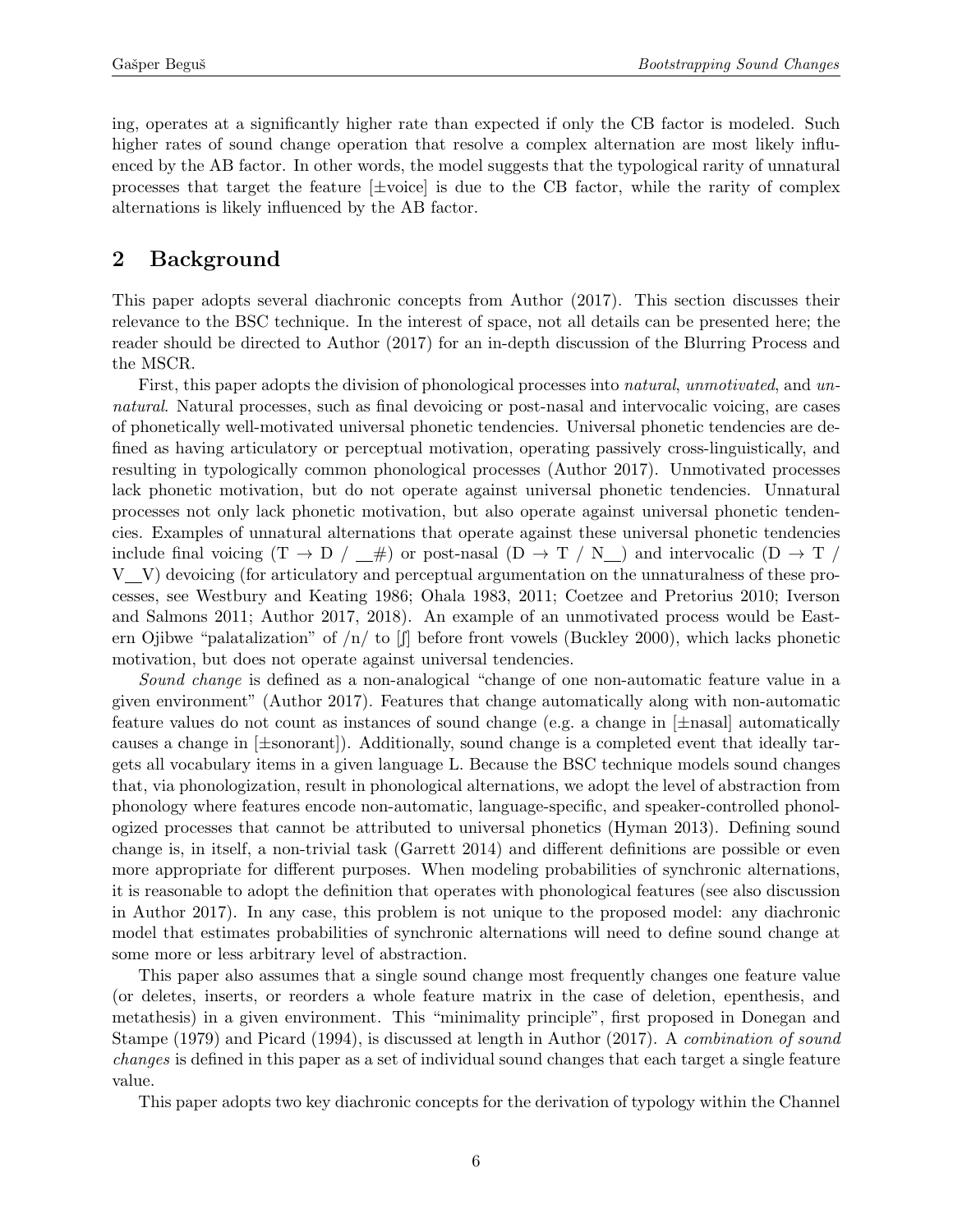<span id="page-6-1"></span>

| Unnatural process      | Language                   | Description                              |
|------------------------|----------------------------|------------------------------------------|
| or sound change        |                            |                                          |
| Post-nasal devoicing   | Yaghnobi                   | Xromov(1972)                             |
|                        | Tswana, Shekgalagari       | Hyman 2001, Solé et al. (2010)           |
|                        | Makhuwa                    | Janson $(1991/1992)$                     |
|                        | Bube, Mpongwe              | Janssens (1993), Mouguiama-Daouda (1990) |
|                        | Konyagi                    | Merrill $(2016a,b)$                      |
|                        | Sicilian and Calabrian     | Rohlfs (1949)                            |
|                        | Buginese and Murik         | Blust $(2013)$                           |
|                        | Nasioi                     | Brown $(2017)$                           |
|                        | Tarma Quechua <sup>a</sup> | Adelaar $(1977)$                         |
| Intervocalic devoicing | Sula                       | Bloyd $(2015)$                           |
|                        | Berawan and Kiput          | Blust (2005, 2013)                       |

**Table 1:** Unnatural processes and languages in which they appear.

<span id="page-6-0"></span><sup>a</sup>Tarma Quechua features further unnatural distributions (see Author and Name 2017).

Bias approach that have been proposed in Author (2017): the Blurring Process and the Minimal Sound Change Requirement. Typological surveys of unnatural processes targeting the feature [±voice] conducted in Author (2017) and Author and Name (2017) identify thirteen languages in which PND has been reported either as a productive synchronic alternation or as a sound change, and two additional cases of unnatural phonotactic restrictions — the distribution of the feature [±voice] in Tarma Quechua and in the Berawan dialects (summarized in Table [1\)](#page-6-1). Author (2017) argues that PND arises from a combination of three sound changes in all reported cases (as was proposed for Tswana in Dickens 1984 and Hyman 2001) and argues that the three-sound-changes approach is historically directly confirmed by Avestan, Sogdian and Yaghnobi, three languages in ancestral relationship that have all three sound changes attested in written sources. Based on this typological survey, a new model for explaining unnatural processes diachronically is proposed: the Blurring Process. The Blurring Process states that unnatural alternations arise through a combination of a specific set of three natural (phonetically motivated) sound changes: (i) a sound change that causes complementary distribution, (ii) a sound change that targets changed or unchanged segments in the complementary distribution, and (iii) a sound change that blurs the original complementary distribution (Author 2017). All reported cases of unnatural phonotactic restrictions (in the Berawan dialects and Tarma Quechua) also arise through the Blurring Process.[5](#page-6-2)

The Blurring Process allows us to maintain the long-held position that the operation of sound changes is limited to phonetically natural directions (Garrett and Johnson 2013, Garrett 2014). This position has recently been challenged by Blust (2005), who lists a number of unnatural sound changes. If these unnatural sound changes can be explained by the Blurring Process as combinations of natural sound changes (as argued by Author 2017 and Author and Name 2017), we can maintain the position that sound change is always phonetically motivated. This restriction is crucial when

<span id="page-6-2"></span><sup>&</sup>lt;sup>5</sup>The proposed model does not account for unnatural processes that result from morphological changes. These are, however, almost always analyzed as morphologically conditioned and can be explained by non-phonological mechanisms. IVD in Sula (Bloyd 2015) likely results from a combination of morphological changes and is morphologically conditioned. The exact mechanisms of how IVD arises there are not straightforward and are beyond the scope of this paper.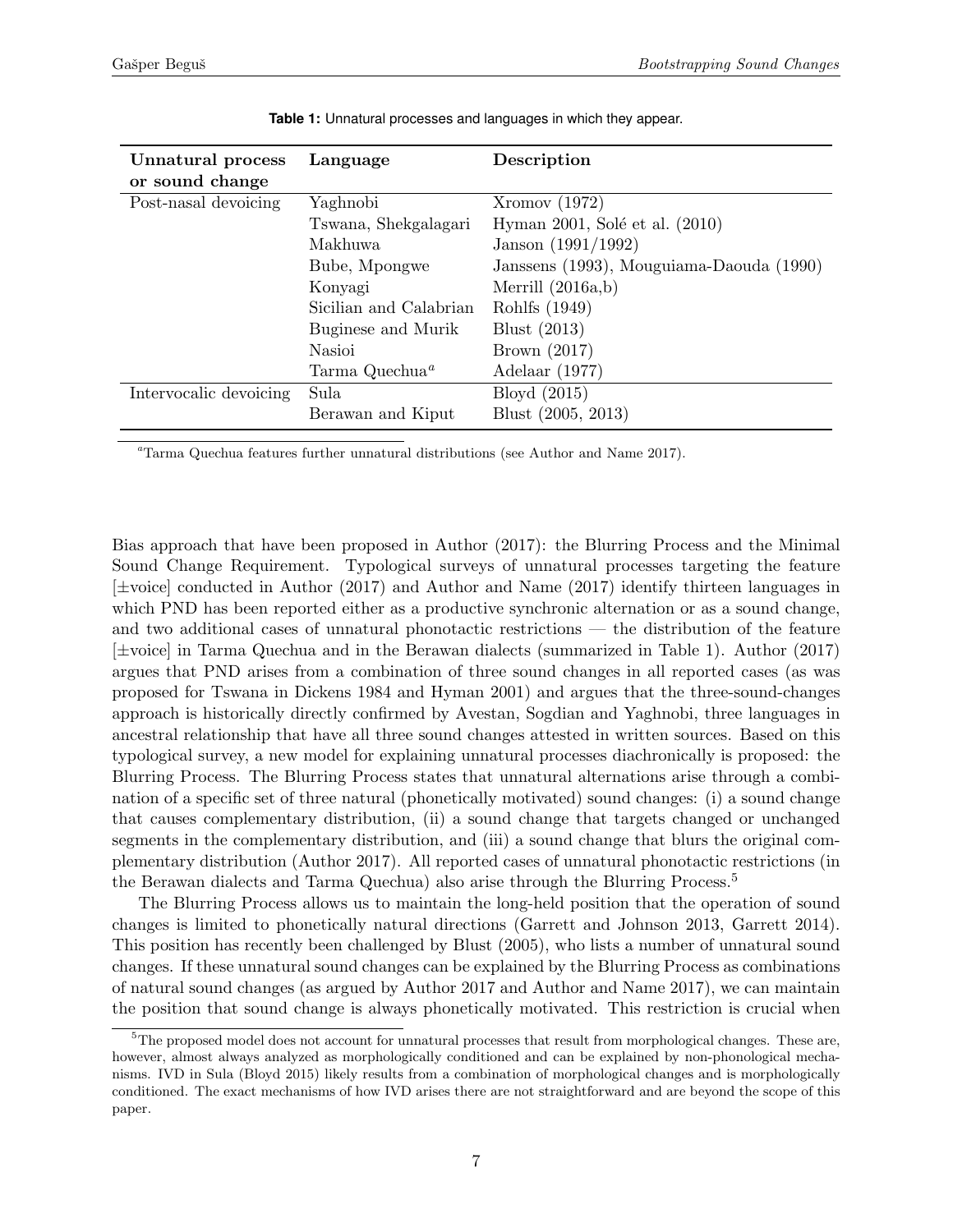modeling the typology within the CB approach: some processes can only arise from a combination of natural sound changes, which means the probability of an alternation depends not only on the probability of a single (natural or unnatural) sound change, but also on the number of natural sound changes required for a process to arise and their respective probabilities.

The Blurring Process leads to another property of diachronic phonology: the so-called Minimal Sound Change Requirement. As was already argued, a single sound change is always phonetically motivated, which means that unnatural alternations cannot arise from a single sound change. Author (1) additionally shows that unnatural segmental alternations cannot arise from two sound changes either. In sum, the MSCR states that a minimum of three sound changes are required for an unnatural alternation to arise, a minimum of two sound changes for an unmotivated alternation, and a minimum of one sound change for a natural alternation (for a formal proof of the MSCR, see Author 2017). As will be shown below, the MSCR has implications for the derivation of typology within the Channel Bias approach.

# <span id="page-7-2"></span>3 Bootstrapping Sound Changes

MSCR predicts that, all else being equal, natural processes will be the most frequent, unmotivated less frequent, and unnatural the least frequent, because the former require one sound change to arise, the second at least two, and the latter at least three [\(\(1\)](#page-7-0) from Author 2017). All else being equal, the more sound changes an alternation requires, the less frequent it will be typologically.

<span id="page-7-0"></span>(1) A scale of decreased probabilities (Author 2017)  $P_{\chi}(\text{natural}) > P_{\chi}(\text{unmotivated}) > P_{\chi}(\text{unnatural})$ 

The MSCR is a crucial concept in the discussion on different influences on phonological typology because the typological consequences of the MSCR can be ascribed exclusively to  $CB$  — learnability is independent of the requirement that some processes need to arise from a number of sound changes (even if the rate of operation of individual sound changes can be influenced by learnability, see Section [5\)](#page-24-0). The MSCR, however, only predicts *categorical* relations between alternations with different degrees of naturalness and does not explain why some unnatural processes are attested and others are not. Our goal is to propose a model that would quantify probabilities of natural, unmotivated, and unnatural processes further. We can combine the MSCR with the assumption that the probabilities of sound changes influence the probabilities of synchronic alternations. Crucially, the probability that an alternation arises based on diachronic factors depends on both the number of sound changes that are required for the alternation to arise and the probability of each individual sound change in the combination. Such probabilities are called Historical Probabilities of Alternations  $(P_{\chi})$ .

<span id="page-7-1"></span>(2) Historical Probabilities of Alternations  $(P_{\gamma})$ 

The probability that an alternation arises based on the number of sound changes required (the MSCR) and their respective probabilities, which can be estimated from samples of sound changes.

A challenge in estimating the CB influences on typology with the BSC technique is the possibility that the probabilities of each individual sound change estimated from diachronic surveys are influenced not only by the CB factors, but by learnability  $(AB)$  as well (called the  $AB-CB$ conflation problem henceforth; see Kiparsky 1995, 2008; Moreton 2008). That this is likely not the case for sound changes targeting the feature  $[\pm \text{voice}]$  is suggested by sound change typology: the natural sound changes PNV, IVV, and FV are frequent (Kümmel 2007), whereas their unnatural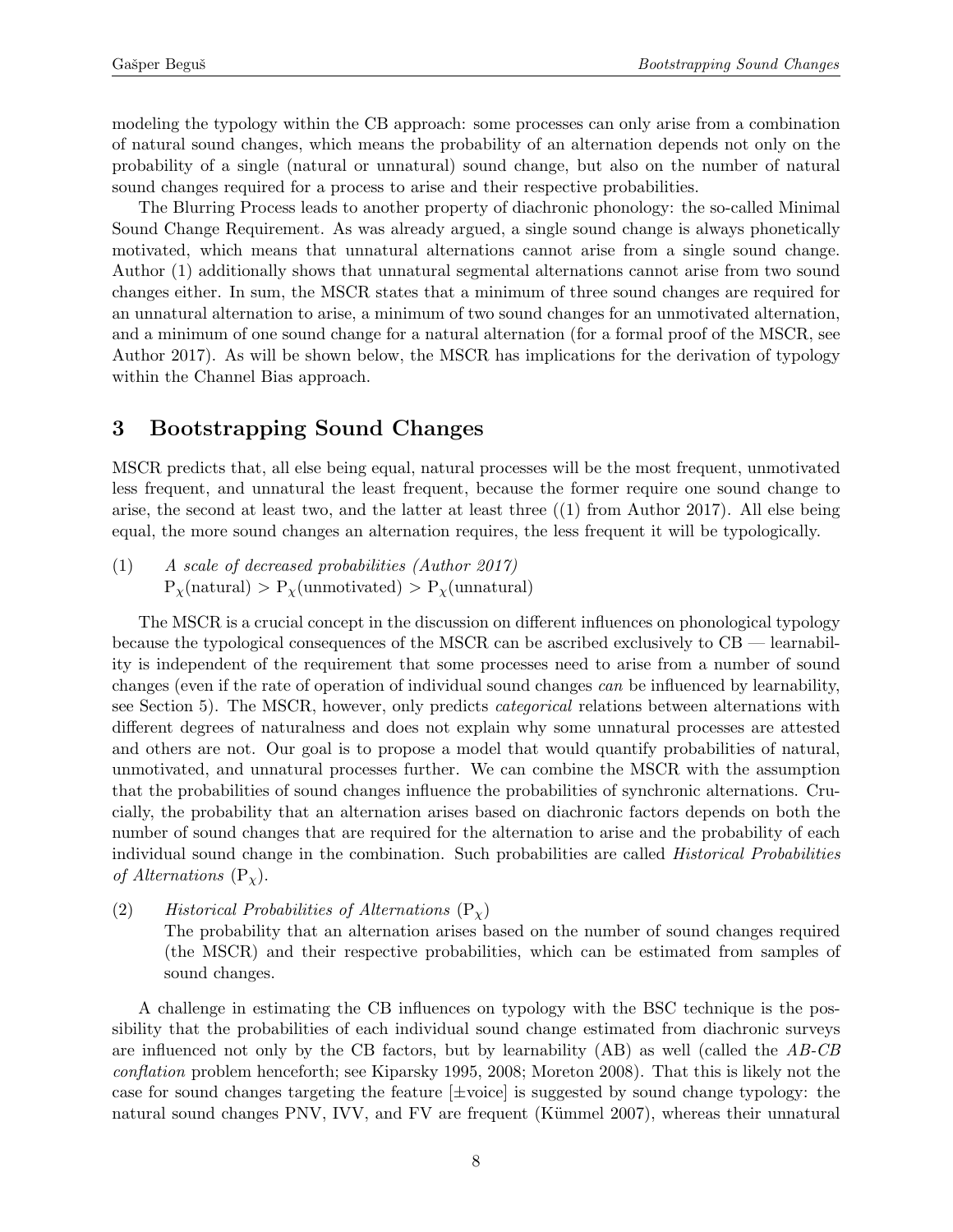counterparts are never attested as individual sound changes (unlike unnatural synchronic alternations, which are rare but attested). Experiments that tested the learnability of these pairs of natural and unnatural processes, however, failed to find significant differences (Seidl et al. 2007, Do et al. 2016, Glewwe 2017; Glewwe et al. 2018). If learnability (AB) factors played the primary role in determining probabilities of individual sound changes, we would expect unnatural sound changes to be as frequent as the natural ones.

It is still possible that learnability influences the probabilities of individual sound changes: learnability can promote or demote the likelihood of a phonetic precursor being phonologized (as argued by Moreton 2008; for criticism, see Yu 2011 and Kapatsinski 2011). Even if learnability indeed influences the probability of the phonologization of a process, its effects are likely minor, promoting or demoting phonologization, rather than affecting the probabilities of sound changes to the degree that we observe in the typology of natural and unnatural processes (Figure [3\)](#page-22-0).

This paper additionally controls for the AB influences by applying the BSC technique on unnatural alternations and by identifying mismatched predictions of the AB and CB approaches. Even if the probabilities of individual sound changes are crucially influenced by learnability (and therefore by AB) and even if learnability causes a higher rate of operation of certain sound changes in combination, the fact that at least two or three sound changes are required to operate in a language (due to the MSCR) for unmotivated alternations and unnatural alternations, respectively, to arise means that CB plays a crucial role in determining the synchronic typological probabilities of these alternations. All else being equal, even if we assumed that learnability is the only factor influencing the probabilities of individual sound changes (even if this stance is highly unlikely), the probability of a single sound change will necessarily be greater than the probability of a combination of three sound changes. This generalization is necessarily influenced by CB because the sound changes need to operate in combination and in the temporal dimension of a given speech community.

Estimating Historical Probabilities is not a trivial task and requires several simplifying assumptions. A detailed discussion of assumptions that the BSC model makes is given in Section [3.4.](#page-12-0) Many of these assumptions are not limited to the BSC technique, but will pose challenges to any diachronic model. By comparing the outputs of the BSC technique with observed typology, this paper argues that, despite simplifying assumptions, the BSC technique makes the most accurate predictions of typology based on the CB factor (Section [4.3\)](#page-21-0).

### 3.1 Bootstrapping

Bootstrapping is a statistical technique within the frequentist framework for estimating sampling distribution (and consequently standard errors and confidence intervals for a statistic of interest) from a sample by random sampling with replacement. It was first proposed by Efron (1979) and has seen a wide range of applications ever since (Davison and Hinkley 1997).

The BSC model uses a stratified non-parametric bootstrap technique for estimating Historical Probabilities for several reasons. First, the statistic of interest in BSC is often too complex for an easy analytic solution, especially when we estimate Historical Probabilities of alternations that require more than a single sound change (see [\(5\)](#page-10-0) below) or when we estimate differences between Historical Probabilities of two alternations (see Section [4.2](#page-19-0) below). Second, bootstrapping is a frequentist technique for estimating sampling distribution for a statistic of interest and as such requires no prior beliefs. Finally, bootstrapping allows for inferential statements on the comparison of the Historical Probabilities of two alternations, even when the statistic of interest is complex.

The computation of BSC is implemented in the statistical software R (R Core Team 2016) with the boot package (Canty and Ripley 2016, Davison and Hinkley 1997) using the functions  $boot()$  and *boot.ci*(). This paper also presents R code that implements the BSC technique and introduces the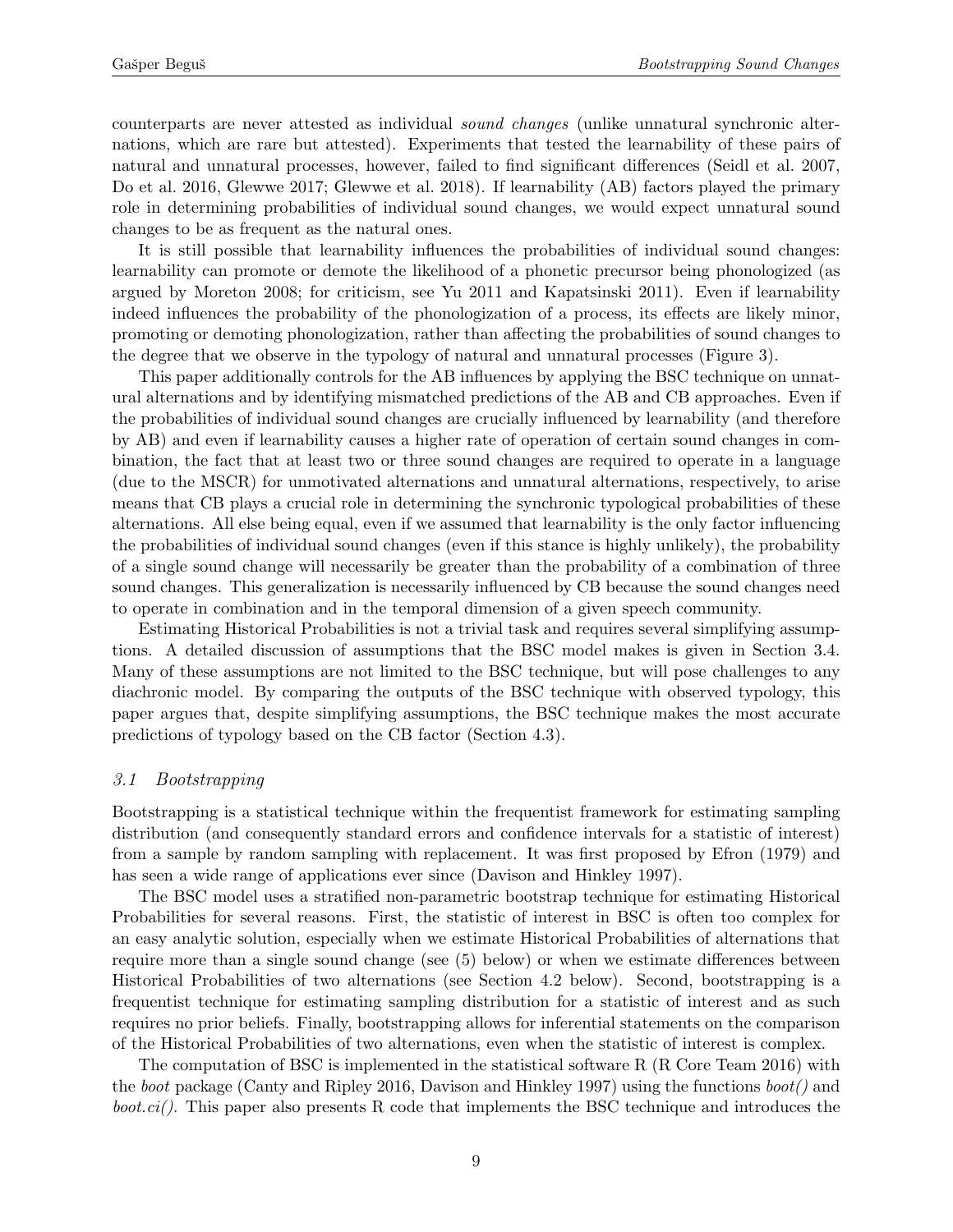functions  $bsc()$ , summary.bsc(),  $bsc2()$ , summary.bsc2() (based on the boot package) that facilitate the estimation of Historical Probabilities with BSC (available in Appendix [A\)](#page-34-0). The functions allow the estimation of Historical Probabilities directly from a vector of counts. The aim of the code is to provide a ready-to-use interface for the estimation of the Historical Probability of any alternation and thus to provide a means for estimating the Channel Bias influence in future discussions on phonological typology.

### <span id="page-9-4"></span>3.2 The model

As defined in [\(2\),](#page-7-1) the Historical Probability of an alternation  $A_k$  is the probability that a language L features alternation  $A_k$  based on the number of sound changes  $(S_i)$  alternation  $A_k$  requires and their respective probabilities.

### <span id="page-9-2"></span>3.2.1 Individual sound changes

Probabilities of individual sound changes are estimated from a sample of successes (languages in a sample with a sound change  $S_i$ ) and failures (languages in a sample without the sound change  $S_i$ , according to [\(3\).](#page-9-0) If an alternation  $A_k$  requires only one sound change to arise and invariably occurs as a result of that change (i.e.  $A_k$  is natural), then we estimate its  $P_\chi$  according to [\(3\).](#page-9-0)

<span id="page-9-0"></span>(3)

$$
P_{\chi}(S_i) = \frac{\text{number of languages with sound change } S_i}{\text{number of languages surveyed}}
$$

BSC samples with replacement from the sample of successes and failures (based on surveys of sound changes) and calculates the statistic of interest: in our case, the probability according to [\(3\).](#page-9-0) This is repeated 10,000 times (each sample being of the same length as the sample size), which yields a sampling distribution of Historical Probabilities: 10,000 data points. From this sampling distribution, standard error, bias, and  $95\%$  adjusted bootstrap  $(BC_{a})$  confidence intervals that adjust for bias and skewness (Efron 1979, 1987) are computed.

The analytic equivalent of the BSC technique for an alternation that requires only a single sound change is an empty logistic regression model with the number of successes and failures as the dependent variable and with only the intercept (no predictors included). As the statistic of interest becomes more complex when estimating Historical Probabilities of processes that require multiple sound changes, I shift from the analytic framework to a non-parametric bootstrap. For consistency, I maintain the BSC approach even for alternations that require only a single sound change and could otherwise be estimated using an analytic approach.

### <span id="page-9-3"></span>3.2.2 Two or more sound changes

If an alternation  $A_k$  requires more than a single sound change (i.e. is not natural), then the Historical Probability of  $A_k$  is estimated as a sum of the Historical Probabilities of each trajectory  $T_z$  that yields the alternation  $A_k$ , as shown in [\(4\).](#page-9-1)

<span id="page-9-1"></span>(4) 
$$
P_{\chi}(A_k) = P_{\chi}(T_1 \cup T_2 \cup \ldots \cup T_n)
$$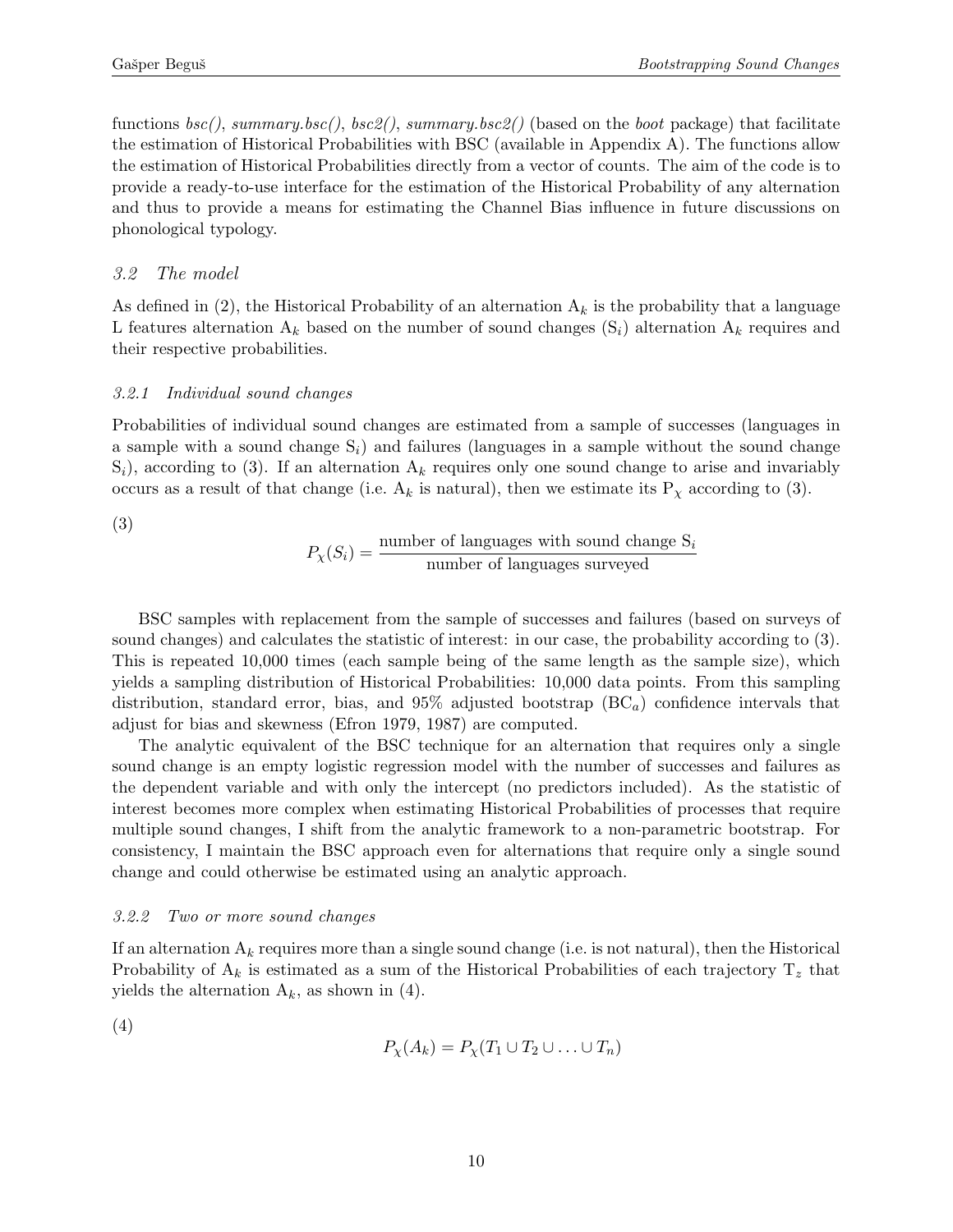A trajectory  $T_j$  denotes a combination of sound changes that yields an alternation  $A_k$ . In theory, there are an infinite number of trajectories that yield any given alternation, but for practical purposes, we estimate only the trajectory that involves the least number of sound changes. Historical Probabilities of trajectories that require more than three sound changes are assumed to be minor enough to be disregarded for practical purposes.

The Historical Probability of a trajectory  $T_j$  that requires more than a single sound change is estimated from the joint probability of the individual sound changes required for  $T_j$ , divided by the factorial of the number of sound changes in trajectory  $T_j$  if only one ordering results in the trajectory in question, as shown in [\(5\).](#page-10-0)

<span id="page-10-0"></span>(5)

$$
P_{\chi}(T_j) = \frac{P_{\chi}(S_1 \cap S_2 \cap \ldots \cap S_n)}{n!}
$$

Estimating the joint probability of individual sound changes  $(P_x(S_1 \cap S_2 \cap ... \cap S_n))$  is not a trivial task. A number of assumptions are needed in order to compute this joint probability, the most important of which is the assumption that the occurrence of one sound change does not influence the probability of the following sound change. In other words, sound changes are treated as independent events under BSC. This is in fact a desirable assumption when modeling a purely diachronic approach to typology. As will be argued in Section [5,](#page-24-0) learnability does influence the probabilities of individual sound changes that operate in combination. Because these influences are in the domain of the AB factor, however, they should not be modeled within the CB approach. For a discussion on the assumptions of the BSC model, including a discussion on the dependency of sound changes on phonemic inventories and learnability, see Section [3.4.](#page-12-0)

As defined in [\(2\),](#page-7-1) Historical Probability is a probability that a language L features an alternation  $A_k$ , regardless of the properties of L. In other words, we do not condition Historical Probabilities on languages that feature a certain property. The Historical Probability  $(P<sub>x</sub>)$  of the first individual sound change  $S_1$  is thus estimated from the number of successes (languages with  $S_1$ ) and the number of failures (languages without  $S_1$ ) according to [\(3\),](#page-9-0) regardless of the phonemic inventories of languages in the sample.

For example, if the target of the first sound change  $S_1$  in a trajectory that results in an alternation  $A_k$  is a geminate stop, we estimate the Historical Probability of  $S_1$  from the number of languages with the sound change  $S_1$  divided by the number of all languages surveyed, including those that do not feature geminate stops. The Historical Probability of an alternation  $A_k$  that requires  $S_1$  is simply the probability that the alternation  $A_k$  arises in a language L, regardless of whether it features stop geminates.

<span id="page-10-1"></span>Once  $S_1$  operates, however, we know that language L necessarily has the target/result/context of the sound change  $S_1$ . For this reason, we estimate the Historical Probability of the subsequent sound changes  $P_\chi(S_2)$  by dividing the number of successes (languages with  $S_2$ ) by the number of languages surveyed that feature the target/result/context of  $S_1$  if these are also the target of  $S_2$ . The same is true for any subsequent sound change. Once we condition the probability of sound changes and estimate it from samples of sound changes given that they have the target/result/context of the previous sound change, we can treat the probabilities of individual sound changes as independent events under the CB approach and estimate  $P<sub>\chi</sub>$  from the product of the probabilities of individual sound changes [\(6\).](#page-10-1)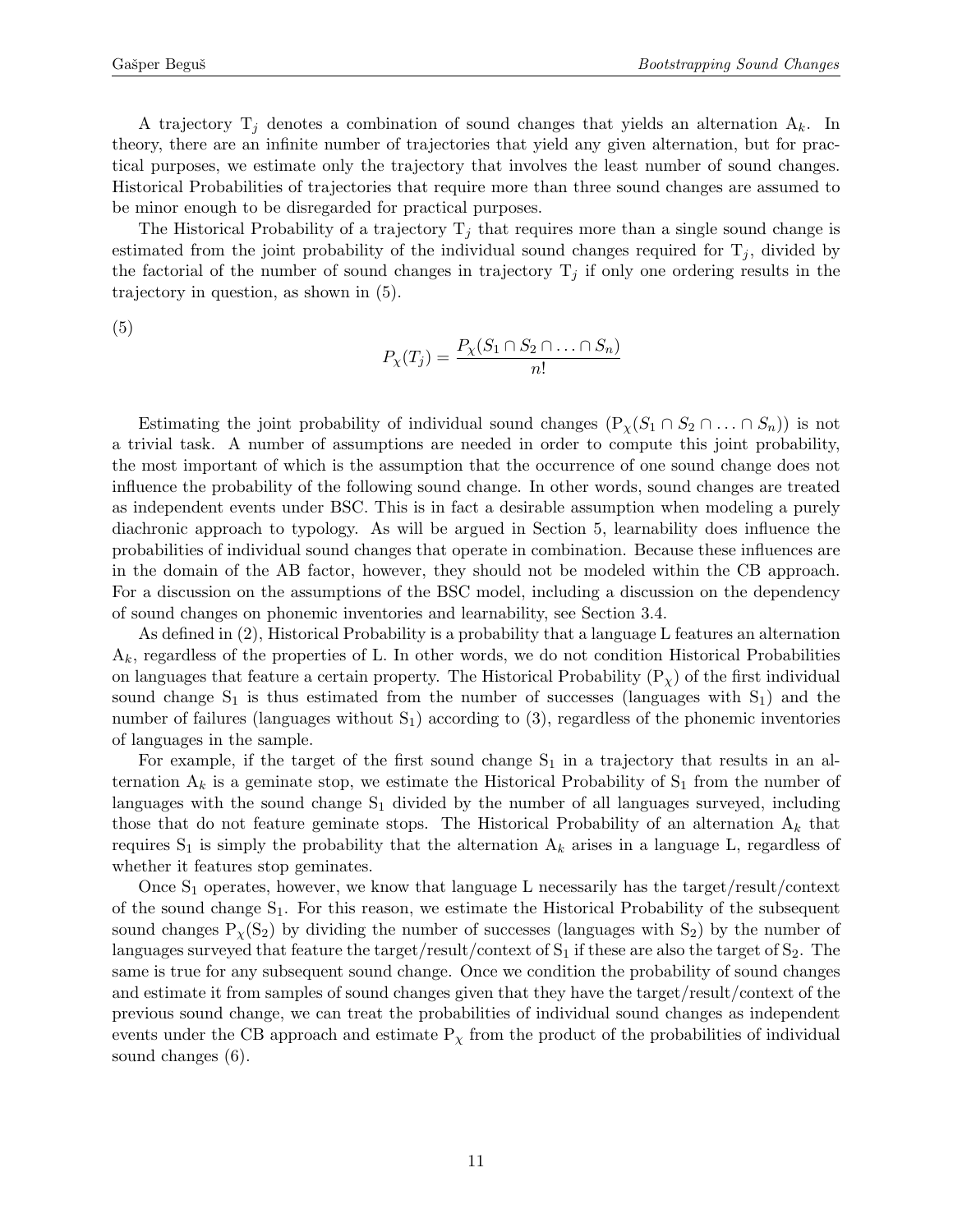$$
P_{\chi}(T_j) = \frac{\prod_{i=1}^{n} P_{\chi}(S_i)}{n!}
$$

To estimate standard errors and  $BC_a$  confidence intervals for a Historical Probability of  $A_k$  that requires more than a single sound change, the BSC technique samples with replacement from  $n$ individual binomial samples (one sample for each individual sound change, constructed as described above), computes the Historical Probability of each sound change (according to [\(3\)\)](#page-9-0), and then computes the product of the Historical Probabilities of each individual sound change divided by n!, according to [\(6\).](#page-10-1) This process returns 10,000 bootstrap replicates of the Historical Probability of  $A_k$ , from which the standard errors and  $BC_a$  confidence intervals are computed.<sup>[6](#page-11-1)</sup>

### <span id="page-11-3"></span>3.2.3 Comparison

The BSC technique also allows for the estimation of the difference between the Historical Probabilities of two alternations, which consequently enables inferential statements on the comparison.

<span id="page-11-4"></span>(7)

$$
\Delta P_{\chi}(A_1, A_2) = P_{\chi}(A_1) - P_{\chi}(A_2)
$$

The difference between the Historical Probabilities of two alternations  $(\Delta P_{\chi})$  is estimated with a stratified non-parametric bootstrap, where  $P_{\chi}$  of each individual alternation  $A_1$  and  $A_2$  is estimated as described in Sections [3.2.1](#page-9-2) and [3.2.2](#page-9-3) (depending on whether  $A_1$  and  $A_2$  require trajectories that require one or more sound changes). To compare two Historical Probabilities, BSC additionally calculates the difference between  $P_{\chi}(A_1)$  and  $P_{\chi}(A_2)$ , which returns 10,000 bootstrap replicates, from which the standard errors and  $BC_a$  confidence intervals are computed.

The BSC technique applied on a difference between two alternations enables a comparison of the two alternations with inferential statements. If the  $95\%$  BC<sub>a</sub> confidence intervals of the difference both fall either below or above 0, then  $P_{\chi}(A_1)$  and  $P_{\chi}(A_2)$  are significantly different with  $\alpha = 0.05$ . If, on the other hand, the 95% BC<sub>a</sub> confidence intervals of the difference cross 0, then  $P_\chi(A_1)$  and  $P_{\chi}(A_2)$  are not significantly different with  $\alpha = 0.05$ .

#### <span id="page-11-0"></span>3.3 Sample

Samples used for estimating Historical Probabilities with BSC are created from typological surveys of sound changes. The BSC technique is most accurate when typological surveys are large, wellbalanced, and representative. Sound changes in a survey should always be evaluated with respect to the target of the change, its result, and its context. Sound change occurrences in a typological survey should be properly counted: if two or more daughter languages show the result of a sound change that operated at the proto-stage of the two languages, the sound change should be counted as a single event in the proto-language.

<span id="page-11-1"></span><sup>&</sup>lt;sup>6</sup>The functions that perform this computation are  $bsc()$  (performs a stratified non-parametric bootstrap based on the boot() function; see [A.1\)](#page-34-1) and summary.bsc() (computes confidence intervals based on the boot.ci() function; see [A.3\)](#page-36-0).

<span id="page-11-2"></span><sup>&</sup>lt;sup>7</sup>The functions that perform this computation are  $bsc2$ ) (performs a stratified non-parametric bootstrap based on the  $boot()$  function; see [A.2\)](#page-34-2) and summary.bsc2() (computes confidence intervals based on the  $boot.ci()$  function; see [A.4\)](#page-36-1).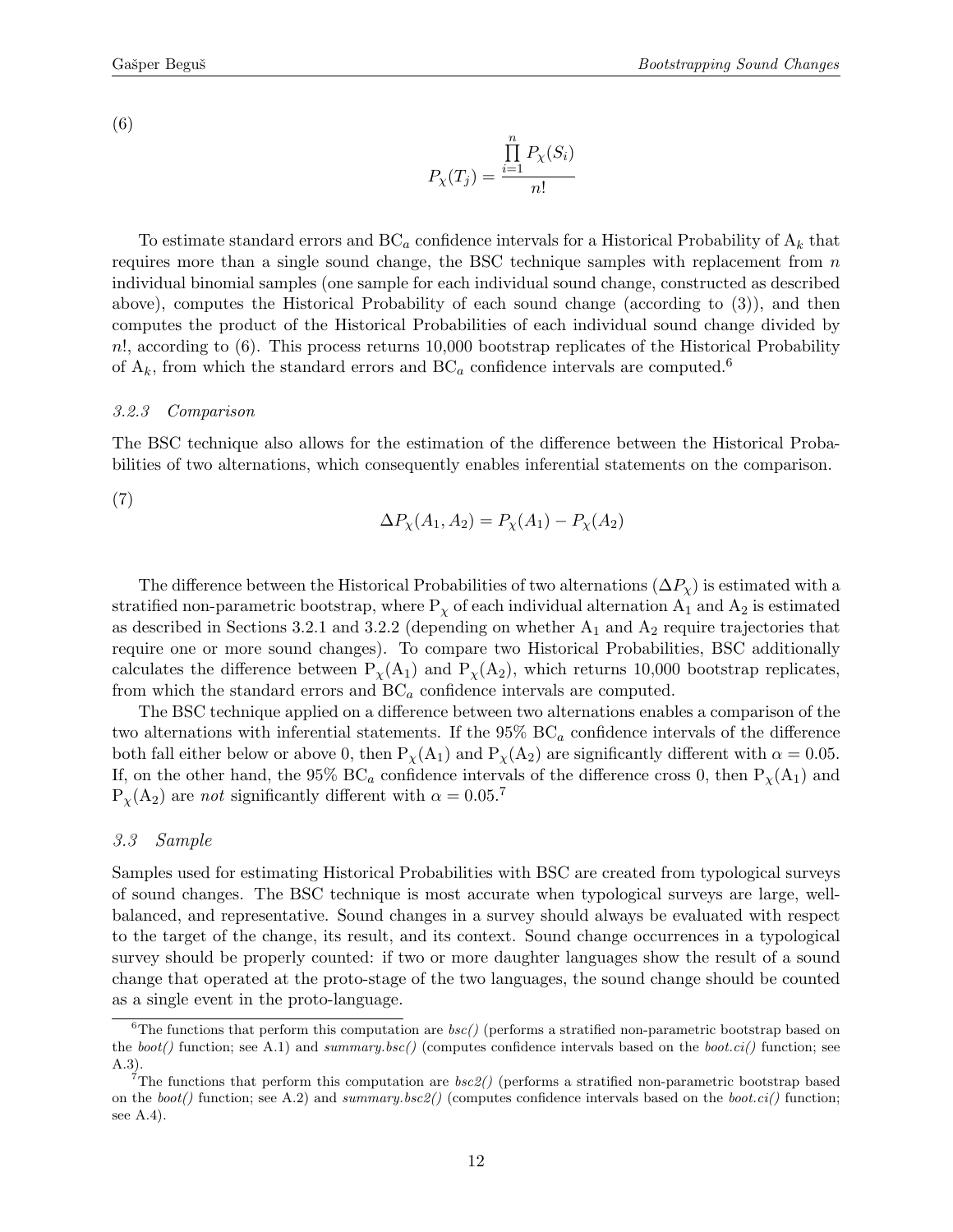The most elaborate survey of sound changes currently available, on which the BSC analysis is performed, is the survey of consonantal sound changes in Kümmel (2007). One major advantage of Kümmel's (2007) survey is that it includes language families with a well-reconstructed prehistory and a well-established subgrouping. This allows for a more accurate coding of the occurrence of a sound change, compared to competing surveys (e.g. the UniDia survey; Hamed and Flavier 2009). Sound changes are counted as single events if they operate at a proto-language stage. While it is sometimes difficult to reconstruct whether a sound change in two related languages operated at the proto-stage or independently in individual branches, especially for typologically frequent sound changes, the survey in Kümmel (2007) is the most comprehensive of all available surveys in this respect. While subgrouping and probabilities of sound change can be inferred through phylogenetic tree analysis (Hruschka et al. 2015), subgrouping in Kümmel's (2007) survey relies on historical methodology that includes information from both phonological as well as morphological and other higher level evidence. Additionally, phylogenetic tree analysis does not restrict the direction of sound change and would, for example, incorrectly analyze reported unnatural alternations as resulting from a single sound change.

The survey in Kümmel (2007) includes approximately 294 languages and dialects of the Indo-European, Semitic, and Uralic language families. While the survey is not as representative because it is limited to only three language families, the fact that it involves precisely those families that have well-established subgrouping, which allows for proper coding, compensates for the lack of representativeness. Results of the analysis presented in Section [4](#page-14-0) are likely not crucially affected by the fact that many language families are excluded from the survey because frequencies and types of sound changes do not seem to be radically different across different language families (with recurrent sound changes appearing across all families; Blevins 2007; see also Section [4.3\)](#page-21-0).

The only other comparable survey of sound changes known to the author is the UniDia database that surveys 10,349 sound changes from 302 languages (Hamed and Flavier 2009). The UniDia database is, however, less appropriate for the BSC technique because it lacks elaborate diachronic subgroupings of languages. The survey appears to list changes from a proto-language to daughter languages irrespective of whether a change occurred at the proto-language stage or independently in the daughter languages. In addition to the lack of subgrouping, the UniDia database is not representative either, focusing primarily on the Bantu language family (83.5% of sound changes are from the Bantu family).

The BSC technique offers some crucial advantages over Cathcart's (2015) proposal of estimating the probabilities of sound changes and their combinations. The requirement of sample representativeness is much weaker under the BSC approach. Cathcart's (2015) model crucially requires surveys of sound changes to be representative for all possible sound changes. Also, the model is based on the UniDia database, which is less appropriate compared to Kümmel's  $(2007)$  survey, primarily because of its encoding of sound changes, which lacks subgrouping. Because the identification of historical trajectories that lead to an alternation is performed manually in the BSC model, surveys of sound changes that are used for BSC calculations need not be representative for all possible sound changes, but only for those required for the alternation in question. In fact, elaborate surveys of sound changes can be constructed for each alternation in question even in the absence of a large and representative survey of sound changes.

### <span id="page-12-0"></span>3.4 Assumptions

As any diachronic model, the proposed BSC technique has to make some simplifying assumptions. In order to estimate the joint probability of two or more sound changes as a product of the Historical Probabilities of each individual sound change (see [\(6\)\)](#page-10-1), the model assumes that each sound change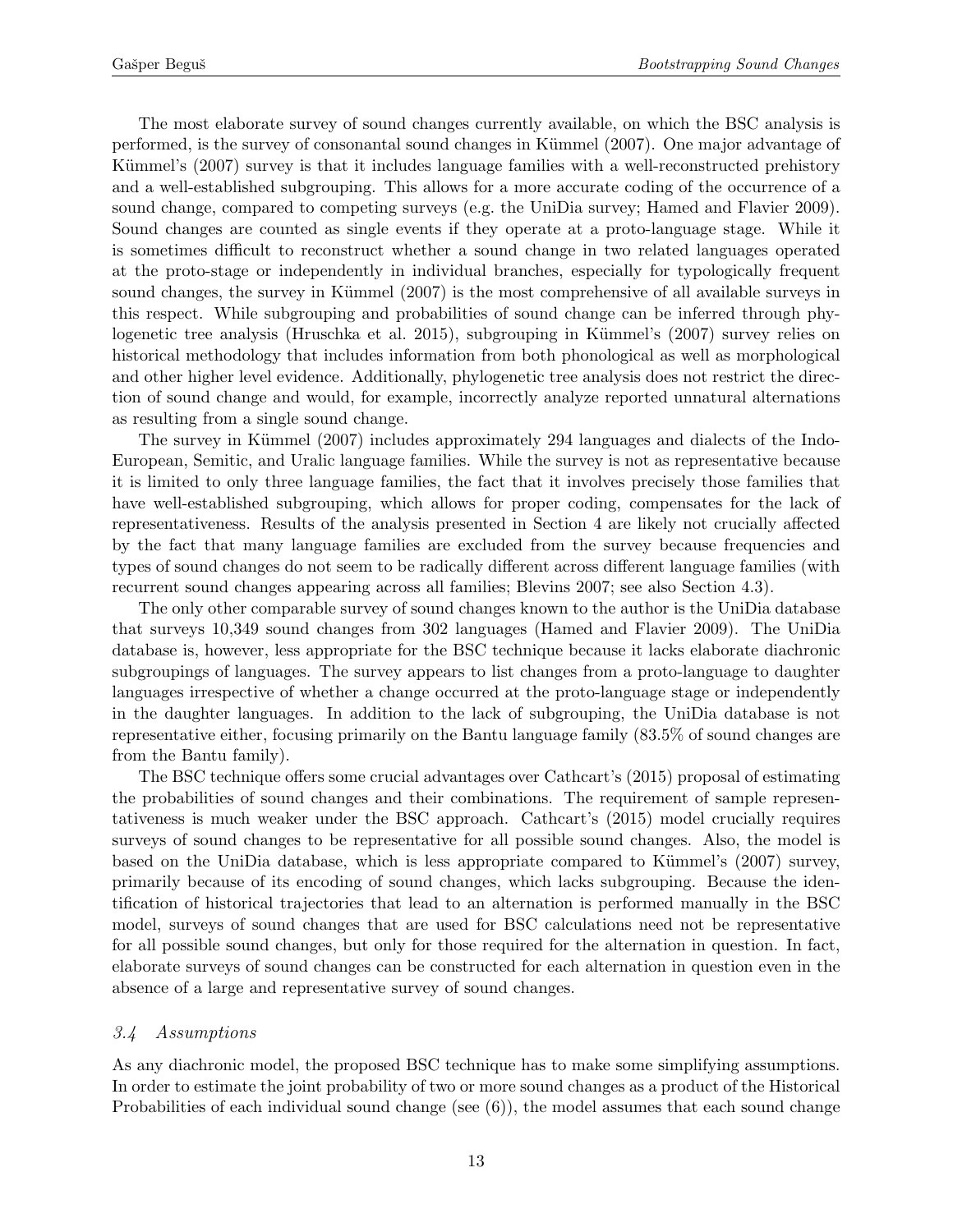is an independent event. The BSC model does account for the dependency between sound changes where one sound change alters the target or context of the following sound change. Probabilities of sound changes are estimated based on their targets, results, and contexts (Section [3.3\)](#page-11-0) and, crucially, from samples conditioned on the result of the previous sound change (Section [3.2.2\)](#page-9-3). Two crucial assumptions of independence remain: that sound change is (i) independent of previous sound changes when the dependence on targets, results, and contexts of the previous sound change is controlled for (Section [3.2.2\)](#page-9-3) and (ii) independent of global phonemic properties of a language (those properties that do not immediately affect the conditions of sound changes in question).

The first assumption is not controversial when modeling typology within the CB approach. BSC aims to estimate only the CB influences on typology, which is why it has to assume that the probability of sound change is only determined by its frequency of operation evaluated on a diachronic and unconditioned level. In other words, the BSC model assumes that sound change is blind to AB factors such as the learnability of a process. While the probabilities of individual sound changes are modeled as independent of each other under the CB approach, it is likely that they are not independent: the operation of one change can influence the learnability of the resulting process, which consequently influences the operation of the following sound change. In fact, I will argue in Section [5](#page-24-0) that probabilities of sound changes are indeed influenced by learnability factors and that a sound change that simplifies the learning of an alternation operates significantly more frequently than is predicted by only the CB factor. However, the diachronic model proposed here is designed to model only the CB contribution to the typology and should be blind to learnability, which means that the assumption of independence is desired for this purpose.

The second assumption of independence is more problematic: broader phonemic inventories can influence the probabilities of sound changes, especially for vocalic changes (e.g., due to the effects described in the Theory of Adaptive Dispersion, see Liljencrants and Lindblom 1972, Lindblom 1990), but also for consonantal changes. The BSC technique does not model the dependency of sound changes on those phonemic properties that do not immediately affect the targets, results, or contexts of the sound changes in question. It is assumed that this dependency is relatively weak and does not crucially affect the probabilities of sound changes targeting the feature  $[\pm \text{voice}]$ . The dependence of sound change on broader phonemic inventories is not modeled primarily because current surveys of sound changes are not sufficiently large and representative. In principle, the BSC technique could model this dependency by estimating the probabilities of sound changes from samples conditioned on some phonemic property of the surveyed languages.

As already mentioned, identification of individual trajectories leading to an alternation  $A_k$  is performed manually in the current proposal. While this task is facilitated by the Blurring Process, which describes mechanisms for unnatural processes to arise, it is nevertheless possible that some trajectories that would potentially influence the final result are missed in the estimation. If we assume that the estimated trajectory  $T_j$  is indeed the most frequent trajectory leading to  $A_k$  and that potential alternative trajectories do not crucially influence the overall Historical Probability of an alternation, we can generalize the Historical Probability of that particular trajectory to the Historical Probability of the alternation. If such an assumption is not met, however, then BSC estimates the probability that an alternation  $A_k$  arises from a trajectory  $T_j$ .<sup>[8](#page-13-0)</sup> This paper assumes that the estimated trajectories are the most frequent ones and that potential alternative trajectories do not crucially influence the results.

What is not accounted for in the model are the functional load of individual phonemes (Wedel 2012, Wedel et al. 2013, Hay et al. 2015) and other factors that could potentially influence proba-

<span id="page-13-0"></span><sup>8</sup>When more representative surveys become available, this assumption could be weakened by using Cathcart's (2015) permutation approach to identify trajectories for each alternation estimated with BSC.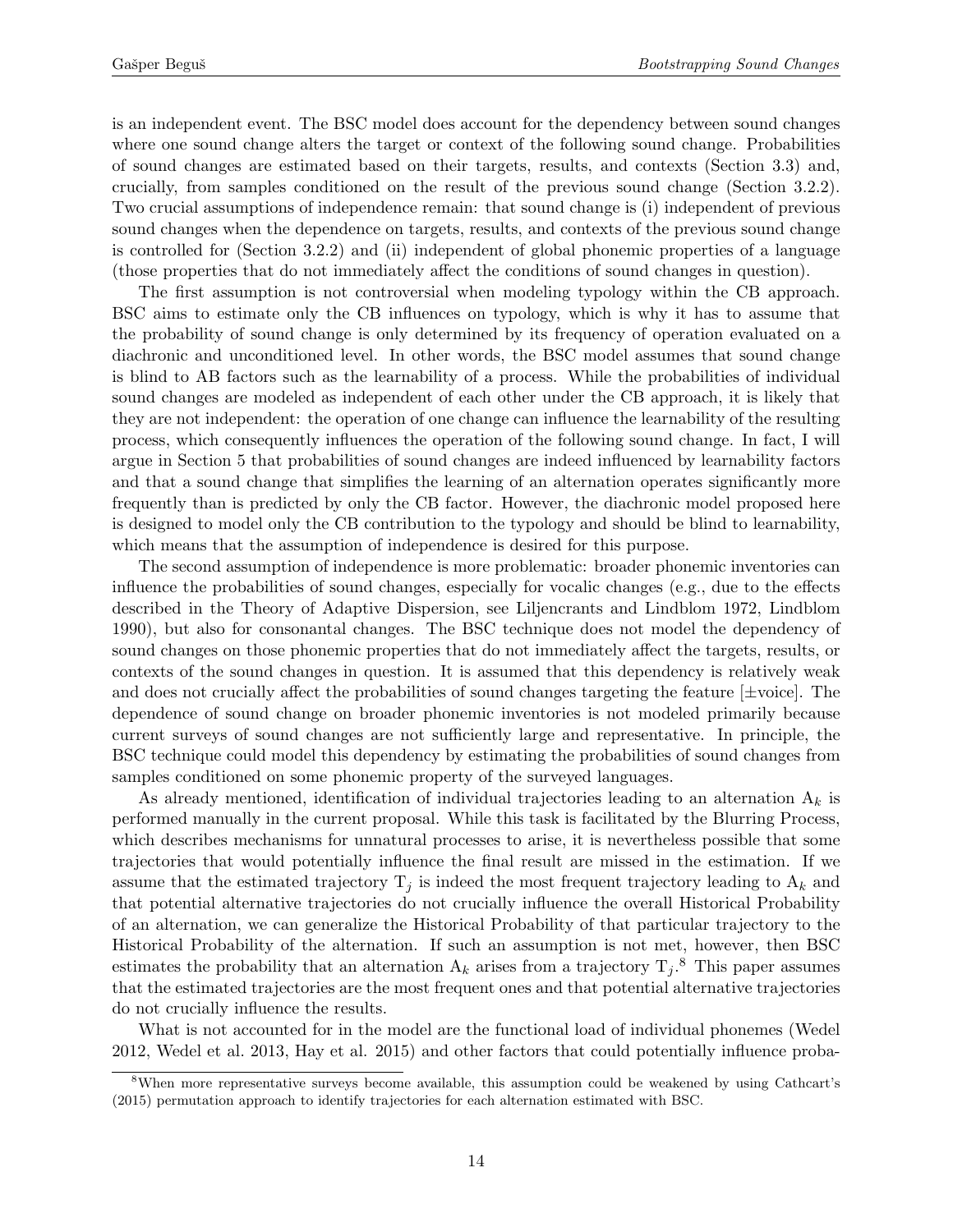bilities of sound changes, such as lexical diffusion or lexical/morpheme frequency during the initial stages of sound change (Bybee 2002), language contact, and sociolinguistic factors. The model makes no assumptions about how sound change is initiated or spread. These factors can mostly be disregarded because the goal of the BSC technique is to estimate the Historical Probability of alternation  $A_k$  operating in a language L with no conditional properties.

Finally, the BSC technique does not directly model the temporal dimension. If more comprehensive typological studies with more detailed temporal information were available, a different model (e.g. a model operating within the Poisson stochastic process) could account for the temporal dimension and estimate probabilities of sound changes given a timeframe. In the absence of temporal information, the BSC technique has to make some simplifying assumptions. These simplifying assumptions are not unique to the present proposal and are to some degree even desirable. The BSC technique estimates Historical Probabilities within a timeframe that approximates the average timeframe of the languages in the sample. The model also assumes that in order for a resulting alternation to be productive, all sound changes need to operate within one language L. While this might be too restrictive, it is, in fact, desirable to limit the timeframe in which sound changes and corresponding processes have to operate productively for the resulting alternation to be productive. For example, the combination of sound changes (the Blurring Process) that would result in PND in Yaghnobi operates over three languages and fails to result in a productive synchronic alternation. The model also assumes that once a sound change occurs in a language, it can reoccur. This is a closer approximation to reality than to assume that a sound change cannot operate in daughter languages once it has already operated in the parent language. In other words, sound changes in our model are birth-death events, a view that is substantiated by empirical evidence: sound change operates and then ceases to operate (Chen 1974), at which point it can occur again (e.g. on novel morphological or loanword material).

The Historical Probability of an unnatural alternation depends not only on sound changes that are required for the alternation to arise, but also on the probability that the opposite sound change (in our case, the natural sound change) will operate on the unnatural system and destroy the evidence for it. It is relatively unproblematic to include this influence in the model: the product of the estimated Historical Probability and the probability that the natural sound change does not occur would yield a Historical Probability corrected for the potential influence of the natural sound change. Currently, influences of the potential natural sound changes are not modeled because the Historical Probabilities of the natural sound changes (Table [9\)](#page-22-1) are relatively similar for the processes estimated in this paper and we do not expect this additional factor to alter the results significantly. For other processes not estimated in this paper, including the probability of the natural sound change in the model might alter the outcomes significantly.

<span id="page-14-0"></span>Most of the influences that are not directly modeled in the current proposal are at least partially accounted for by the fact that the sample size based on Kümmel's (2007) survey is relatively large and relatively representative. If the sample is representative, influences of various linguistic and non-linguistic factors will be reflected already in the sample and the results of the model will not be crucially affected. For practical purposes, these influences can be disregarded, because the effects are likely minor enough not to crucially alter the results. In addition, the BSC technique estimates the Historical Probabilities of alternations in a language L, where L represents a language that has the characteristics of the majority of languages in the sample. The Historical Probability is not conditioned on L's phonemic inventory, functional load of phonemes, or other factors, which is why these factors can be disregarded for practical purposes.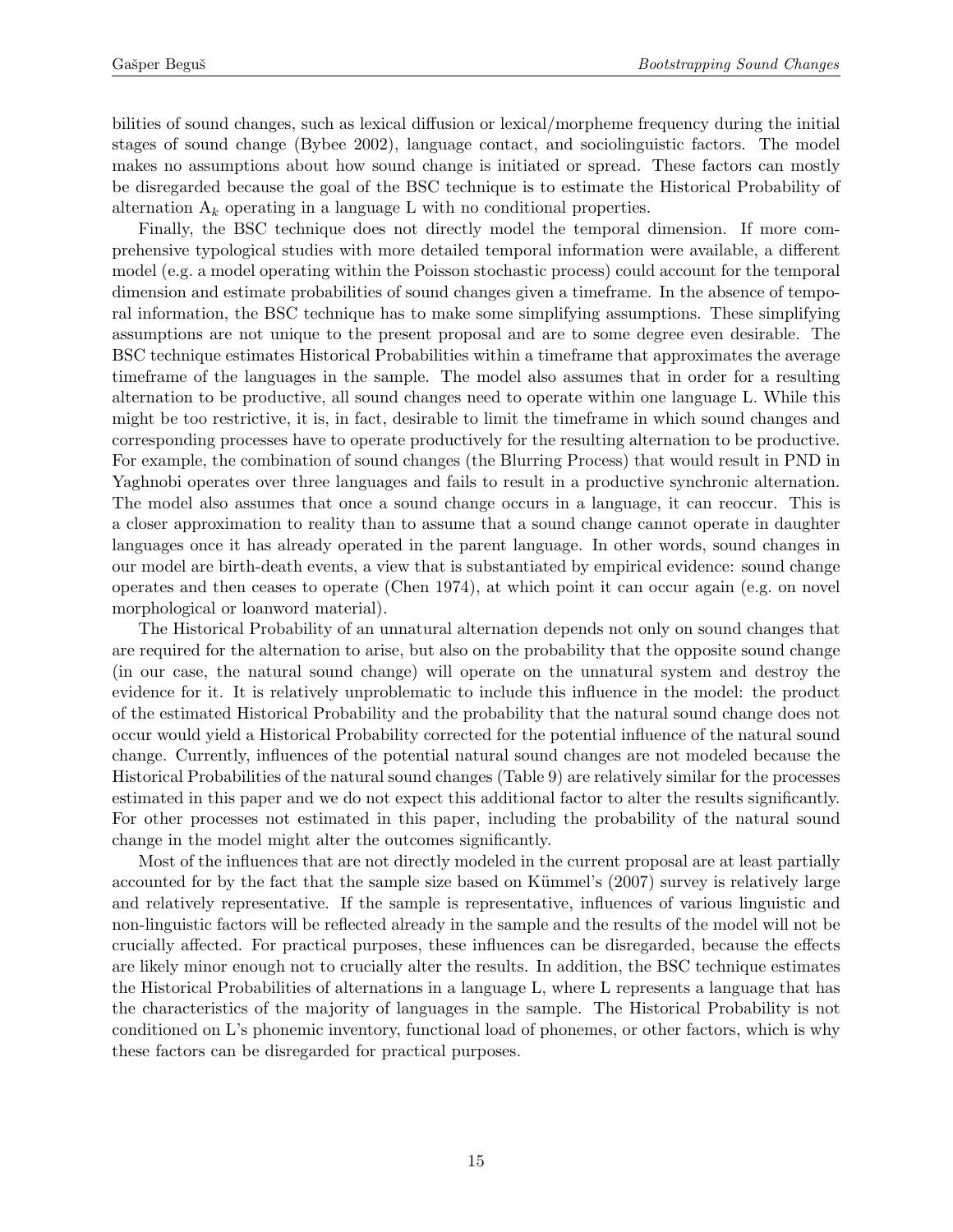# 4 Applications

## <span id="page-15-0"></span>4.1 Estimation of Historical Probabilities

The BSC technique enables the estimation of Historical Probabilities for natural, unmotivated, and unnatural alternations, both attested and unattested (according to Section [3.2\)](#page-9-4). For the purpose of illustrating the method, this paper presents estimates of the Historical Probabilities  $(P<sub>x</sub>)$  of the natural alternations — post-nasal voicing (PNV), intervocalic voicing (IVV), and final devoicing (FD) — and their unnatural counterparts — post-nasal devoicing (PND) intervocalic devoicing (IVD), and final voicing (FV). To construct samples of sound changes for these six alternations, the survey of consonantal sound changes in Kümmel (2007) is employed.

## 4.1.1 Trajectories

The three natural alternations have obvious origins — the single natural sound changes PNV, IVV, and FD, respectively. For the unnatural alternations, we first identify sound changes in the Blurring Process (Section [2\)](#page-5-0) that yield the alternation in question. If  $A > B / X$  is a natural sound change, then  $B > A / X$  is unnatural. Tables [2,](#page-15-1) [3,](#page-15-2) and [4](#page-16-0) represent schematically (left column) how the unnatural  $B > A / X$  arises via the Blurring Cycle or the Blurring Chain (two subtypes of the Blurring Process; see Section [2,](#page-5-0) Author 2017, and Author and Name 2017). The actual sound changes that yield the unnatural alternation are identified in the right columns.

<span id="page-15-1"></span>The origins of the unnatural alternations PND, IVD, and FV are well-established. Author (2017) demonstrates that PND always results from the Blurring Cycle. A combination of the following three natural and well-motivated sound changes yields PND in all known cases: the fricativization of voiced stops in non-post-nasal position, the unconditioned devoicing of voiced stops, and the occlusion of voiced fricatives to stops. Table [2](#page-15-1) illustrates the development.[9](#page-15-3)

| Blurring Cycle PND  |                  |
|---------------------|------------------|
| 1. $B > C / \neg X$ | $D > Z / [-nas]$ |
| 2. $B > A$          | D > T            |
| 3. $C > B$          | Z > D            |
| Result $B > A / X$  | $D > T / [+nas]$ |

**Table 2:** Blurring Cycle (schematic; left) yielding PND (right).

<span id="page-15-2"></span>Author and Name (2017) argue that IVD results from the Blurring Chain. Voiced stops fricativize intervocalically, voiced fricatives devoice, and voiceless fricatives get occluded to stops (see Table [3\)](#page-15-2). The result is the unnatural intervocalic devoicing  $(D > T / V V)$ .

|          |  | <b>Table 3:</b> Blurring Chain (schematic; left) yielding IVD |  |  |
|----------|--|---------------------------------------------------------------|--|--|
| (right). |  |                                                               |  |  |

| Blurring Cycle IVD |               |
|--------------------|---------------|
| 1. $B > C / X$     | D > Z / V V   |
| 2. $C > D$         | Z > S         |
| 3. $D > A$         | S > T         |
| Result $B > A / X$ | $D > T / V$ V |

<span id="page-15-3"></span> $^{9}T$  represents voiceless stops, D voiced stops, S voiceless fricatives, and Z voiced fricatives.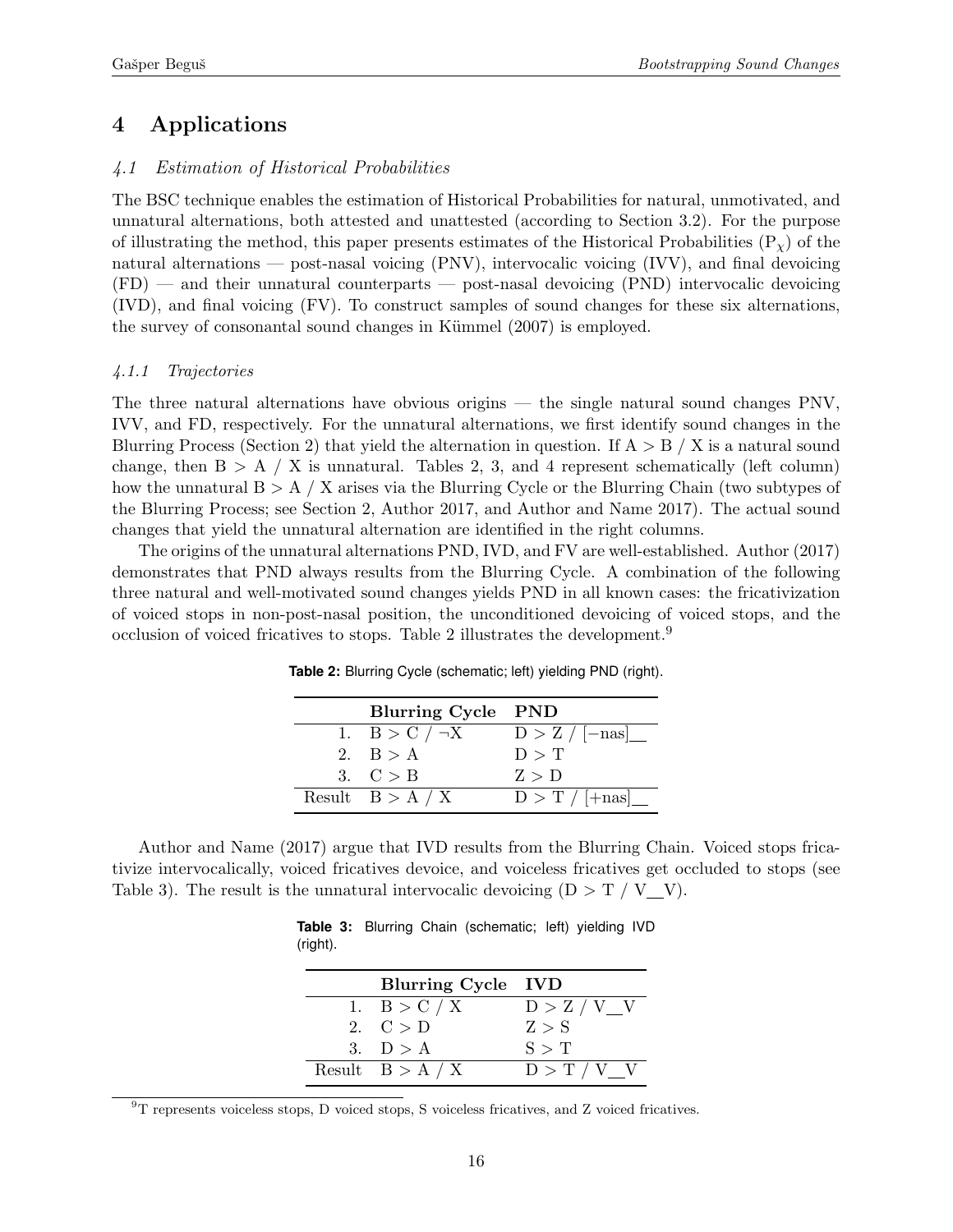FV is arguably unattested both as a synchronic alternation and as a sound change (Kiparsky 2006, Lipp 2016, Author 2017a, fn. [4,](#page-4-0) cf. Yu 2004, Rood 2016). A number of diachronic scenarios exist, however, that would yield FV and are identified in Kiparsky (2006). Most of the scenarios either include more than three sound changes or do not result in a phonological alternation but in a static phonotactic restriction instead (Section [6\)](#page-19-1). One possible scenario that would result in FV is Scenario  $1^{10}$  $1^{10}$  $1^{10}$  in Kiparsky (2006), which is used here for estimating the Historical Probability of FV. For the sound changes in Scenario 1 to result in synchronic alternations, we need to assume that geminate simplification first operated word-finally and only later targeted other geminates. Without this assumption, the sound changes in Scenario 1 would result in a phonotactic restriction. The three sound changes operating to yield FV in this scenario are geminate simplification in word-final position, voicing of post-vocalic non-geminate stops, and unconditioned geminate simplification (see Table [4\)](#page-16-0).

| Modified           |                             |
|--------------------|-----------------------------|
| Blurring Cycle IVD |                             |
| 1. $C > B / X$     | $\mathrm{T}$ : > T / $\_\#$ |
| 2. $B > A$         | T > D / V                   |
| 3. $C > B$         | $T:$ $\top$                 |
| Result $B > A / X$ | $T > D / \#$                |

<span id="page-16-0"></span>**Table 4:** Modified Blurring Chain (schematic; left) that would yield FV (right).

## 4.1.2 Counts

Based on the trajectories identified here that result in natural and unnatural alternations, counts of sound changes and languages surveyed are performed based on K¨ummel (2007). Sound change occurrences are counted from the number of languages that Kümmel (2007) lists for each sound change. If Kümmel (2007) lists more than one language per exact realization of a sound change, the occurrences are treated as independent events, even though the languages might be closely related. While it is likely that some of the sound changes counted as independent events in related languages operated as a single event at the pre-stage, we do not expect this to be the case in many occurrences and therefore we do not expect the results to be crucially affected by such counts.

PNV that targets labials, dental/alveolars, or velars is reported in approximately 42 languages in Kümmel (2007). IVV is reported in approximately 28 languages if only occurrences that strictly require intervocalic (as opposed to post-vocalic) context are counted. FD is reported in approximately 33 languages. PNV, IVV, and FD that target a single series of stops are counted together with cases in which these sound changes target more than a single place of articulation. In fact, sound changes for all six natural and unnatural alternations are counted as successes even if they target only a single place of articulation because the resulting alternation would count as natural/unnatural, even if it targeted only a single place of articulation. Unclear cases marked with "?" in Kümmel (2007) are excluded from the count. Table [5](#page-17-0) summarizes the counts of languages with sound changes that result in natural alternations.

<span id="page-16-1"></span> $10$ Kiparsky's (2006) Scenario 2 also includes three sound changes, but the last sound change (apocope after a single consonant) is never attested in the UniDia database of sound changes (Hamed and Flavier 2009). Kümmel's 2007 survey does not include vocalic changes, which is why the UniDia database that surveys 10,349 sound changes from 302 languages is used. Because the last sound change is never attested in our surveys, I exclude Scenario 2 from the estimation of  $P<sub>X</sub>(FV)$ .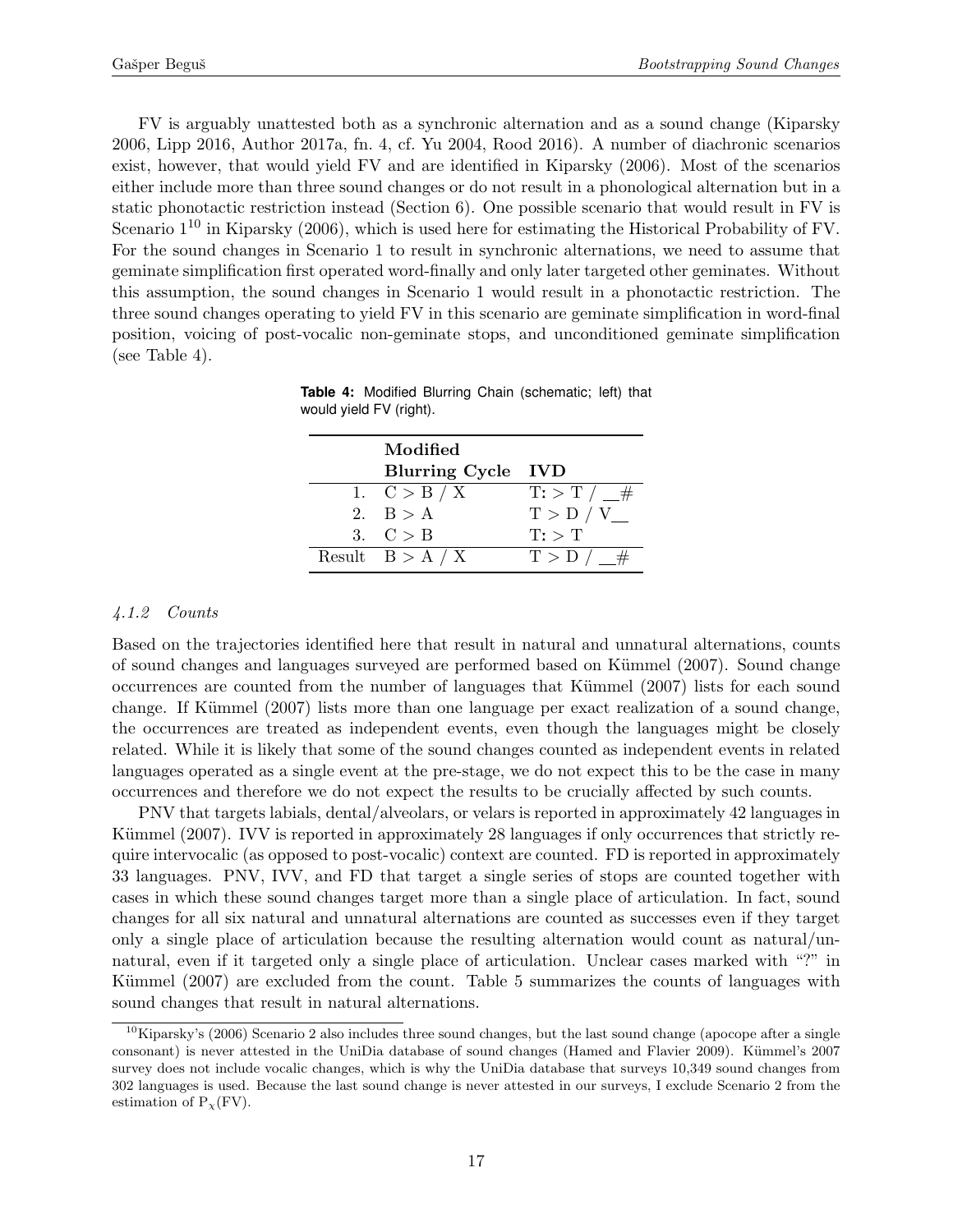|            | Alternation Sound change Count Surveyed |    |     |
|------------|-----------------------------------------|----|-----|
| <b>PNV</b> | T > D / N                               | 42 | 294 |
| <b>IVV</b> | T > D / V V                             | 28 | 294 |
| FD         | $D > T / \_\#$                          | 33 | 294 |

<span id="page-17-0"></span>Table 5: Counts of sound changes in Kümmel (2007) for natural alternations.

For the unnatural alternations that require more than a single sound change, counts are performed for each individual sound change in the corresponding Blurring Processes. The first sound change in the Blurring Chain that results in PND, the fricativization of voiced stops, is reported in approximately 97 languages. Instances of intervocalic and post-vocalic fricativization are included in the count (not only cases in which fricativization occurs in all but post-nasal position) because the result of such fricativization after the other two sound changes would be a system analyzed as PND as well.<sup>[11](#page-17-1)</sup> The probability of the first sound change in the Blurring Cycle that results in PND is estimated based on the number of successes (languages in the survey with that sound change) and the total number of languages surveyed (294) without conditioning on the sample. The sample for estimating the probability of the first sound change is unconditioned because the Historical Probability of  $A_k$  is the probability that  $A_k$  arises in a language L, regardless of the properties of its phonemic inventory (see Section [3.2.2\)](#page-9-3). Once the first sound change operates, however, we know that the language in question needs to have voiced stops in its inventory. The Historical Probability of the second sound change that targets voiced stops is therefore estimated from the number of successes (languages in the survey with that sound change) and the number of languages with voiced stops. The second sound change  $(D > T)$  is reported in approximately 18 languages (also counting cases of devoicing that are the result of chain shifts). Approximately 31 languages lack voiced stops in the survey in Kümmel  $(2007)$ ,<sup>[12](#page-17-2)</sup> which means that P<sub>x</sub> is estimated based on  $294 - 31 = 263$  languages surveyed. After the two sound changes operate, we also know that the language L has voiced fricatives. The Historical Probability of the last sound change is estimated based on the number of languages with occlusion of voiced fricatives and the number of languages surveyed with voiced fricatives (allophonic or phonemic). Approximately 217 languages in the survey have voiced (bi)labial, alveolar/dental, or velar non-strident fricatives,<sup>[13](#page-17-3)</sup> according to Kümmel (2007). In approximately 27 languages, occlusion of fricatives is reported as a sound change. The counts for IVD are performed in the same manner as the counts for PND and are given in Table [6.](#page-19-1)

The Historical Probability of FV is estimated based on the one scenario in Kiparsky (2006) that would result in FV as an alternation. The scenarios that would lead to FV as a static phonotactic restriction and could involve fewer than three sound changes are excluded. There are three main reasons for why it is justified to distinguish alternations from static phonotactic restrictions in a diachronic model (Author 2017) despite the two phenomena likely being part of the same synchronic grammatical mechanisms (Prince and Smolensky 1993/2004, Hayes 2004, Pater and Tessier 2006). First, unnatural phonotactic restrictions that do not result from a Blurring Process provide

<span id="page-17-1"></span> $11$ An alternation that resulted from a combination of sound changes in which the first sound change targeted postvocalic stops rather than non-post-nasal stops and the other two aforementioned sound changes have the same result as in the attested case of PND, and would be analyzed as PND with initial devoicing.

<span id="page-17-2"></span><sup>&</sup>lt;sup>12</sup>One language has only /b/ in its inventory. The low number of inventories that lack voiced stops might be influenced by the areal that Kümmel (2007) surveys. Based on the PHOIBLE database (Moran et al. 2014), approximately 30% of inventories lack a phonemic labial voiced stop. For consistency purposes, we stay within Kümmel's (2007) survey with this acknowledgement.

<span id="page-17-3"></span><sup>&</sup>lt;sup>13</sup>The labiodental voiced fricative  $\sqrt{v}$  is included in the count.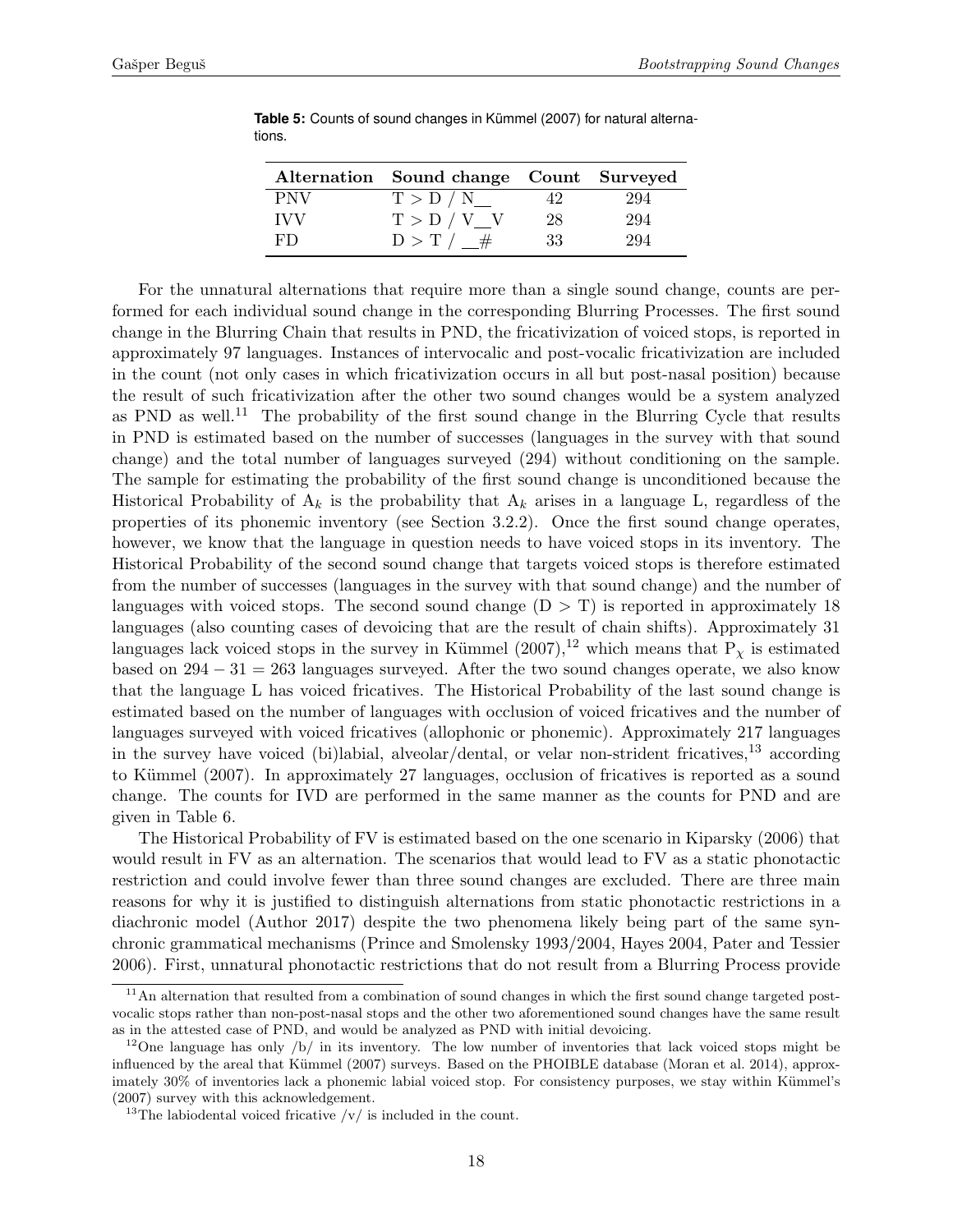considerably less reliable evidence for learners because the evidence is distributional rather than appearing within the same morphological unit. This means that the likelihood of a process not being acquired by the learners is considerably greater when it does not arise from a Blurring Process. Second, alternative analyses of data are often available in the case of phonotactic restrictions that do not result from a Blurring Process. Alternative explanations are not available in the case of alternations, where evidence for a process comes from within the same morphological unit. Finally, typological surveys of phonotactic restrictions are considerably more difficult to establish (compared to typological surveys of alternations). In the absence of typological studies, it is difficult to evaluate predictions of the CB model for phonotactic restrictions. In fact, FV as a phonotactic restriction might not be as rare, with at least two potential phonological systems attested in which voiceless stops do not surface word-finally, but voiced stops do (Ho and some dialects of Spanish; see Author 2017). For a further discussion on the differences between phonotactic restrictions and alternations, see Author  $(2018).<sup>14</sup>$  $(2018).<sup>14</sup>$  $(2018).<sup>14</sup>$ 

Counts of the sound changes that lead to FV as an alternation are as follows. In approximately six languages, word-final geminates are reported to simplify to singleton stops. (This sound change is necessary if we want the scenario to result in an unnatural alternation as opposed to a static phonotactic restriction.) Because this is the first in the series of changes and we do not condition  $P<sub>x</sub>$  on any property of language L, as before, the Historical Probability is estimated from the total number of languages surveyed. The second sound change, post-vocalic voicing of voiceless stops, is reported in approximately 32 languages. Because all languages have voiceless stops, all 294 languages surveyed are included in the count for estimating the Historical Probability of the second sound change. Finally, simplification of geminates is reported in 27 languages. It is difficult to estimate how many languages in Kümmel (2007) allow geminate voiceless stops. While few languages have phonologically contrastive geminates, many more must allow allophonic geminates at morpheme boundaries. To estimate the number of languages that allow allophonic geminates, Greenberg's (1965) survey of consonantal clusters and Ryan's (to appear) survey of phonemic geminates are used. At least 30% of languages in Greenberg's (1965) survey of approximately 100 languages allow stop + stop final clusters. The number of languages in our sample that allow allophonic homorganic stop-stop sequences (geminates) can be approximated from the proportion of languages that allow phonemic geminates and from the proportion of languages that allow sequences of stops. Languages that allow clusters of stops at morpheme boundaries should in principle allow clusters of homorganic stops: if geminate clusters were simplified, the sound change of simplification would of course be reported in our sample. The number is thus estimated at 88 (30% of 294 languages). That this estimate is accurate is suggested by a survey of phonemic geminates: Ryan (to appear) estimates that approximately 35% of 55 genealogically diverse languages surveyed have phonemic geminates.

The estimates of Historical Probabilities are computed with a stratified non-parametric bootstrap as described in Sections [3.2.1](#page-9-2) and [3.2.2](#page-9-3) (see also [A.1](#page-34-1) and [A.3\)](#page-36-0). Table [7](#page-19-2) shows the Historical Probabilities with estimated 95%  $BC_a$  confidence intervals for the six natural and unnatural alternations discussed above. Figure [1](#page-20-0) shows the distributions of bootstrap replicates for the Historical Probabilities  $(P<sub>x</sub>)$  of these natural and unnatural alternations. Table [7](#page-19-2) and Figure [1](#page-20-0) illustrate a

<span id="page-18-0"></span><sup>&</sup>lt;sup>14</sup>The scenario that potentially results in FV in Lakota is currently also excluded: the fricativization of voiceless stops before clusters and word-finally, followed by post-vocalic voicing of fricatives and occlusion of fricatives to stops, would potentially result in FV. A preliminary estimation of this scenario shows that its Historical Probability is even lower than the probability of the scenario estimated in Table [7:](#page-19-2)  $P_{\chi} = 0.003\%$  [0.001%, 0.01%]. The low  $P_{\chi}$  is likely a consequence of the first sound change being relatively rare. Because this additional  $P<sub>\chi</sub>$  is approximately 1/10 of the probability estimated in Table [7,](#page-19-2) we do not expect the absence of this scenario in our model to alter the result substantially.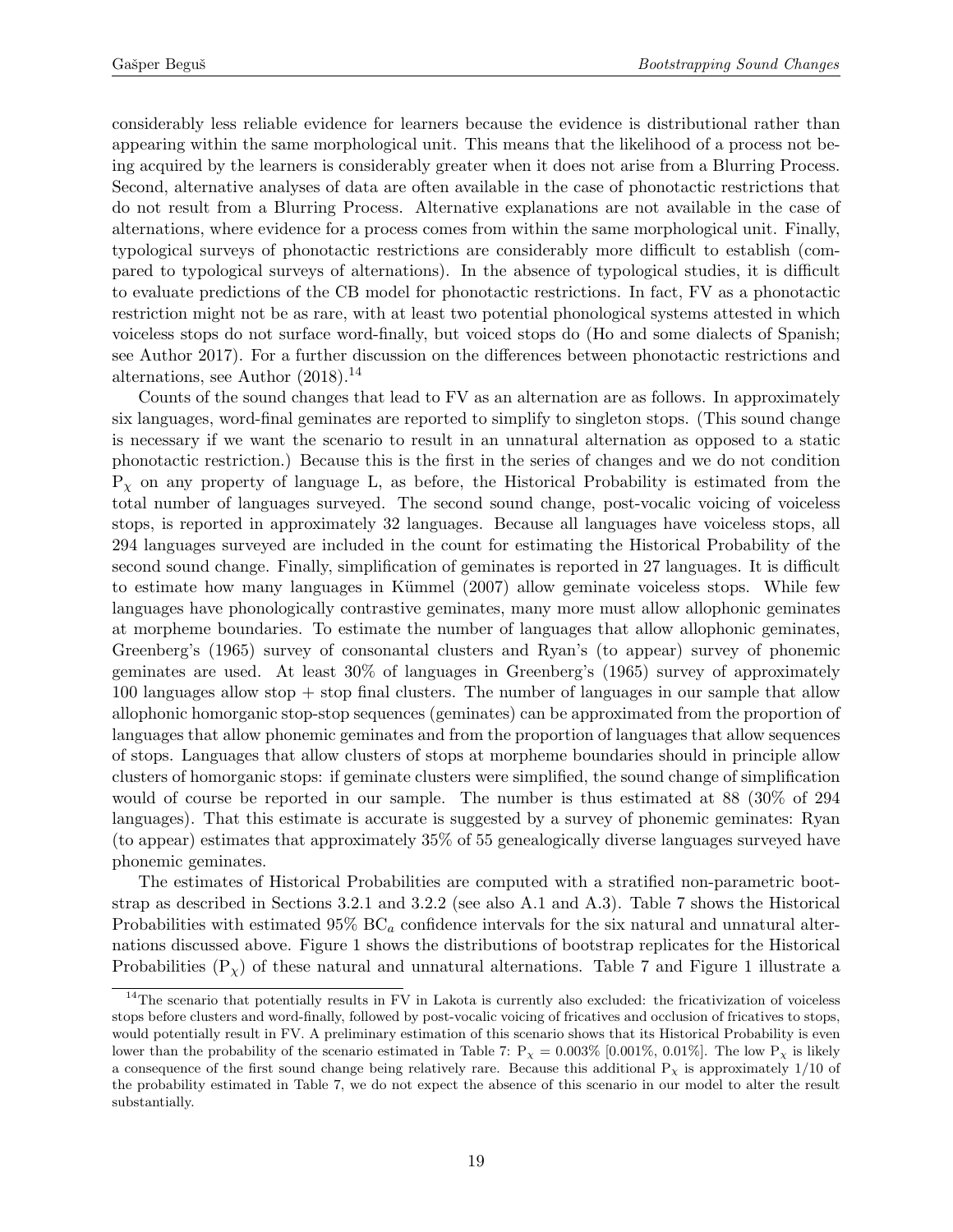|            | Alternation Sound change        | $\mathrm{Count}$ | Surveyed     |
|------------|---------------------------------|------------------|--------------|
|            | $D > Z / [-\text{nas}] / V (V)$ | 97               | 294          |
| <b>PND</b> | D > T                           | 18               | 263          |
|            | Z > D                           | 27               | 216          |
|            | $D > Z / V$ (V)                 | 83               | 294          |
| <b>IVD</b> | Z > S                           |                  | 216          |
|            | S > T                           | 34               | 248          |
|            | $\mathrm{T}$ : > T / $\_\#$     | 6                | 294          |
| FV         | T > D / V                       | 32               | 294          |
|            | $T:$ $\top$                     | 27               | $\approx 88$ |

<span id="page-19-1"></span>Table 6: Counts of sound changes in Kümmel (2007) for natural alternations.

<span id="page-19-2"></span>**Table 7:** Estimated  $P_x$  (in %) for natural and unnatural alternations with  $95\%$  BC $_a$  and analytic profile confidence intervals.

|                |                | 95% $BC_a$ CI |       |       | 95% Profile CI |  |
|----------------|----------------|---------------|-------|-------|----------------|--|
| $\mathbf{A}_k$ | ${\bf P}_\chi$ | Lower         | Upper | Lower | $\bf Upper$    |  |
| <b>PNV</b>     | 14.3           | 10.2          | 18.4  | 10.6  | 18.6           |  |
| <b>PND</b>     | 0.05           | 0.02          | 0.09  |       |                |  |
| <b>IVV</b>     | 9.5            | 6.1           | 12.9  | 6.5   | 13.2           |  |
| <b>IVD</b>     | 0.02           | 0.008         | 0.05  |       |                |  |
| FD             | 11.2           | 7.8           | 15.0  | 8.0   | 15.2           |  |
| FV             | 0.01           | 0.004         | 0.03  |       |                |  |

substantial difference in Historical Probabilities between the natural and unnatural group. The Channel Bias approach estimated with the BSC technique thus predicts that the unnatural alternations (PND, IVD, and FV) will be substantially less frequent than their respective natural alternations (PNV, IVV, and FD).

The Historical Probabilities and confidence intervals of the natural alternations PNV, IVV, and FD can also be estimated analytically (see Section [3.2\)](#page-9-4). To illustrate the accuracy of the BSC technique, the  $95\%$  BC<sub>a</sub> bootstrap confidence intervals are compared with confidence intervals computed using an analytic solution (see Section [3.2.1\)](#page-9-2). Analytic profile confidence intervals are computed from an empty logistic regression model with a binomial distribution based on the number of successes and failures (languages with and without sound change  $S_i$ ) and with only an intercept. Table [7](#page-19-2) compares the two sets of confidence intervals. The highest difference between the analytic profile CIs based on a logistic regression model and the  $BC_a$  bootstrap CIs is 0.4%, which suggests that the BSC model estimates CIs with high accuracy.

### <span id="page-19-0"></span>4.2 Comparison of alternations

One of the advantages of the BSC method is that inferential statistics can be performed on the comparison between the Historical Probabilities of any two alternations. In other words, the BSC technique enables significance testing of the Historical Probabilities of pairs of alternations. The difference between the Historical Probabilities of two alternations  $(\Delta P_{\gamma})$  is estimated by a stratified non-parametric bootstrap as described in Section [3.2.3](#page-11-3) (see also [A.2](#page-34-2) and [A.4\)](#page-36-1).

The Historical Probabilities of all three natural alternations in Figure [1](#page-20-0) are significantly higher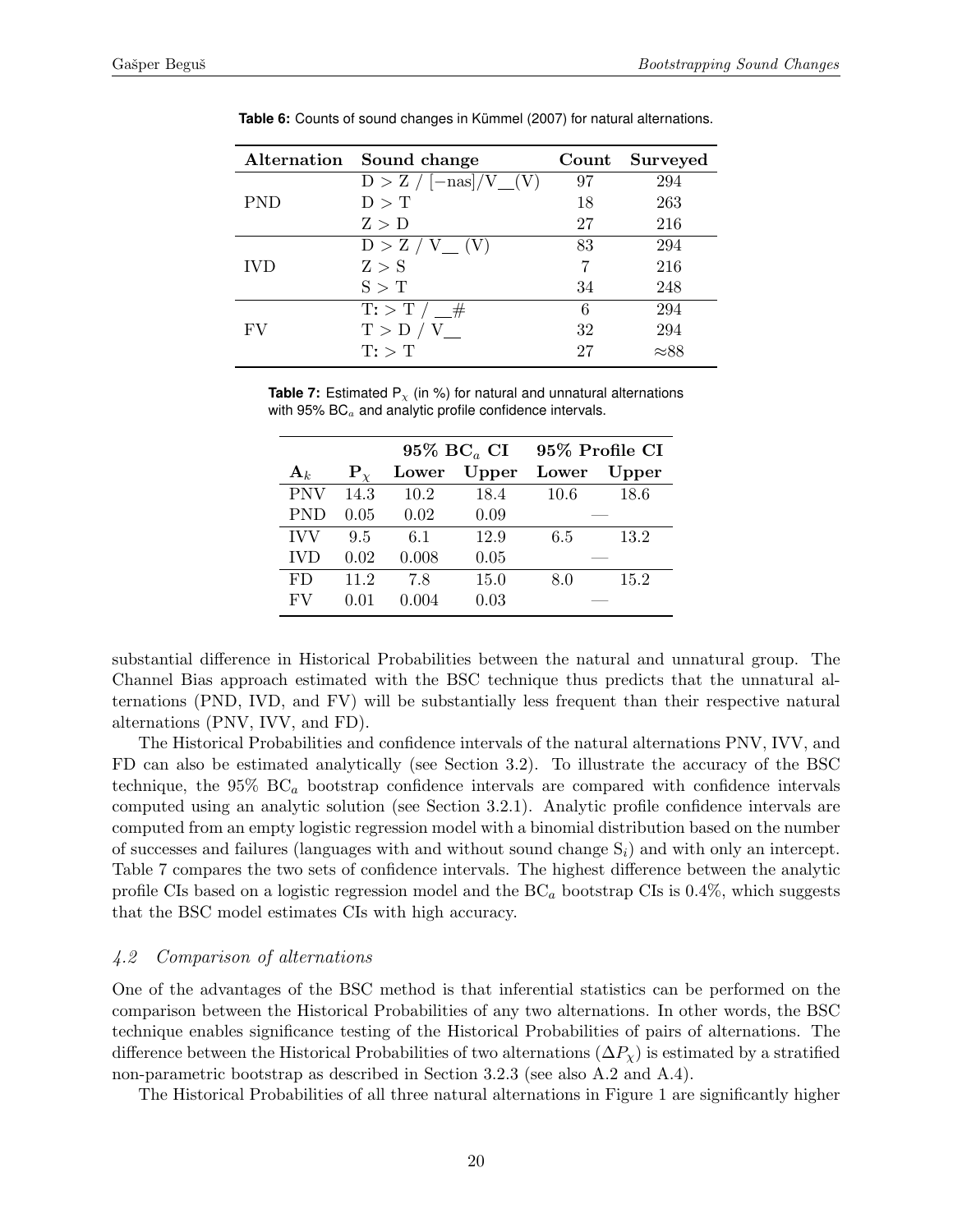<span id="page-20-0"></span>

**Figure 1:** Bootstrap replicates for natural and unnatural alternations. The plots show the observed  $P<sub>x</sub>$  (solid line) and the  $95\%$  BC $_a$  CI (dashed line). The distribution of bootstrapped  $P<sub>x</sub>$  for unnatural alternations does not feature confidence intervals because the probabilities are too small to be visible. For the purpose of representation, the vast majority of bootstrap replicates for unnatural alternations fall outside the limits of the plot.

<span id="page-20-1"></span>**Table 8:** Estimated  $\Delta P_{\chi}$  (in %) for natural-unnatural alternation pairs with 95%  $BC<sub>a</sub>$  confidence intervals.

|                  | 95% $BC_a$ CI           |      |             |        |  |
|------------------|-------------------------|------|-------------|--------|--|
| Alternation pair | $\Delta$ P <sub>y</sub> |      | Lower Upper |        |  |
| PNV vs. PND      | 14.2                    | 10.5 | 18.7        | $\ast$ |  |
| IVV vs. IVD      | 9.5                     | 64   | 13.2        | $\ast$ |  |
| FD vs. FV        | 11.2                    | 81   | 15.3        | $\ast$ |  |

than the Historical Probabilities of their unnatural counterparts. Table [8](#page-20-1) includes estimates and 95% BC<sub>a</sub> confidence intervals of the difference in Historical Probabilities ( $\Delta P_{\chi}$ ) for each naturalunnatural alternation pair.

Historical Probabilities of all three natural alternations in Figure [1](#page-20-0) are significantly higher than Historical Probabilities of their unnatural counterparts. Table [8](#page-20-1) includes estimates and  $95\% \text{ BC}_a$ confidence intervals of the difference in Historical Probabilities  $(\Delta P_{\chi})$  for each natural-unnatural alternation pair.

The BSC technique also enables the comparison of alternations within the unnatural group. Figure [2](#page-21-1) shows bootstrap replicates of the individual Historical Probabilities of the three unnatural alternations, PND, IVD, and FV. The figure shows that the Historical Probability of PND is higher compared to the Historical Probabilities of the other two unnatural alternations. By estimating the difference between two alternations with BSC, we can test, for example, whether  $P_{\chi}(PND)$  and  $P_Y(VD)$  or  $P_Y(PND)$  and  $P_Y(FV)$  are significantly different. The estimated  $\Delta P_Y(PND,IVD)$  and  $\Delta P_{\chi}(\text{PND}, \text{FV})$  are computed as described above and in Section [3.2,](#page-9-4) and are given in [\(8\).](#page-20-2)

<span id="page-20-3"></span><span id="page-20-2"></span>(8) a. 
$$
\Delta P_{\chi}(\text{PND}, \text{IVD}) = P_{\chi}(\text{PND}) - P_{\chi}(\text{IVD}) = 0.026\%
$$
 [-0.004%, 0.064%]  
b.  $\Delta P_{\chi}(\text{PND}, \text{FV}) = P_{\chi}(\text{PND}) - P_{\chi}(\text{FV}) = 0.036\%$  [0.011%, 0.074%]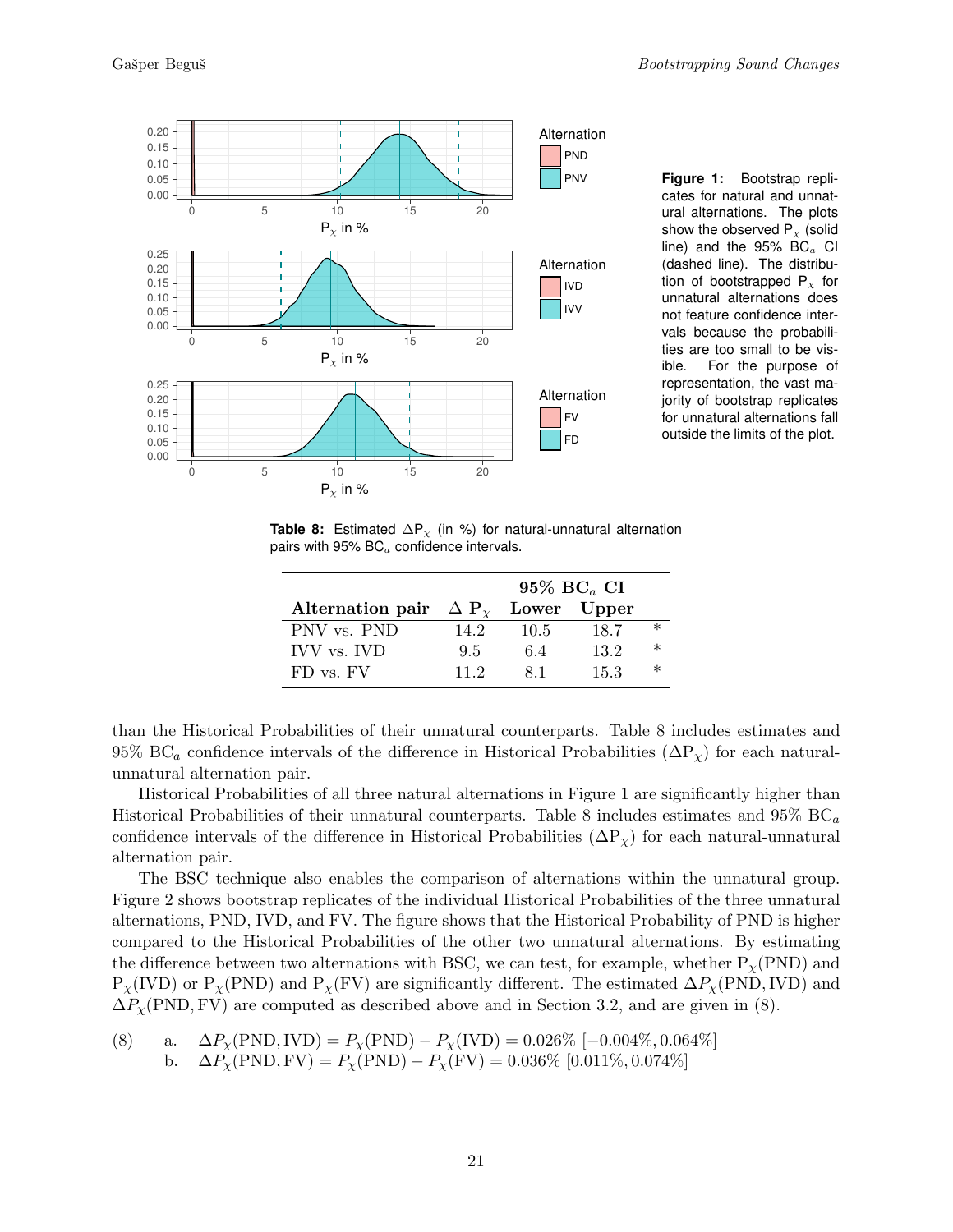<span id="page-21-1"></span>

**Figure 2:** Bootstrap replicates for unnatural alternations with observed P<sub>x</sub> (colored dot) and  $95\%$  BC<sub>a</sub> confidence intervals (colored lines).

Because the  $95\%$  BC<sub>a</sub> CIs of the difference in Historical Probability between PND and FV lie above zero, it can be concluded that  $P_{\chi}(\text{PND})$  is significantly higher than  $P_{\chi}(\text{FV})$  (with  $\alpha = 0.05$ ). The Historical Probabilities of IVD and PND are, however, not significantly different, because the  $BC_a$  CIs cross zero (see  $(8-b)$ ).

Certainly, the BSC technique makes some simplifying assumptions that introduce confounds to the estimation of Historical Probabilities (see Sections [3.3,](#page-11-0) [3.4,](#page-12-0) and [4.1\)](#page-15-0). Because differences in the Historical Probabilities between unnatural alternations are considerably smaller than differences between natural-unnatural pairs (Figure [1\)](#page-20-0), estimation of these differences is substantially more prone to be influenced by these confounds. Until more comprehensive surveys are available, however, the BSC technique makes, to the author's knowledge, the most accurate approximations of Historical Probabilities of alternations, both for natural-unnatural alternation pairs as well as for alternations within the unnatural group.

## <span id="page-21-0"></span>4.3 Comparing  $P_x$  to observed synchronic typology

### <span id="page-21-2"></span>4.3.1 Natural vs. unnatural processes

Predictions of the BSC model can be evaluated by comparing Historical Probabilities with independently observed typology of synchronic alternations. Estimation of synchronic typological probabilities faces even more difficulties and problematic assumptions than estimation of Historical Probabilities. The presence of an alternation that results from a sound change in two related languages cannot be counted as independent, although it is often treated as such in synchronic typological surveys. Moreover, language contact and linguistic areas likely influence observed synchronic typology to a greater degree compared to the typology of sound changes, although this observation would need a more elaborate evaluation.

For all these reasons, a comparison of Historical Probabilities and observed synchronic typology can only be qualitative at this point, especially until more comprehensive and well-balanced surveys are available. Nevertheless, Historical Probabilities estimated with the BSC technique match the observed synchronic typology relatively well and, to the author's knowledge, better than alternative approaches (see Section [1.2\)](#page-2-0). Table [9](#page-22-1) compares Historical and observed synchronic probabilities. Historical Probabilities  $(P_x)$  are estimated with the BSC technique as described above (see Section [4.1](#page-15-0) and Table [7\)](#page-19-2). The synchronic typology is estimated with a non-parametric bootstrap technique in the same way as described in Section [3.2.1,](#page-9-2) except that the estimation is based on the number of languages in a sample with a synchronic alternation and the number of languages in a sample without the synchronic alternation. To be sure, synchronic typology is estimated from surveys of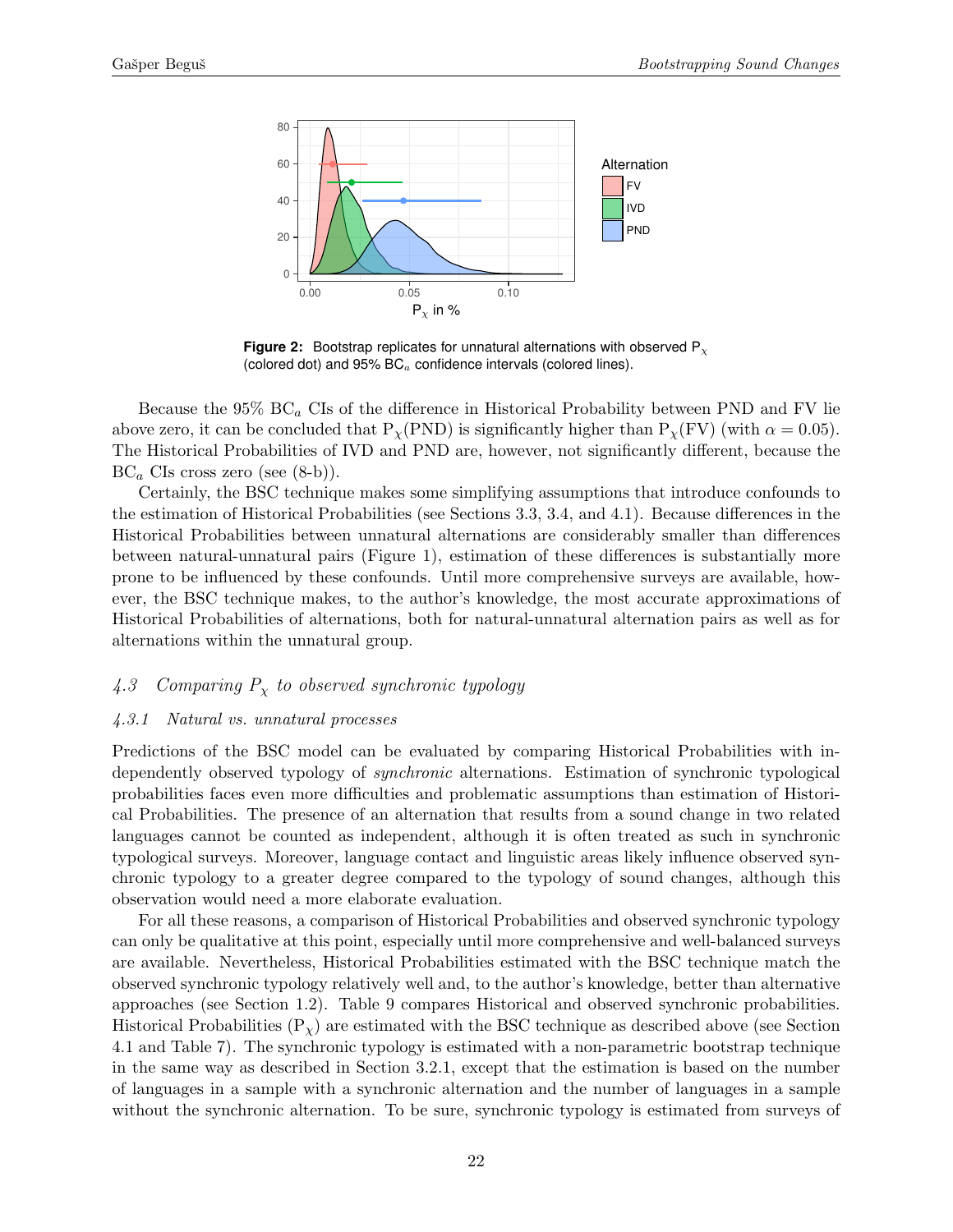synchronic alternations, rather than from diachronic surveys of sound changes. For PNV and IVV, the surveys in Locke (1983) (reported in Hayes and Stivers 2000) and Gurevich (2004) (reported in Kaplan 2010) are used. Because no systematic typologies of FD exist, this process is left out of the comparison. PNV is attested in 15 of 197 languages (Locke 1983, reported in Hayes and Stivers 2000), and IVV in 26 of 153 languages (Gurevich 2004, reported in Kaplan 2010).

The synchronic typology of unnatural processes is challenging to estimate because considerably higher standards of evidence are required to confirm a productive synchronic status for an unnatural alternation compared to a natural alternation, and because typological surveys of unnatural alternations are usually not performed in a systematic and controlled manner. Despite these obstacles, the following estimations of the synchronic typology of unnatural alternations can be computed (summarized in Table [9\)](#page-22-1) based on surveys of unnatural processes in Author (2017) and Author and Name (2017). PND has been confirmed as a fully productive synchronic alternation in two related languages (Tswana and Shekgalagari) and as a morphophonological alternation in a few others (Buginese, Nasioi; see Author 2017). For the purpose of comparison, only fully productive alternations are counted in the synchronic typology. Because Tswana and Shekgalagari are closely related, PND here is counted as a single occurrence. IVD is attested only once as a morphologically conditioned synchronic process (Bloyd 2015), although detailed descriptions are lacking. FV is, to the author's knowledge, not attested as a productive phonological alternation in any language, which is why its synchronic typological probability is estimated below  $P(\frac{1}{600})$ .<sup>[15](#page-22-2)</sup> An approximate estimate of languages surveyed in these surveys of unnatural alternations is 600.

| $95\%$ BC <sub>a</sub> CI |                |       |       |           | 95% $BC_a$ CI |       |  |
|---------------------------|----------------|-------|-------|-----------|---------------|-------|--|
| ${\bf A}_k$               | ${\bf P}_\chi$ | Lower | Upper | Typol.    | Lower         | Upper |  |
| <b>PNV</b>                | 14.3           | 10.2  | 18.4  | 7.6       | 4.1           | 11.2  |  |
| <b>PND</b>                | 0.05           | 0.02  | 0.9   | 0.17      | 0.0           | 0.5   |  |
| <b>IVV</b>                | 9.5            | 6.1   | 12.9  | 17.0      | 11.1          | 22.9  |  |
| <b>IVD</b>                | 0.02           | 0.008 | 0.05  | 0.17      | 0.0           | 0.5   |  |
| FD                        | 11.2           | 7.8   | 15.0  |           |               |       |  |
| FV                        | 0.01           | 0.004 | 0.03  | ${<}0.17$ | (1.0)         | 0.5   |  |

<span id="page-22-1"></span>**Table 9:** A comparison of Historical Probabilities (P<sub>x</sub>) and observed synchronic typology (Typol.) with  $95\%$  BC $_{a}$  CIs for natural and unnatural processes.

<span id="page-22-0"></span>

<span id="page-22-2"></span><sup>15</sup>If we counted the best candidate for FV, Lakota, as featuring fully productive unnatural alternations (Rood 2016), the typological probabilities of FV would be estimated at  $P(\frac{1}{600}) = 0.17\%$ .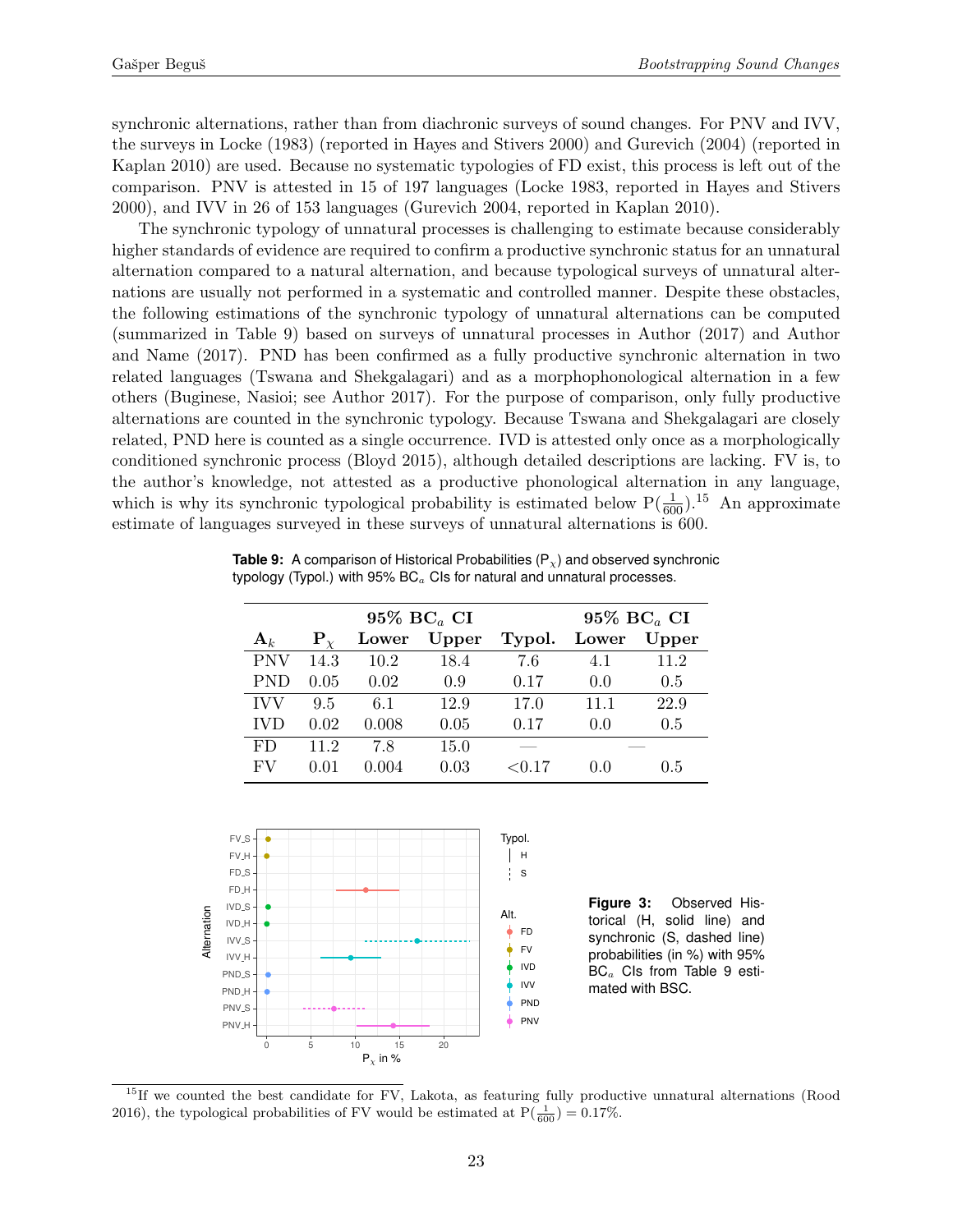Table [9](#page-22-1) and the corresponding plot of estimated Historical and synchronic probabilities with  $95\%$  BC<sub>a</sub> CIs in Figure [3](#page-22-0) show that BSC correctly predicts natural alternations to be considerably more frequent than their unnatural alternations. Historical Probabilities and observed synchronic typology also match to the degree that the  $95\%$  BC<sub>a</sub> confidence intervals of both Historical and synchronic typological probabilities always overlap for all five processes compared. It needs to be stressed here that for unnatural processes, the comparison of Historical Probabilities and observed synchronic typology is completely independent. In other words, the BSC technique estimates the probability of a combination of three sound changes, none of which are, by themselves, related to the unnatural synchronic alternation, from which synchronic typological probabilities are estimated.

#### 4.3.2 Within the unnatural group

Inferential statements and predictions of the BSC method can be compared against the observed typology not only across natural-unnatural alternation pairs, but also within the unnatural group.

The BSC model predicts PND to be significantly more frequent than FV (see [\(8\)](#page-20-2) and Figure [2\)](#page-21-1). Based on a survey in Author (2017) that aims to collect all reported cases of PND, the Blurring Process that leads to PND is attested in thirteen languages. In at least two languages, the Blurring Process results in a productive synchronic alternation, but it is likely that other languages, such as Buginese and Nasioi, feature the process as a productive alternation as well. IVD results from a Blurring Process in two languages. In one language, the Blurring Process results in a gradient phonotactic restriction (according to the survey in Author and Name 2017). In one additional case, IVD is attested as a morphologically conditioned synchronic alternation (Bloyd 2015). Finally, FV is, to the author's knowledge, never attested as a combination of sound changes or as a synchronic phonological alternation (for reasons why Lezgian and other cases are not analyzed as featuring FV, see Kiparsky 2006, Lipp 2016, and Author 2018). Although the comparison is currently qualitative, the typology suggests that PND is indeed more frequent than FV, just as predicted by BSC.<sup>[16](#page-23-0)</sup>

As already mentioned, alternations are distinguished from static phonotactics for the purposes of diachronic modeling (Section [4.1\)](#page-15-0). Kiparsky (2006) lists a number of scenarios that would result in a static phonotactic restriction against voiceless stops with voiced stops surfacing word-finally. It is possible that some of his scenarios that require fewer than three sound changes would result in a productive unnatural phonotactic restriction, although this is less likely than in the case of unnatural alternations. It is also possible that CB alone cannot explain the relative rarity of FV and other unnatural phonotactic restrictions (as opposed to alternations). A further study is required to answer this question. A preliminary survey, however, suggests that FV as a static phonotactic restriction (as opposed to an alternation) might not be so rare, which would be expected under the BSC approach. Two languages might qualify as featuring this process: Ho and some varieties of Spanish (see Section [4.1](#page-15-0) and Author 2017).

In sum, the CB factor estimated with the proposed BSC technique (Figure [3\)](#page-22-0) correctly predicts natural alternations targeting the feature [±voice] to be significantly more frequent than unnatural alternations. Moreover, the BSC predictions match the observed synchronic typology to the degree that  $95\%$  BC<sub>a</sub> confidence intervals overlap for all alternations. These are, to the author's knowledge, the most accurate predictions so far, especially considering the fact that the Historical Probabilities of unnatural alternations are estimated not directly from observed surface typology, but from the typology of natural sound changes that are independent of the unnatural result.

Kiparsky (2006, 2008) and others (de Lacy and Kingston 2013) claim that the CB approach to typology fails to explain why some processes, such as FV, are non-existent. BSC offers a potential

<span id="page-23-0"></span> $^{16}$ For evaluation of further typological predictions of the BSC technique, see Sections [4.3](#page-21-0) and [5.](#page-24-0)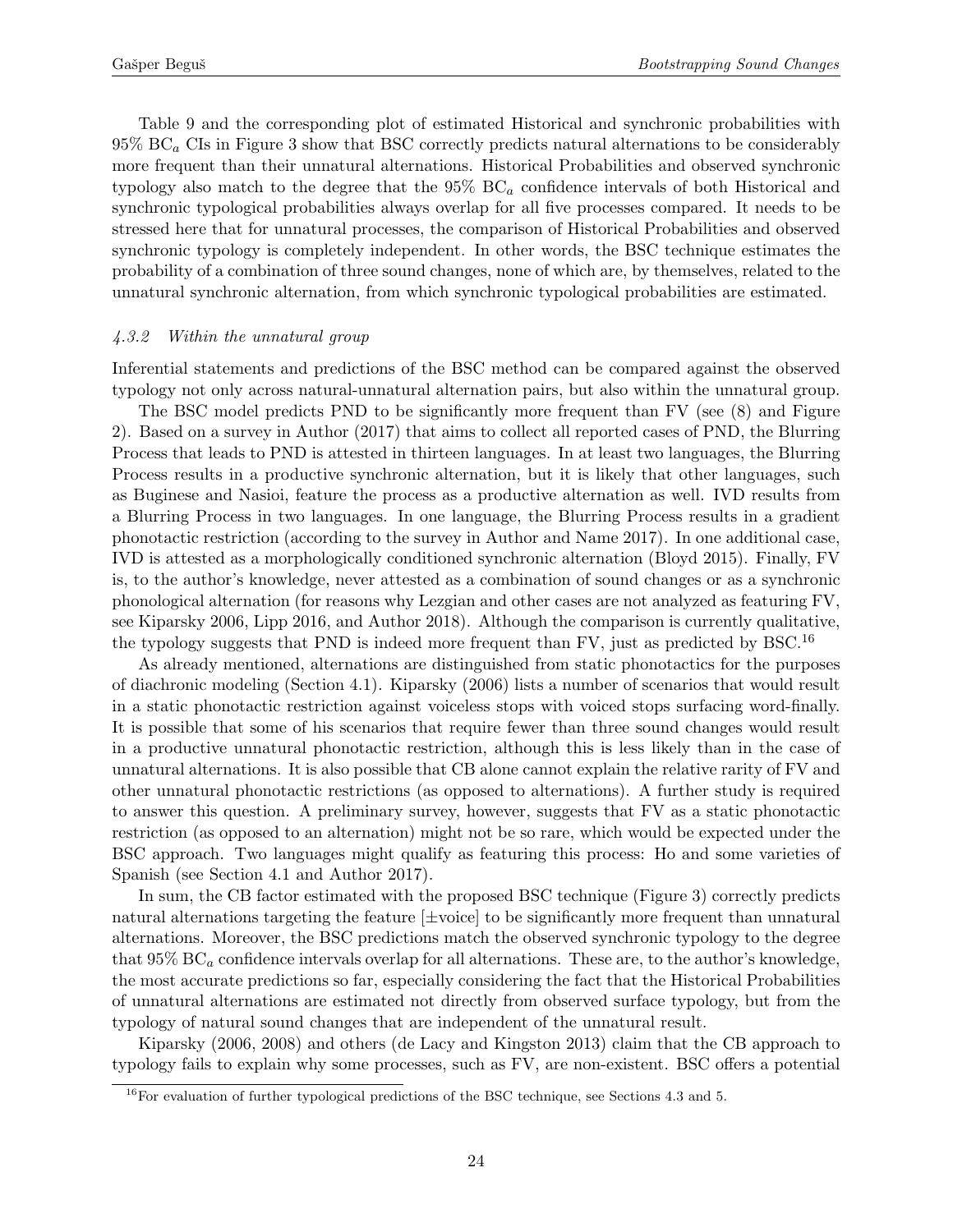solution to this problem. As was argued above, the BSC method predicts that some unnatural processes will be significantly less frequent than others (or even unattested). FV is, for example, predicted to be very rare or possibly unattested, whereas PND is predicted to be significantly more frequent. This prediction seems to match the observed synchronic typology.

## <span id="page-24-0"></span>5 Implications

The BSC technique not only estimates Historical Probabilities of different alternations, but also helps identify mismatches in predictions between the AB and CB approaches to typology. This section compares the outputs of the BSC model to the predictions of the AB approach to identify mismatches that help quantitatively estimate the influences of the two factors on typology.

If two typologically unequal alternations show no learnability differences, but have significantly different Historical Probabilities, it is reasonable to assume that the differences in the observed typology between the two alternations is influenced by the CB factor. On the other hand, if two typologically unequal alternations have equal Historical Probabilities and show differences in learnability, it is reasonable to assume that the differences result from the AB factor. In the case of the unnatural alternations PND, IVD, and FV, the BSC technique suggests that the observed typology is primarily influenced by the CB factor. The CB factor estimated with BSC predicts the typology with relatively high accuracy (Section [4.3.1](#page-21-2) and Figure [3\)](#page-22-0), whereas learning experiments found no differences between the natural and unnatural alternations for any of the three pairs (Seidl et al. 2007, Do et al. 2016, Glewwe 2017, Glewwe et al. 2018).

The BSC technique further enables identification of mismatches in the predictions of the AB and CB approaches, especially with respect to the complexity of alternations and their typological attestedness. BSC predicts not only that unnatural alternations will be rare (Section [4\)](#page-14-0), but also that, all else being equal, complex alternations will be less frequent than simple alternations. The minimality principle (Donegan and Stampe 1979, Picard 1994, Author 2017, and Section [2\)](#page-5-0), which is at least a strong tendency, states that sound change is a change in one feature (or the deletion/reordering of feature matrices) in a given environment. This means that featurally complex alternations that change more than a single feature need to arise from the phonologization of more than one sound change. Because the probability of a combination of two sound changes will be lower than the probability of one sound change, all else being equal, featurally complex alternations are predicted to be typologically less frequent within the CB approach. Exactly the same generalization is, however, also predicted by the AB approach to typology: numerous studies have confirmed that featurally complex alternations are consistently underlearned compared to featurally simple alternations (Complexity Bias; Moreton and Pater 2012a,b).

There is a crucial mismatch in predictions between the AB and CB approaches with respect to unnatural alternations. The BSC technique makes the following predictions: the more sound changes an alternation requires, the lower the Historical Probability of that alternation, regardless of its complexity (see Table [10\)](#page-25-0). In other words, the BSC prediction that complex alternations will be rare is violable: if the three sound changes of a Blurring Process result in a simple unnatural alternation, BSC still predicts that the simpler alternation will be less frequent than an unmotivated complex alternation because the first requires three sound changes to arise and the latter only two (the MSCR).

We can estimate the Historical Probabilities for each step in the Blurring Process that leads to unnatural alternations. Let us take as an example PND. The Historical Probabilities of each resulting alternation (after the first, second, and third sound changes of the Blurring Process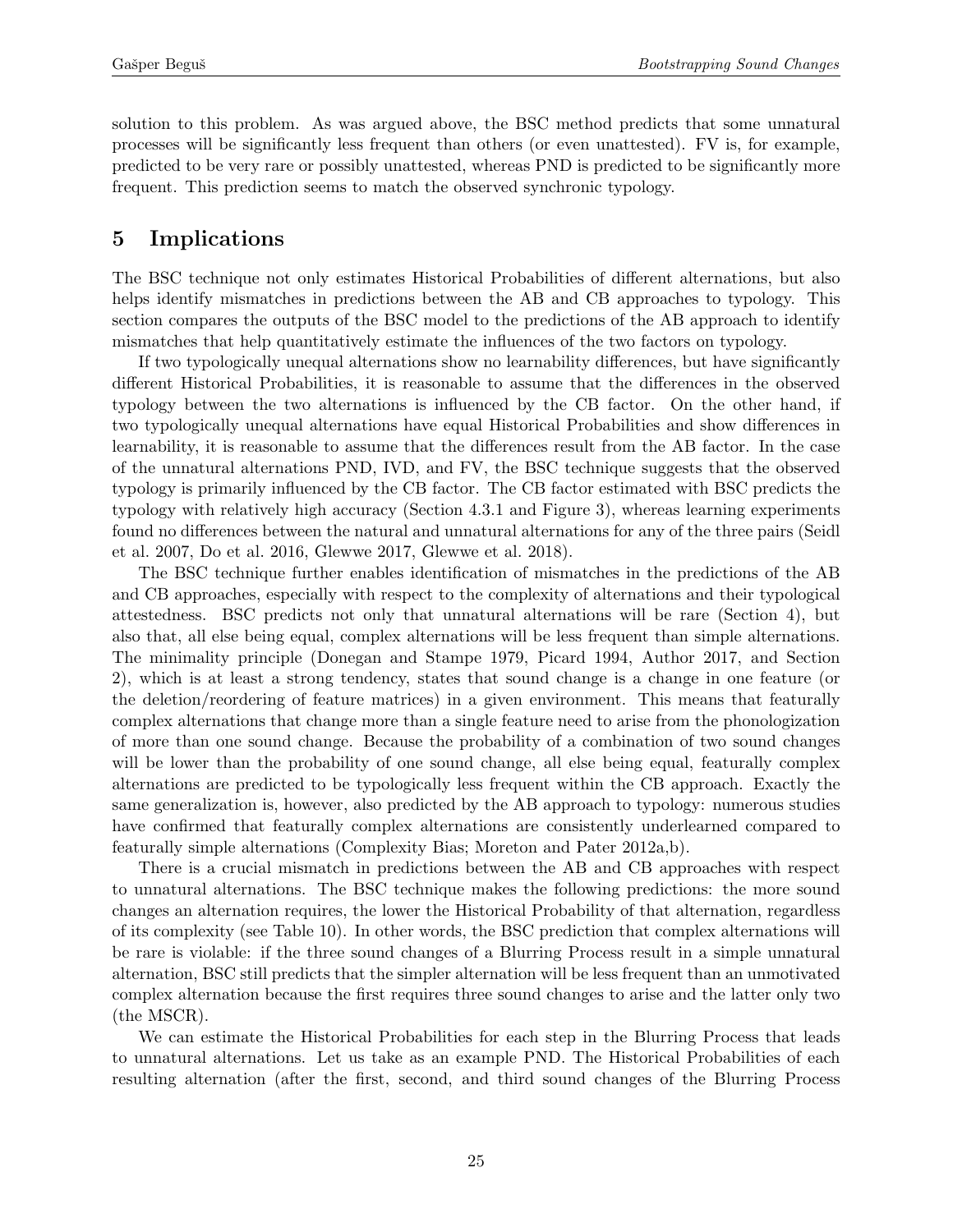<span id="page-25-0"></span>**Table 10:** Mismatches in predictions (framed) between the Channel Bias approach (P<sub>x</sub>) and the Complexity Bias approach (P<sub>cplx</sub>) for PND. The *Sound Change* column represents the three sound changes from which the unnatural process PND results, and the *Alternation* column represents the synchronic alternation after each of the three sound changes. The  $P_x$  column gives the estimated probability of each alternation based on the BSC technique with 95% BC<sup>a</sup> Lower and Upper CIs (Lo. and Up.). The *Features* column counts the number of features a learner has to learn for each synchronic alternation.

| Sound change Alternation |                                                            |                |                      | $P_{\gamma}$ Lo. Up. Features $P_{\gamma}$ $P_{\text{cplx}}$ |  |
|--------------------------|------------------------------------------------------------|----------------|----------------------|--------------------------------------------------------------|--|
|                          | No alternation                                             | 65.9 61.6 72.4 |                      |                                                              |  |
|                          | $D > Z / [-nas]$ $D \rightarrow Z / [-nas]$ 33.0 27.6 38.4 |                |                      | $\mathbf{1}$                                                 |  |
| D > T                    | $Z \rightarrow T / [+nas]$ 1.1 0.7 1.8                     |                |                      |                                                              |  |
| Z > D                    | PND.                                                       |                | $0.05$ $0.03$ $0.09$ |                                                              |  |

operate) were estimated with BSC as described in Section  $3^{17}$  $3^{17}$  $3^{17}$  Table [10](#page-25-0) (column  $P_y$ ) clearly shows that each additional sound change decreases the Historical Probability of the resulting alternation.

On the other hand, the AB approach predicts that structurally more complex alternations will be typologically less frequent because they are more difficult to learn than structurally simple alternations. (Complexity Bias has been confirmed almost without exception in many studies; Moreton and Pater 2012a,b.) If we analyze each step in the Blurring Process in terms of synchronic complexity, the first two sound changes in the Blurring Process indeed increase the complexity of the resulting alternation,[18](#page-25-2) but the third sound change decreases its complexity. Complexity Bias thus predicts that the alternations that arise from the first and second sound changes in the Blurring Process will be increasingly rare, but predicts that the structurally simpler alternations resulting from the combination of all three sound changes will be comparatively more frequent than the complex alternation requiring only two sound changes. Let us call this prediction the AB-CB complexity mismatch. Since no learnability differences are observed for natural-unnatural alternation pairs, the AB approach makes no predictions about the relative rarity of unnatural alternations as opposed to natural alternations.

The mismatched predictions of BSC and Complexity Bias illustrated in Table [10](#page-25-0) provide crucial new information for disambiguating AB and CB biases. The AB-CB complexity mismatch can be directly evaluated against the observed typology: if unmotivated structurally complex alternations that require two sound changes are typologically more common than structurally simpler unnatural alternations, CB has to be the leading cause of this particular typological observation. If, on the other hand, structurally more complex unmotivated alternations that require two sound changes are typologically less frequent than what would be predicted by the CB approach compared to structurally simpler unnatural alternations, we have a strong case in favor of the AB influence, and more precisely in favor of Complexity Bias within the AB approach to typology.

In fact, typological observations suggest that the complex synchronic alternation  $Z \rightarrow T$ [+nas] that results from the first two sound changes in a Blurring Process might be attested less frequently than would be predicted by CB, suggesting that Complexity Bias influences this distri-

<span id="page-25-1"></span><sup>&</sup>lt;sup>17</sup>The probability of the initial stage before the first sound change operates is calculated simply as  $1-P_{\chi_{1,2,3}}$ , where  $P_{X_{1,2,3}}$  is the sum of the Historical Probabilities of the first, first and second, and all three sound changes.

<span id="page-25-2"></span><sup>18</sup>The fact that the first two sound changes in the Blurring Process occur relatively frequently, despite increasing the complexity of the alternations, argues against the radical approach to the AB-CB conflation problem that states that sound change probabilities are primarily influenced by learnability and hence that estimated CB influences are crucially conflated with AB influences. If anything, AB influences would militate against the first two sound changes operating in combination because the resulting alternations would be more difficult to learn. Because the Blurring Process does occur, it means that the driving force behind the sound changes in question operating are not crucially influenced by AB (although AB can of course still influence the relative frequencies of sound change).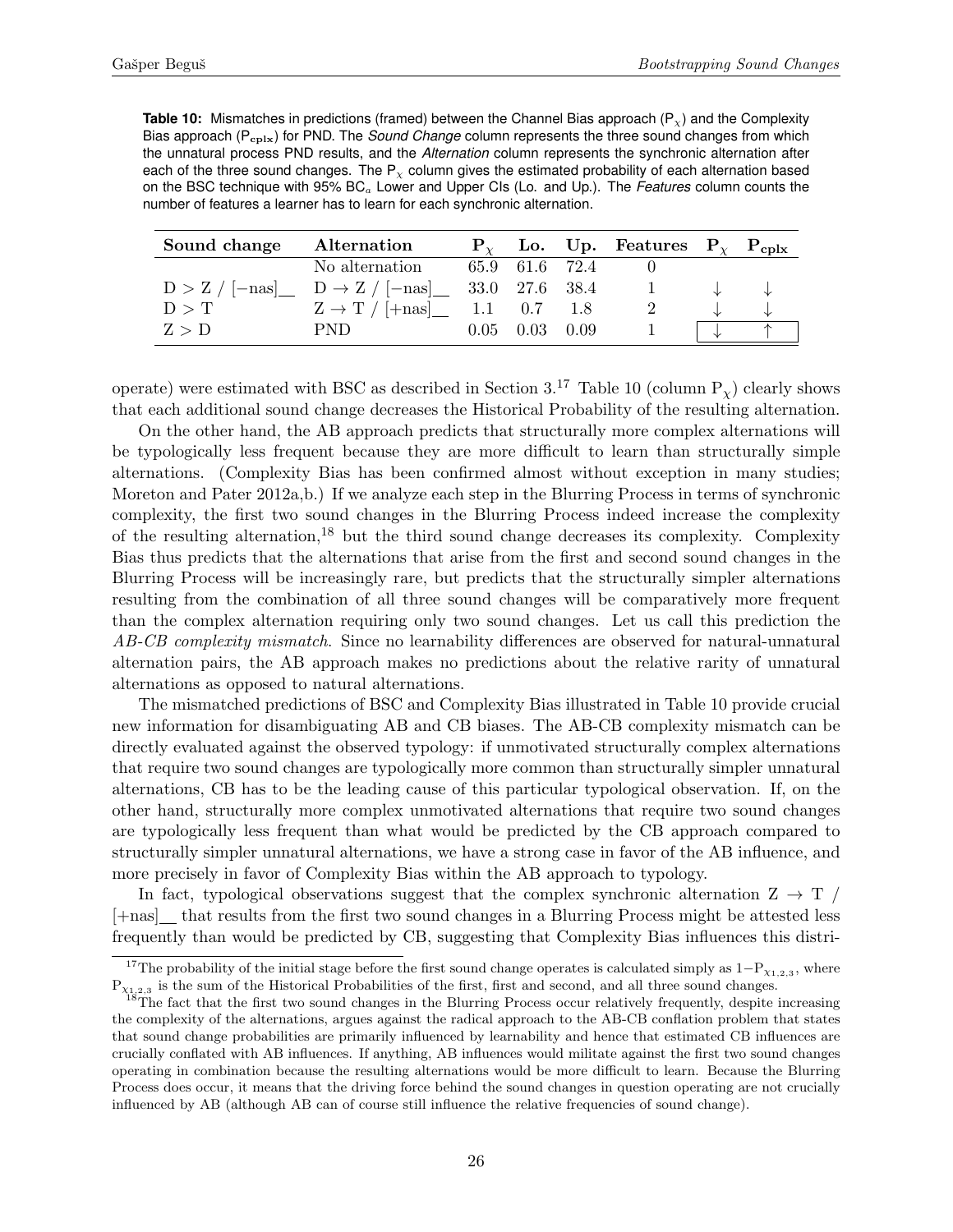bution. The Historical Probability of  $Z \to T / (+\text{nas}]$  is significantly higher than the Historical Probability of PND. The difference is estimated with BSC at  $\Delta P_{\chi}(Z \to T / [+nas]_{\text{R}}) =$ 1.1%, [0.6%, 1.7%]. In other words, the Historical Probability of the alternation  $Z \to T / +\text{nas}$ ] that arises through two sound changes is predicted to be approximately twenty times more frequent than the Historical Probability of PND (see Table [10\)](#page-25-0). Surface synchronic typology, however, does not conform to this generalization.

A system in which post-nasal devoiced stops contrast with voiced fricatives elsewhere (a complex alternation that arises via the combination of two sound changes) is synchronically confirmed in Konyagi, Punu, Pedi, and potentially Nasioi (Dickens 1984; Hyman 2001; Merrill 2014, 2016a,b; Santos [19](#page-26-0)96; Brown 2017).<sup>19</sup> Other languages are more difficult to classify because some of them appear to feature full PND only for a subset of places of articulation. While  $Z \rightarrow T / +$ nas indeed appears to be more frequent than PND, the magnitude of the difference appears to be smaller than predicted by BSC.

Even more intriguing is the high frequency at which the third sound change in the Blurring Process, occlusion of voiced fricatives to stops  $(Z > D)$ , operates on synchronic systems that feature the alternation  $Z \to T / |+n s|$  (after the first two changes in the Blurring Process). The Historical Probability of the third sound change in the Blurring Cycle that leads to PND, occlusion of voiced fricatives for languages that have voiced fricatives in the system, estimated independently of the Blurring Process (i.e. estimated from an unconditioned diachronic sample) is  $P_{\chi}(Z > D)$  = 12.5%, [7.9%, 17.1%]. Of the languages in the survey in Author (2017) that undergo the first two sound changes in the Blurring Process, which leads to PND, six languages (out of eight, or approximately  $75\%)^{20}$  $75\%)^{20}$  $75\%)^{20}$  feature occlusion of stops for at least one place of articulation or in at least one position in the word. If we count only cases in which the occlusion of fricatives targets more than two places of articulation, only Tswana, Shekgalagari, Makuwa, and Murik would count. It does appear, however, that the occlusion of voiced fricatives in a synchronic system that undergoes the first two sound changes of the Blurring Cycle is more frequent than BSC predicts for the occlusion of voiced fricatives in general.

To test the hypothesis that the last sound change operates with higher frequency than would be predicted by only the CB approach, we can compare the unconditioned Historical Probability of the occlusion of fricatives with the Historical Probability of the occlusion of fricatives in those languages that have already undergone the first two sound changes in the Blurring Cycle that lead to PND. In other words, we compare the probability of the occlusion of fricatives regardless of whether it simplifies the alternation (assuming only the CB influences) with the probability of the occlusion of fricatives operating in the Blurring Process, where it simplifies the alternation and consequently its learnability. Because both of these estimations involve a single sound change and because the second sample is small (eight observations), the significance of the difference is tested using Fisher's Exact Test. Counts for the unconditioned Historical Probability of the occlusion of fricatives is based on the survey of sound changes in Kümmel (2007). Twenty-seven languages with voiced fricatives (out of 216 surveyed) undergo the occlusion of voiced fricatives. As already mentioned, under the less conservative count, six out of eight languages in the Blurring Cycle show occlusion for at least one place of articulation or for at least one context (word-initially in Nasioi). The difference between the two counts is statistically significant ( $p < 0.001$ , Fisher's Exact Test).

<span id="page-26-0"></span> $19$ Punu is a language that undergoes a different development from the one described in Section [2.](#page-5-0) In Punu, the resulting alternation is not PND but the complex alternation between voiced fricatives elsewhere and voiceless stops post-nasally. For a discussion, see Hyman (2001).

<span id="page-26-1"></span><sup>&</sup>lt;sup>20</sup>PND occurrences in Tswana, Shekgalagari, and Makhuwa are counted as only one occurrence. South Italian dialects that devoice affricates are not counted. I also exclude Mpongwe from the count because of the limited description and marginal status of PND there. I include Pedi that features  $Z \rightarrow T / \pm \text{nas}$  (Dickens 1984).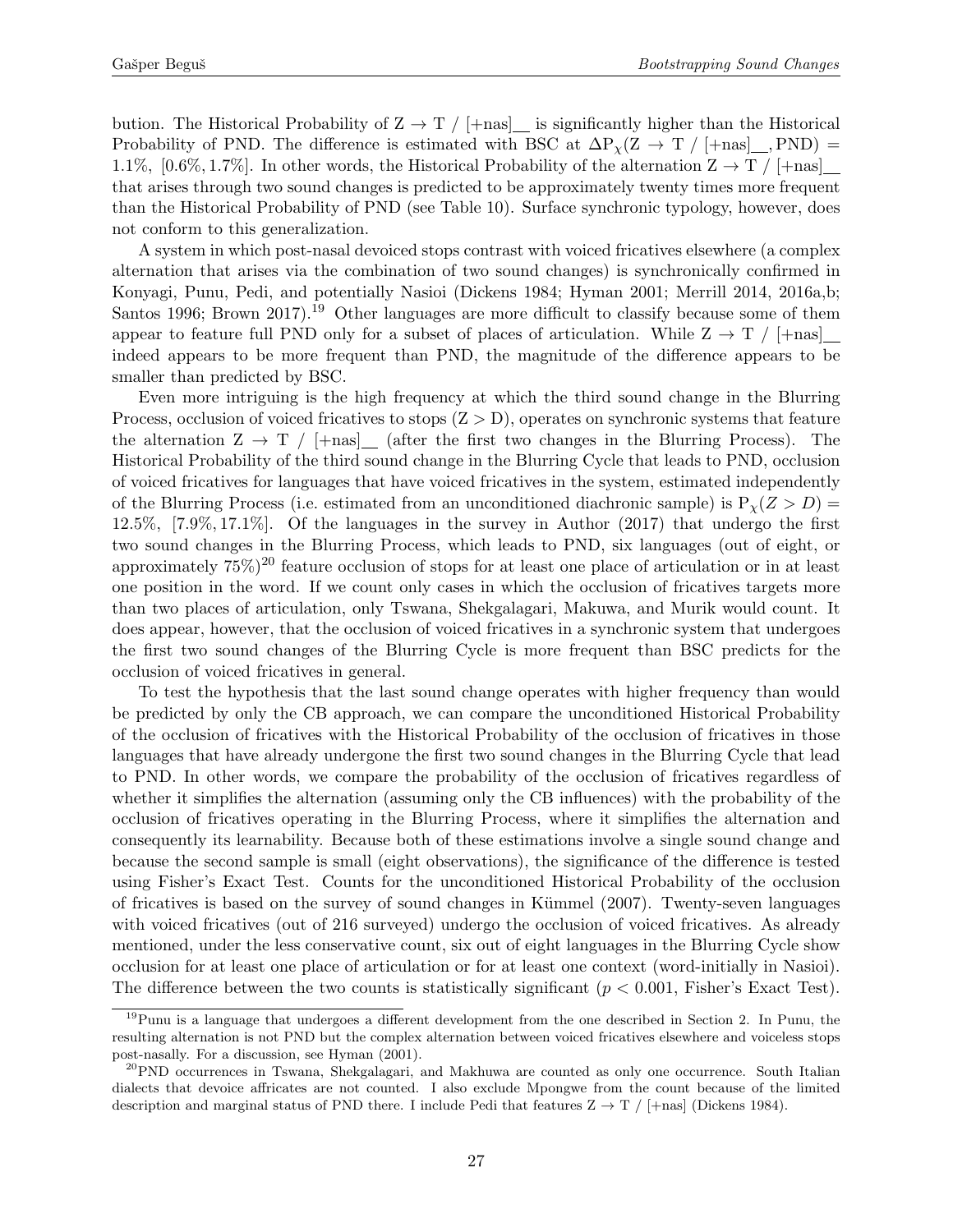This means that the last sound change in the Blurring Process that decreases the complexity of the resulting alternation operates at significantly higher rates than would be predicted if we only assumed CB influences.[21](#page-27-0)

This suggests that the high occurrence of the third sound change in the Blurring Process (in the case of PND, the occlusion of fricatives) is likely an influence of Complexity Bias within the AB approach. While AB likely does not crucially influence the probabilities of the first two sound changes in the Blurring Process because they increase complexity and therefore lower learnability, it is likely that the occurrence of the third sound change, and therefore the lower probability of the more complex unmotivated alternation, is influenced precisely by Complexity Bias.

Mismatches in predictions between the AB and CB approaches identified by BSC can thus shed new light on the discussion of AB vs. CB influences on typology. Based on the comparison of estimated Historical Probabilities with the observed synchronic typology, this paper suggests that the typological rarity of unnatural alternations targeting the feature  $[\pm \text{voice}]$  likely results from CB (Figure [3\)](#page-22-0). On the other hand, the typological rarity of complex processes and the higher rate of sound changes that simplify an alternation is likely influenced by AB (Table [10\)](#page-25-0).

These results have immediate theoretical consequences. One of the advantages of the Optimality Theory family of approaches to phonology (Prince and Smolensky 1993/2004) is the derivation of the so-called factorial typology, with which the theory predicts possible processes and rules out impossible ones. This paper suggests that some alternations are not impossible, but are simply unattested due to the CB factor. Further, the BSC model suggests that some alternations are rare not due to any grammatical constraints, but because they have no phonetic precursors and because a number of sound changes, each with some probability, need to operate to produce those processes (the MSCR). In fact, when the learnability of the unnatural alternations PND, IVD, and FV was tested against their natural counterparts, no significant differences were observed, suggesting that there are no universal synchronic grammatical constraints against these processes. On the other hand, this paper also shows that some typological observations, such as the avoidance of complex alternations, cannot be explained only within the CB approach and that these preferences should indeed be encoded in synchronic grammar. Applying the BSC technique on further natural and unnatural alternations combined with experimental work should yield further results informative for phonological theory. Finally, the BSC technique provides a quantitative input that can be used in theoretical models to combine the AB influences with the CB factor (see Author 2017b).

# 6 Conclusion

This paper proposes a technique for estimating channel bias influences on phonological typology called Bootstrapping Sound Changes. The BSC technique estimates Historical Probabilities of alternations that are based on two diachronic factors: the number of sound changes required for an alternation to arise (the MSCR) and their respective probabilities. The paper provides a detailed description of the statistical model and discusses its assumptions, properties of the sample, and implementation. This paper also includes functions in the statistical software R (R Core Team 2016) for performing the BSC analysis.

Several applications of the BSC technique are presented. The BSC technique (i) estimates the Historical Probability of any synchronic alternation, both attested and unattested, (ii) compares the Historical Probabilities of two alternations and performs inferential tests on the comparison, and (iii) compares the Historical Probabilities to independently observed synchronic typology to

<span id="page-27-0"></span> $21$ This is exactly the opposite of what is proposed by Kiparsky (2008), who claims that the sound change that would result in an unnatural alternation would get blocked by the grammar.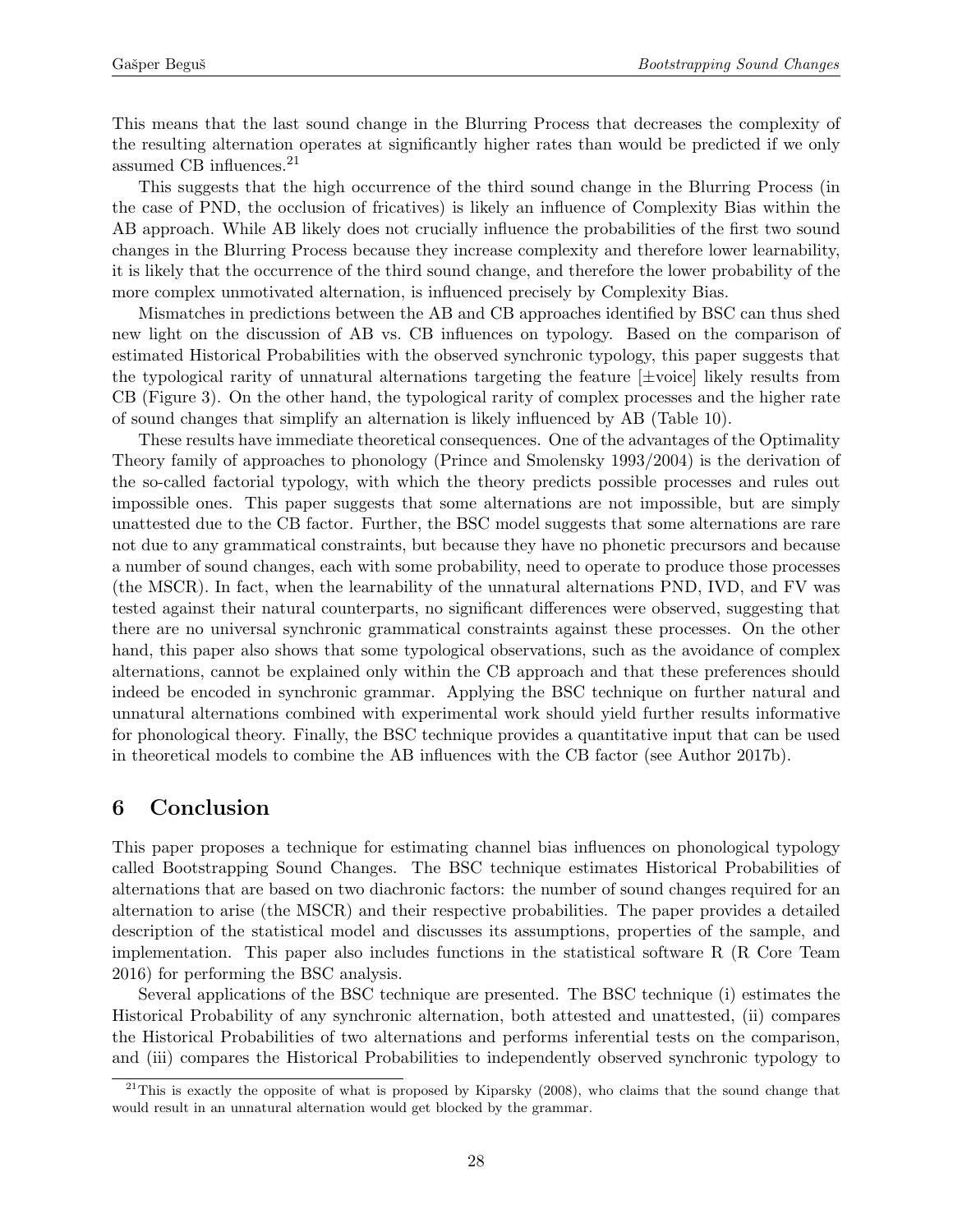evaluate the CB influences on typology. Finally, the BSC technique identifies mismatches in predictions between the AB and CB approaches, which yields new insights into the discussion of different influences on phonological typology.

The Historical Probabilities of three natural-unnatural alternation pairs that target the feature [±voice] are estimated using the BSC technique. First, it is shown that BSC predicts the observed typology with relatively high accuracy — to the degree that at least  $95\%$  BC<sub>a</sub> confidence intervals overlap for all alternations. This is especially relevant for explaining typological differences between natural and unnatural alternations, which pose a problem for the AB approach to typology — three previous studies that tested the learnability of these natural-unnatural alternation pairs found no significant differences. No other proposal known to the author predicts with significance that unnatural alternations will be substantially less frequent than natural alternations and at the same time predicts that some unnatural alternations (such as FV) will be significantly less frequent than others (such as PND), a situation that is substantiated by the independently observed typology. In other words, the BSC technique derives the observed typology relatively accurately not only for the natural-unnatural alternation pairs, but also within the unnatural group.

As already mentioned, BSC also identifies crucial mismatches in predictions between the AB and CB approaches to typology. Both AB and CB approaches predict that complex alternations will be less frequent than simple alternations, but within the CB approach this prediction can be violated in the case of unnatural vs. unmotivated alternations. This paper shows that occlusion of voiced fricatives operates significantly more frequently as the last sound change in the Blurring Process, where it simplifies an alternation, compared to its operation in an unconditioned sample (where no simplification occurs). In other words, the sound change that simplifies a complex alternation operates significantly more frequently than it would as predicted by only the CB approach, suggesting that the AB factor is responsible for the typological distribution.

The results suggest that the typological difference between natural and unnatural alternations targeting the feature  $[\pm \text{voice}]$  is primarily due to CB, but that the relatively low frequency of complex alternations and the higher rate of the operation of sound changes that simplify an alternation are due to AB.

These conclusions have direct theoretical implications. Synchronic grammar should ideally derive all observed patterns and at the same time exclude impossible processes. Typological observations often prompt adjustments in grammar design. The proposed framework suggests that some typological gaps are historical accidents that need not be encoded in synchronic grammars, and quantifies these gaps. Estimation of the CB and AB influences should thus be performed on further alternations in order to gain a better understanding of which observations result from constraints in synchronic grammar and which from diachronic development. The BSC model hopes to provide a step in this direction.

# References

Adelaar, Willem F. H. 1977. Tarma Quechua: Grammar, Texts, Dictionary. Lisse: The Peter de Ridder Press.

- Barnes, Jonathan. 2002. Positional neutralization: a phonologization approach to typological patterns. Ph.D. dissertation, University of California, Berkeley.
- Becker, Michael, Nihan Ketrez, and Andrew Nevins. 2011. The surfeit of the stimulus: Analytic biases filter lexical statistics in Turkish laryngeal alternations. Language 87(1): 84-125.
- Bell, Alan. 1970. A state-process approach to syllabicity and syllabic structure. Ph.D. Dissertation, Stanford University.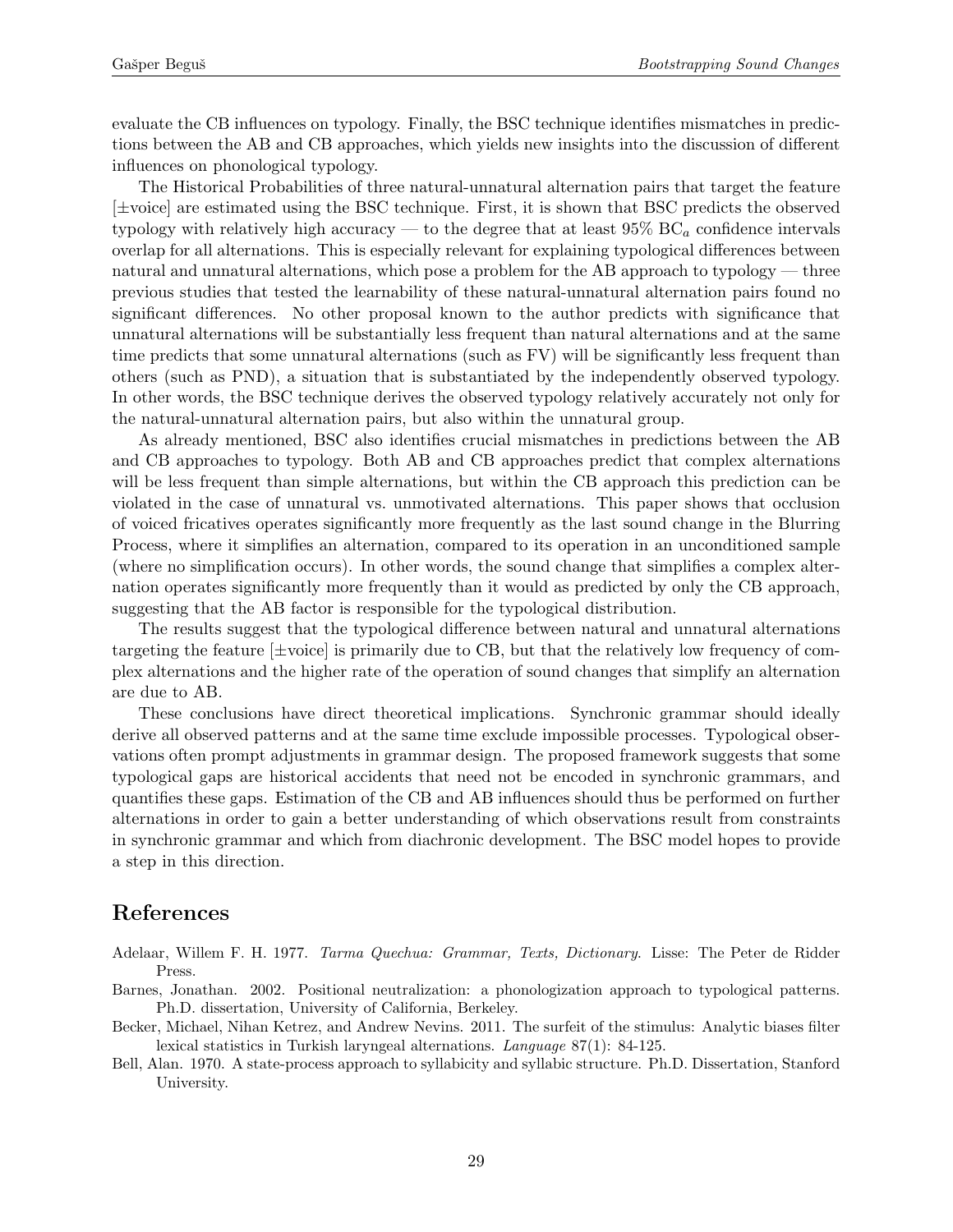- Bell, Alan. 1971. Some patterns of the occurrence and formation of syllabic structure. Working Papers on Language Universals 6: 23-138.
- Blevins, Juliette. 2004. Evolutionary Phonology. Cambridge: Cambridge University Press.
- Blevins, Juliette. 2006. A theoretical synopsis of Evolutionary Phonology. Theoretical Linguistics 32: 117-165.
- Blevins, Juliette. 2007. The importance of typology in explaining recurrent sound patterns. Linguistic Typology 11:107-113.
- Blevins, Juliette. 2008a. Natural and unnatural sound patterns: a pocket field guide. In Naturalness and Iconicity in Language, edited by Klaas Willems and Ludovic De Cuypere. 121-148. Amsterdam: Benjamins.
- Blevins, Juliette. 2008b. Consonant epenthesis: natural and unnatural histories. In Language Universals and Language Change, edited by Jeff Good. 79-107. Oxford: Oxford University Press.
- Blevins, Juliette. 2013. Evolutionary Phonology: A holistic approach to sound change typology. In Handbook of Historical Phonology, edited by Patrick Honeybone and Joseph Salmons. Oxford: Oxford University Press.
- Bloyd, Tobias. 2015. Toward a Phonological Reconstruction of Proto-Sula. University of Hawai'i at Mānoa: Working Papers in Linguistics 46(8): 1-23.
- Bloyd, Tobias. 2017. Synchronic intervocalic fortition in Sula: a counter-universal. Talk at the 91st Annual Meeting of the Linguistic Society of America, January 5-8, 2017, Austin, TX.
- Blust, Robert. 2005. Must sound change be linguistically motivated? Diachronica 22(2): 219-269.
- Blust, Robert. 2013. The Austronesian Languages. Canberra: Asia-Pacific Linguistics.
- Bouchard-Côté, Alexandre, David Hall, Thomas L. Griffiths, and Dan Klein. 2013. Automated reconstruction of ancient languages using probabilistic models of sound change. Proceedings of the National Academy of Sciences, 110(11): 4224-4229.
- Broselow, 2018. Laryngeal contrasts in second language phonology. In Phonological typology, edited by Larry M. Hyman and Frans Plank. 312-340. Berlin: De Gruyter.
- Brown, Jason. 2017. Postnasal devoicing in Nasioi. Oceanic Linguistics 56(1): 267-277.
- Buckley, Eugene. 2000. On the naturalness of unnatural rules. In Proceedings from the Second Workshop on American Indigenous Languages. UCSB Working Papers in Linguistics 9: 1-14.
- Bybee, Joan. 2002. Word frequency and context of use in the lexical diffusion of phonetically conditioned sound change. Language Variation and Change 14: 261-290.
- Canty, Angelo and Brian Ripley. 2016. boot: Bootstrap R (S-Plus) Functions. R package version 1.3-18.
- Carpenter, Angela C. 2006. Acquisition of a natural versus an unnatural stress system. Ph. D. Dissertation, University of Massachusetts, Amherst.
- Carpenter, Angela C. 2010. A naturalness bias in learning stress. Phonology 27(3): 345-392.
- Cathcart, Chundra A. 2015. A probabilistic model of Evolutionary Phonology. Proceedings of the Forty-Fifth Annual Meeting of the North East Linguistic Society. Vol. 1, edited by Thuy Bui and Deniz Ozyıldız. 145-150. Amherst, MA: GLSA.
- Chen, Matthew Y. 1974. Natural phonology from the diachronic vantage point. In Papers from the Parasession on Natural Phonology, edited by A. Bruck, R. A. Fox, and M. W. LaGaly. 21-29. Chicago, IL: Chicago Linguistic Society.
- Clark, Eve V., and Melissa Bowerman. 1986. On the acquisition of final voiced stops. In The Fergusonian Impact: In Honor of Charles A. Ferguson on the Occasion of his 65th Birthday., edited by J. A. Fishman. 51-68. Volume 1: From Phonology to Society. Berlin: De Gruyter.
- Coetzee, Andries W. and Rigardt Pretorius. 2010. Phonetically grounded phonology and sound change: The case of Tswana labial plosives. Journal of Phonetics 38: 404-421.
- Davison, A. C. and D. V. Hinkley. 1997. Bootstrap Methods and Their Applications. Cambridge: Cambridge University Press.
- de Lacy, Paul and John Kingston. 2013. Synchronic explanation. Natural Language and Linguistic Theory. 31(2): 287-355.
- Dickens, Patrick J. 1984. The history of so-called strengthening in Tswana. Journal of African Languages and Linguistics 6:97-125.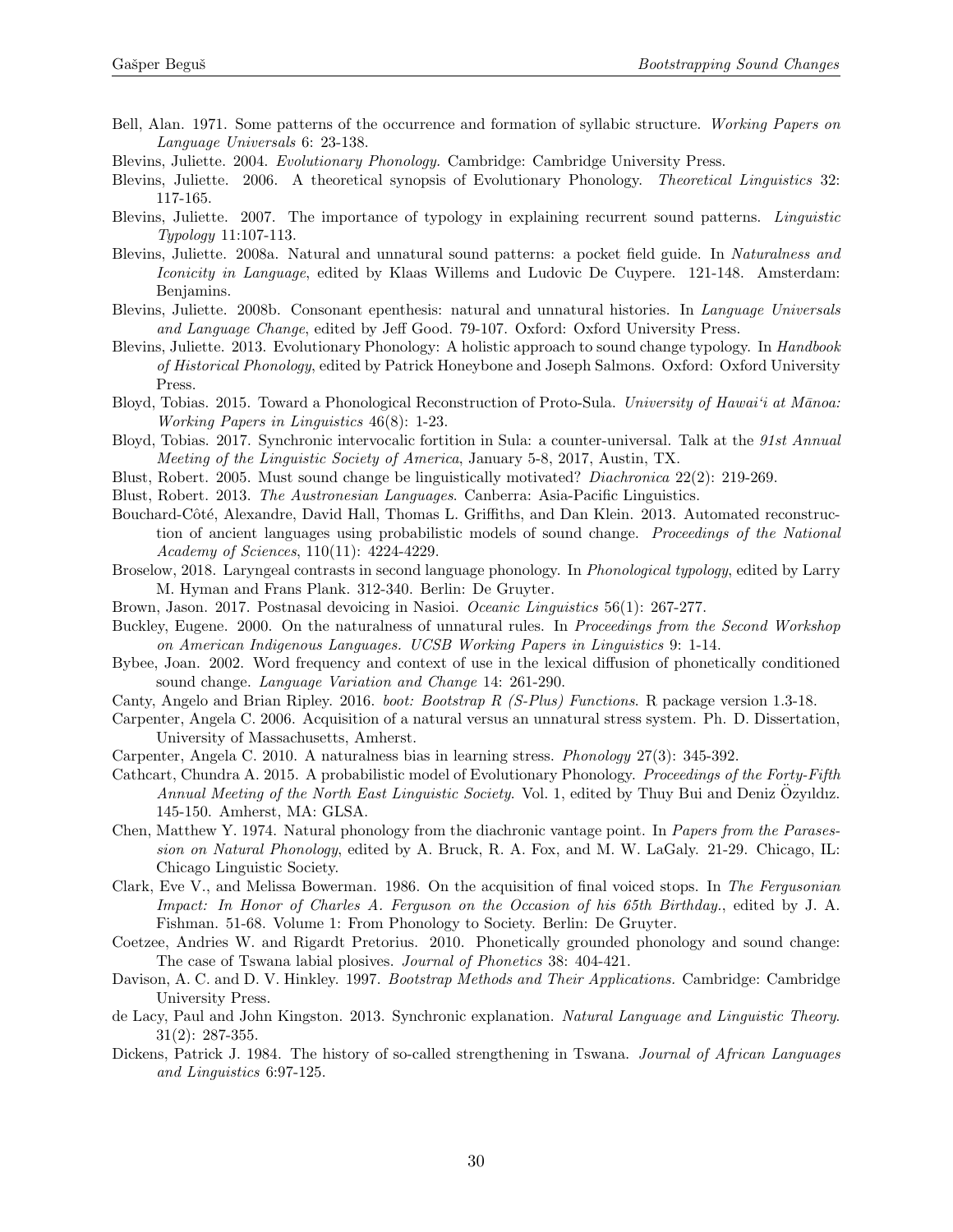- Do, Youngah, Elizabeth Zsiga, and Jonathan Havenhill. 2016. Naturalness and frequency in implicit phonological learning. Talk presented at the 90th Annual Meeting of the Linguistic Society of America, Washington, DC, January 7-10, 2016.
- Donegan, Patricia J. and David Stampe. 1979. The study of Natural Phonology. In Current Approaches to Phonological Theory, edited by Daniel Dinnsen. 126-173. Bloomington: Indiana University Press.
- Efron, Bradley. 1979. Bootstrap methods: Another look at the jackknife. The Annals of Statistics 7(1): 1-26.
- Efron, Bradley. 1987. Better bootstrap confidence intervals. Journal of the American Statistical Association 82(397): 171–185. doi:10.2307/2289144.
- Garrett, Andrew. 2014. Sound change. In The Routledge Handbook of Historical Linguistics, edited by Claire Bowern and Bethwyn Evans. 227-248. New York: Routledge.
- Garrett, Andrew and Keith Johnson. 2013. Phonetic bias in sound change. In *Origins of Sound Change*: Approaches to Phonologization, edited by Alan C. L. Yu. 51-97. Oxford: Oxford University Press.
- Glewwe, Eleanor. 2017. Substantive bias in phonotactic learning: Positional extension of an obstruent voicing contrast. Talk presented at the 53rd meeting of Chicago Linguistic Society, Chicago, IL, May 25-27, 2017.
- Glewwe, Eleanor, Jesse Zymet, Jacob Adams, Rachel Jacobson, Anthony Yates, Ann Zeng, Robert Daland. 2018. Substantive bias and word-final voiced obstruents: an artificial grammar learning study. Paper presented at the 92nd Annual Meeting of the Linguistic Society of America. Salt Lake City, UT, January 4-7, 2018.
- Greenberg, Joseph H. 1965. Some generalizations concerning initial and final consonant sequences. Linguistics 18: 5-34.
- Greenberg, Joseph H. 1978. Diachrony, synchrony, and language universals. In Universals of Human Language, edited by Joseph H. Greenberg. Volume I: Method & Theory. 61-92. Stanford, CA: Stanford University Press.
- Greenwood, Anna. 2016. An experimental investigation of phonetic naturalness. Ph.D. Dissertation, University of California, Santa Cruz.
- Gurevich, Naomi. 2004. Lenition and contrast: The functional consequences of certain phonetically conditioned sound changes. New York: Routledge.
- Hamed, Mahé B. and Sébastien Flavier. 2009. UNIDIA: A database for deriving diachronic universals. In Historical Linguistics 2007: Selected Papers from the 18th International Conference on Historical Linguistics, Montreal, 6–11 August 2007, edited by Monique Dufresne, Fernande Dupuis, and Etleva Vocaj. 259-268. Amsterdam: John Benjamins.
- Hansson, Gunnar. 2008. Diachronic explanations of sound patterns. Language and Linguistics Compass 2:859-893.
- Haspelmath, Martin. 1993. Lezgian grammar. Berlin: Mouton de Gruyter.
- Hay, Jennifer B., Janet B. Pierrehumbert, Abby J. Walker, and Patrick LaShell. 2015. Tracking word frequency effects through 130 years of sound change. Cognition 139: 83-91.
- Hayes, Bruce. 1999. Phonetically-driven phonology: The role of Optimality Theory and inductive grounding. In Functionalism and Formalism in Linguistics, Volume I: General Papers, edited by Michael Darnell, Edith Moravscik, Michael Noonan, Frederick Newmeyer, and Kathleen Wheatly. 243-285. Amsterdam: John Benjamins.
- Hayes, Bruce. 2004. Phonological acquisition in Optimality Theory: The early stages. In Constraints in Phonological Acquisition, edited by R. Kager, J. Pater and W. Zonneveld. 153-208. Cambridge: Cambridge University Press.
- Hayes, Bruce and James White. 2013. Phonological naturalness and phonotactic learning. Linguistic Inquiry  $44(1): 45-75.$
- Hayes, Bruce, Péter Siptár, Kie Zuraw, and Zsuzsa Londe 2009. Natural and unnatural constraints in Hungarian vowel harmony. Language 85(4): 822-863.
- Hayes, Bruce, and Tanya Stivers. 2000. Postnasal Voicing. Ms. Available May 9, 2018 at: [http://](http://linguistics.ucla.edu/people/hayes/Phonet/NCPhonet.pdf) [linguistics.ucla.edu/people/hayes/Phonet/NCPhonet.pdf](http://linguistics.ucla.edu/people/hayes/Phonet/NCPhonet.pdf)
- Hruschka, Daniel J., Simon Branford, Eric D. Smith, Jon Wilkins, Andrew Meade, Mark Pagel, and Tanmoy Bhattacharya. 2015. Detecting regular sound changes in linguistics as events of concerted evolution. Current Biology 25(1): 1-9.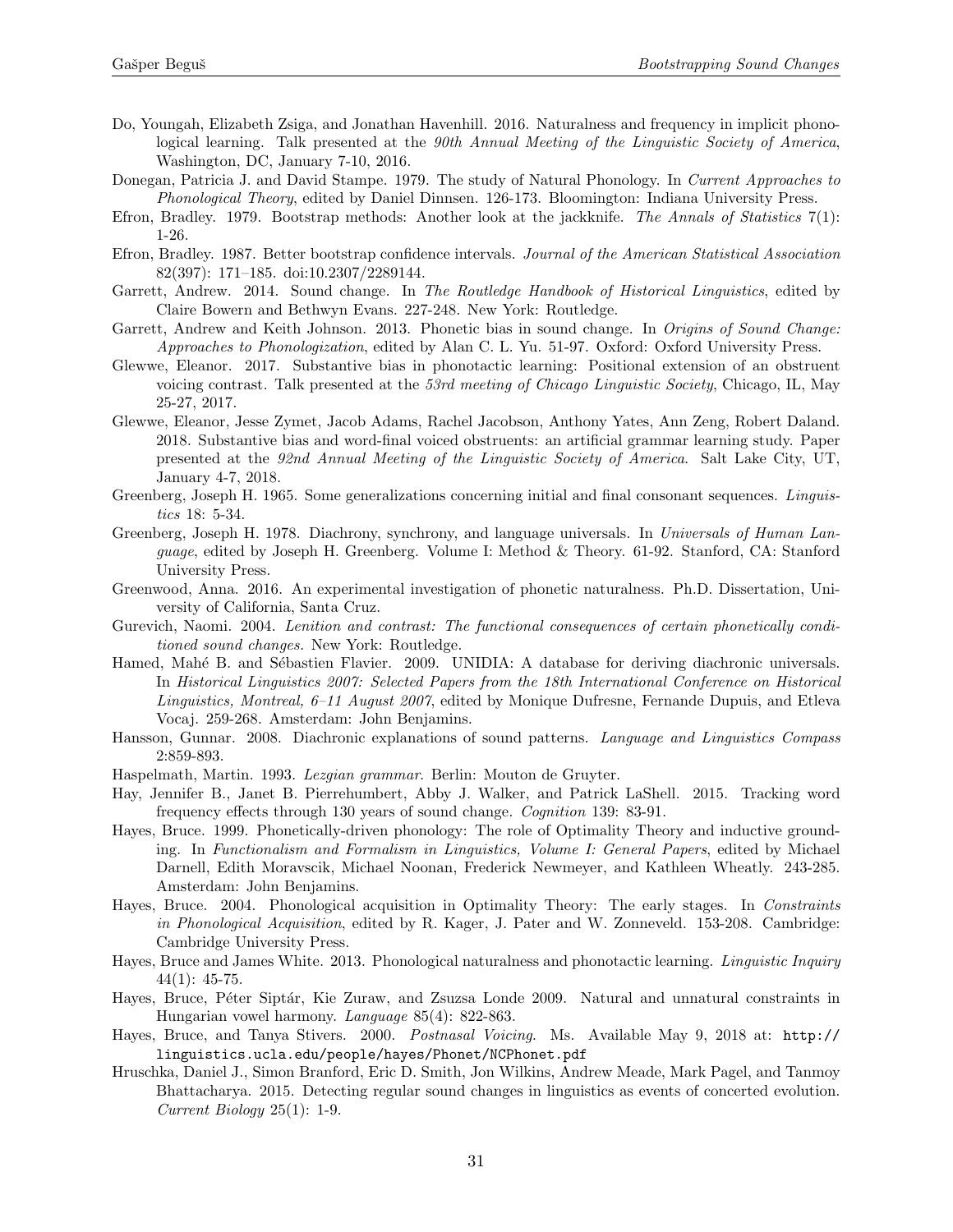Hyman, Larry M. 1975. Phonology: Theory and Analysis. New York: Holt, Rinehart & Winston.

- Hyman, Larry M. 2001. The limits of phonetic determinism in phonology: \*NC revisited. In The Role of Speech Perception in Phonology, edited by Elizabeth Hume and Keith Johnson. 141–186. San Diego, CA: Academic Press.
- Hyman, Larry M. 2013. Enlarging the scope of phonologization. In Origins of Sound Change: Approaches to Phonologization, edited by Alan C. L. Yu. 3-28. Oxford: Oxford University Press.
- Iverson, Gregory K. and Joseph C. Salmons. 2011. Final devoicing and final laryngeal neutralization. In The Blackwell Companion to Phonology: Suprasegmental and Prosodic Phonology. Volume 2, edited by Marc van Oostendorp, Colin J. Ewen, Elizabeth Hume and Keren Rice. 1622-1643. Malden: Wiley-Blackwell.
- Janson, Tore. 1991/1992. Southern Bantu and Makua. Sprache und Geschichte in Afrika 12/13: 1-44.
- Janssens, Baudouin. 1993. Doubles réflexes consonantiques: quatre études sur le bantou de zone A (bubi, nen, bafia, ewondo). Ph.D. Dissertation, Université libre de Bruxelles, Faculté de Philosophie et Lettres, Bruxelles.
- Kapatsinski, Vsevolod. 2011. Modularity in the channel: The link between separability of features and learnability of dependencies between them. In Proceedings of the XVIIth International Congress of Phonetic Sciences, edited by W. S. Lee and E. Zee. 1022-1025. Hong Kong.
- Kaplan, Abby. 2010. Phonology shaped by phonetics: The case of intervocalic lenition. Ph.D. Dissertation, University of California, Santa Cruz.
- Kiparsky, Paul. 1995. The phonological basis of sound change. In Handbook of Phonological Theory, edited by John Goldsmith. 640-670. Oxford: Blackwell, 1995.
- Kiparsky, Paul. 2006. Amphichronic program vs. Evolutionary Phonology. Theoretical Linguistics 32(2): 217-236.
- Kiparsky, Paul. 2008. Universals constrain change, change results in typological generalizations. In Linguistic universals and language change, edited by Jeff Good. 23-53. Oxford: Oxford University Press.
- Kirby, James and Morgan Sonderegger. 2013. A model of population dynamics applied to phonetic change. In Proceedings of the 35th Annual Conference of the Cognitive Science Society, edited by Markus Knauff, Michael Pauen, Natalie Sebanz, and Ipke Wachsmuth. 776-781. Austin, TX: Cognitive Science Society.
- Kirby, James and Morgan Sonderegger. 2015. Bias and population structure in the actuation of sound change. arXiv: 1507.04420.
- Kong, Eun Jong, Mary E. Beckman, and Jan Edwards. 2012. Voice onset time is necessary but not always sufficient to describe acquisition of voiced stops: The cases of Greek and Japanese. Journal of Phonetics 40(6): 725-744.
- Kümmel, Martin. 2007. Konsonantenwandel. Wiesbaden: Reichert.
- Kuo, Li-Jen. 2009. The role of natural class features in the acquisition of phonotactic regularities. Journal of psycholinguistic research 38(2): 129-150.
- Labov, William. 1994. Principles of Linguistic Change. Volumes 1 and 2. Oxford: Blackwell.
- Liljencrants, Johan and Björn Lindblom. 1972. Numerical simulation of vowel quality systems: The role of perceptual contrast. Language 48(4): 839-862.
- Lindblom, Björn. 1990. Explaining phonetic variation: A sketch of the H&H theory. In Speech Production and Speech Modelling, edited by William J. Hardcastle and Alain Marchai. 403-439. Dordrecht: Kluwer.
- Lindblom, Björn. 1986. Phonetic universals in vowel systems. In Experimental Phonology, edited by John J. Ohala and Jeri J. Jaeger. 13-44. Orlando: Academic Press.
- Lipp, Rainer. 2016. Final stops in Indo-European: their phonological classification as a key to the Proto-Indo-European root structure constraint. Slovo a slovesnost 77: 251-299.
- Locke, John. 1983. Phonological Acquisition and Change. New York: Academic Press.
- Merrill, John. 2014. A historical account of the Fula and Sereer consonant mutation and noun class systems. Ms., University of California, Berkeley.
- Merrill, John. 2016a. Consonant mutation and initial prominence: The historical loss of lexical contrastiveness. Talk presented at the 90th Annual Meeting of the Linguistic Society of America, Washington, DC, January 7-10, 2016.
- Merrill, John. 2016b. Konyagi post-nasal devoicing? Ms., University of California, Berkeley.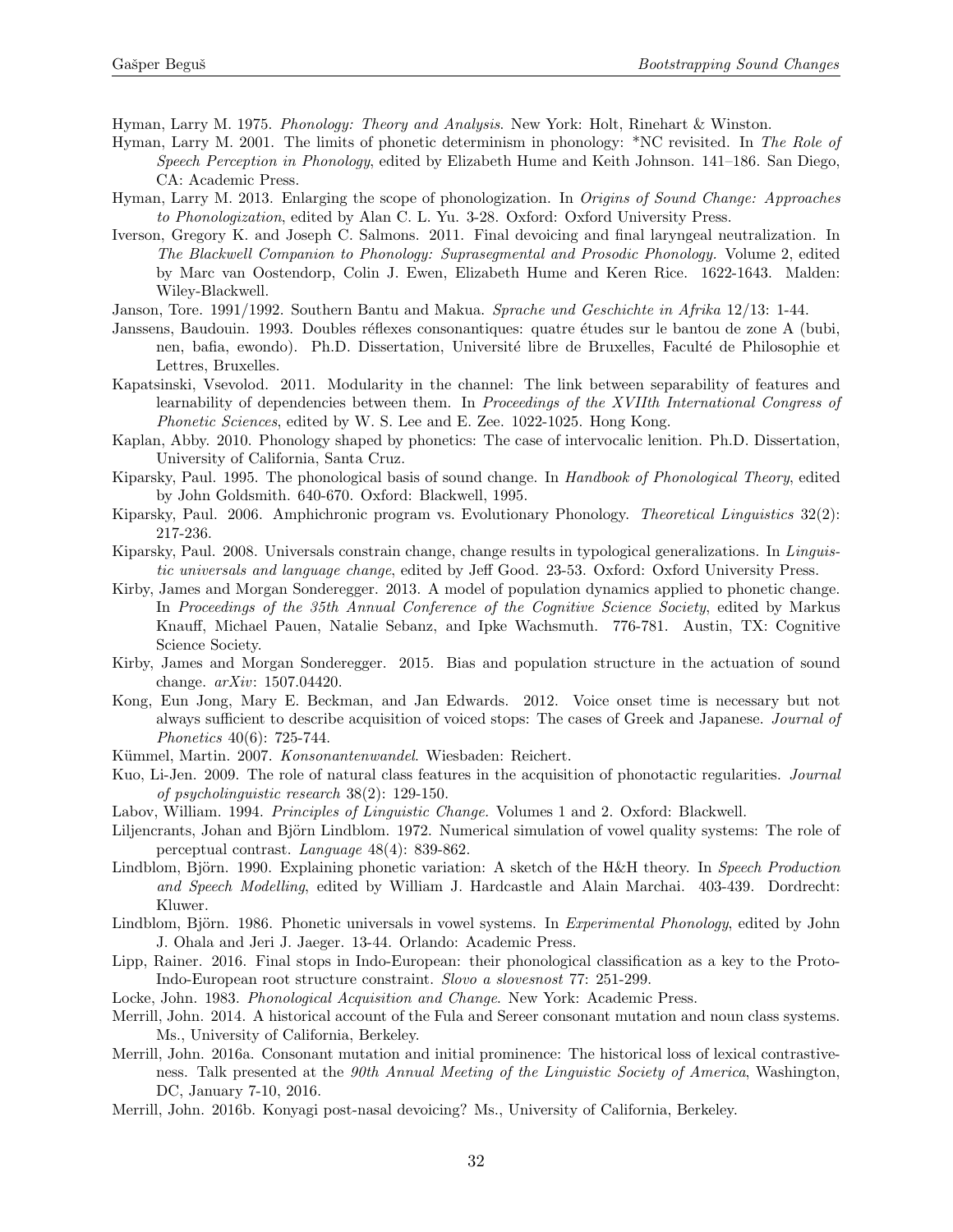- Moran, Steven, Daniel McCloy, and Richard Wright. 2014. PHOIBLE Online. Leipzig: Max Planck Institute for Evolutionary Anthropology. Available online at <phoible.org> on May 6, 2018.
- Moreton, Elliott. 2008. Analytic bias and phonological typology. Phonology 25(1): 83–127.
	- IMoreton, Elliott. 2012. Inter- and intra-dimensional dependencies in implicit phonotactic learning. Journal of Memory and Language 67(1): 165-183.
- Moreton, Elliott, and Joe Pater 2012a. Structure and substance in artificial-phonology learning. Part I, Structure. Language and Linguistics Compass 6 (11): 686-701.
- Moreton, Elliott, and Joe Pater 2012b. Structure and substance in artificial-phonology learning. Part II, Substance. Language and Linguistics Compass 6 (11): 702-718.
- Morley, Rebecca L. 2012. The emergence of epenthesis: An incremental model of grammar change. *Language* Dynamics and Change 2: 59-97.
- Morley, Rebecca L. 2015. Can phonological universals be emergent? Modeling the space of sound change, lexical distribution, and hypothesis selection. Language 91(2): e40-e70.
- Mouguiama-Daouda, P. 1990. Esquisse d'une phonologie diachronique du Mpongwe. Pholia 5: 121-146.
- Myers, Scott. 2002. Gaps in factorial typology: the case of voicing in consonant clusters. Ms., University of Texas, Austin. ROA.
- Ohala, John J. 1981. The listener as a source of sound change. In Papers from the Parasession on Language and Behavior, edited by Carrie S. Masek, Robert A. Hendrick, and Mary Frances Miller. 178–203. Chicago: Chicago Linguistic Society.
- Ohala, John J. 1983. The origin of sound patterns in vocal tract constraints. In The Production of Speech, edited by Peter F. MacNeilage. 189-216. New York: Springer.
- Ohala, John J. 1993. The phonetics of sound change. In Historical Linguistics: Problems and Perspectives, edited by Charles Jones. 237-278. London: Longman.
- Ohala, John J. 2011. Accommodation to the aerodynamic voicing constraint and its phonological relevance. In Proceedings of the 17th International Congress of Phonetic Sciences. 64-67.
- Pater, Joe and Anne-Michelle Tessier. 2006. L1 phonotactic knowledge and the L2 acquisition of alternations. In Inquiries in Linguistic Development: In honor of Lydia White, edited by Roumyana Slabakova, Silvina A. Montrul and Philippe Prévost. 115-131. Amsterdam: John Benjamins.
- Picard, Marc. 1994. Principles and Methods in Historical Phonology: From Proto-Algonkian to Arapaho. Montreal: McGill-Queen's University Press.
- Prince, Alan. and Paul Smolensky. 1993/2004. Optimality Theory: Constraint Interaction in Generative Grammar. Malden, MA: Blackwell. First published in 1993, Tech. Rep. 2, Rutgers University Center for Cognitive Science.
- Pycha, Anne, Pawel Nowak, Eurie Shin, and Ryan Shosted. 2003. Phonological rule-learing and its implications for a theory of vowel harmony. In Proceedings of the 22nd West Coast Conference on Formal Linguistics, edited by Gina Garding and Mimu Tsujimura. 101-114. Somerville, MA: Cascadilla Press.
- R Core Team 2016. R: A Language and Environment for Statistical Computing. R Foundation for Statistical Computing, Vienna, Austria. URL https://www.R-project.org/.
- Rafferty Anna N., Thomas L. Griffiths, and Marc Ettlinger. 2013. Greater learnability is not sufficient to produce cultural universals. Cognition 129(1): 70-87.
- Rohlfs, Gerhard. 1949. Lautlehre. Vol. 1 of Historische Grammatik der Italienischen Sprache und ihrer Mundarten. Bern: Francke.
- Rood, David. 2016. The phonology of Lakota voiced stops. In Advances in the Study of Siouan Languages and Linguistics, edited by Catherine Rudin and Bryan J. Gordon. 233-255. Berlin: Language Science Press.
- Ryan, Kevin. To appear. Prosodic weight: categories and continua. Oxford University Press.
- Santos, Rosine. 1996. Le Mey: langue ouest-atlantique de Guinée. Paris: Université Paris III.
- Seidl, Amanda, Eugene Buckley, and Alejandrina Cristià. 2007. Complexity trumps naturalness. Talk presented at the 81st Annual Meeting of the Linguistic Society of America, Anaheim, CA, January 4-7, 2007.
- Skoruppa, Katrin and Sharon Peperkamp. 2011. Adaptation to novel accents: feature-based learning of context-sensitive phonological regularities. Cognitive Science 35: 348-366.
- Solé, Maria-Josep, Larry M. Hyman, and Kemmonye C. Monaka. 2010. More on post-nasal devoicing: The case of Shekgalagari. Journal of Phonetics 38(4): 299-319.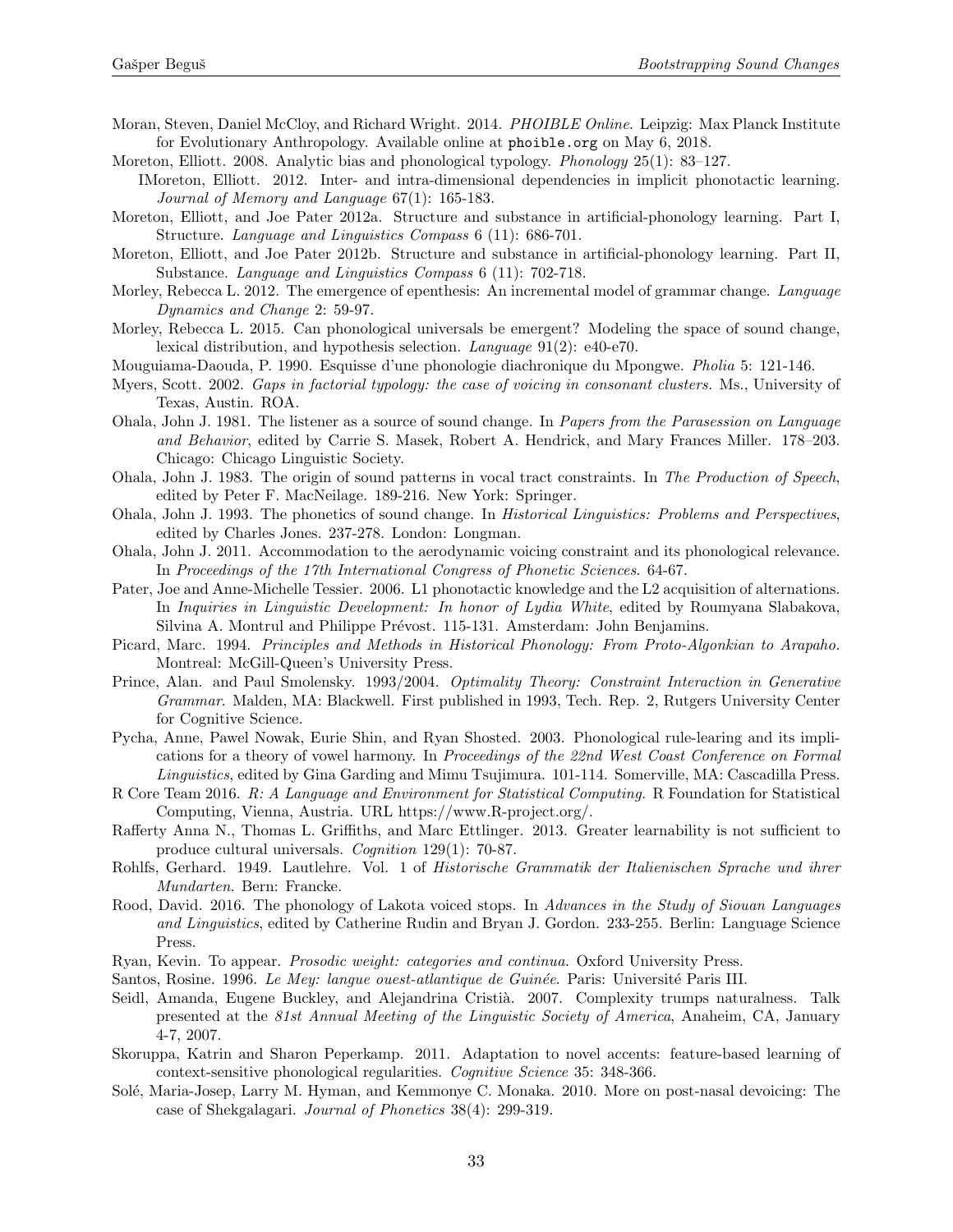Tesar, Bruce and Paul Smolensky. 2000. Learnability in Optimality Theory. Cambridge, MA: MIT Press.

- Wedel, Andrew. 2012. Lexical contrast maintenance and the organization of sublexical contrast systems. Language and Cognition 4(4): 319-355.
- Wedel, Andrew, Abby Kaplan, and Scott Jackson. 2013. High functional load inhibits phonological contrast loss: A corpus study. Cognition 128(2): 179-186,
- Westbury, John R. and Patricia A. Keating 1986. On the naturalness of stop consonant voicing. *Journal of* Linguistics 22(1): 145-166.
- White, James. 2017. Accounting for the learnability of saltation in phonological theory: A maximum entropy model with a P-map bias. Language 93(1): 1-36.
- Wilson, Colin. 2006. Learning Phonology with Substantive Bias: An Experimental and Computational Study of Velar Palatalization. Cognitive Science 30: 945-982.
- Xromov, Al'bert. 1972. Jagnobskij jazyk. Moscow: Nauka.
- Yu, Alan C. L. 2004. Explaining final obstruent voicing in Lezgian: Phonetics and history. Language 80: 73–97.
- Yu, Alan C. L. 2011. On measuring phonetic precursor robustness: a response to Moreton. *Phonology* 28(3): 491-518.
- Yu, Alan C. L. 2013. Individual differences in socio- cognitive processing and sound change. In Origins of Sound Change: Approaches to Phonologization, edited by Alan C. L. Yu. 201-227. Oxford: Oxford University Press.
- Zuraw, Kie. 2007. The role of phonetic knowledge in phonological patterning: Corpus and survey evidence from Tagalog infixation. Language 83(2): 277-316.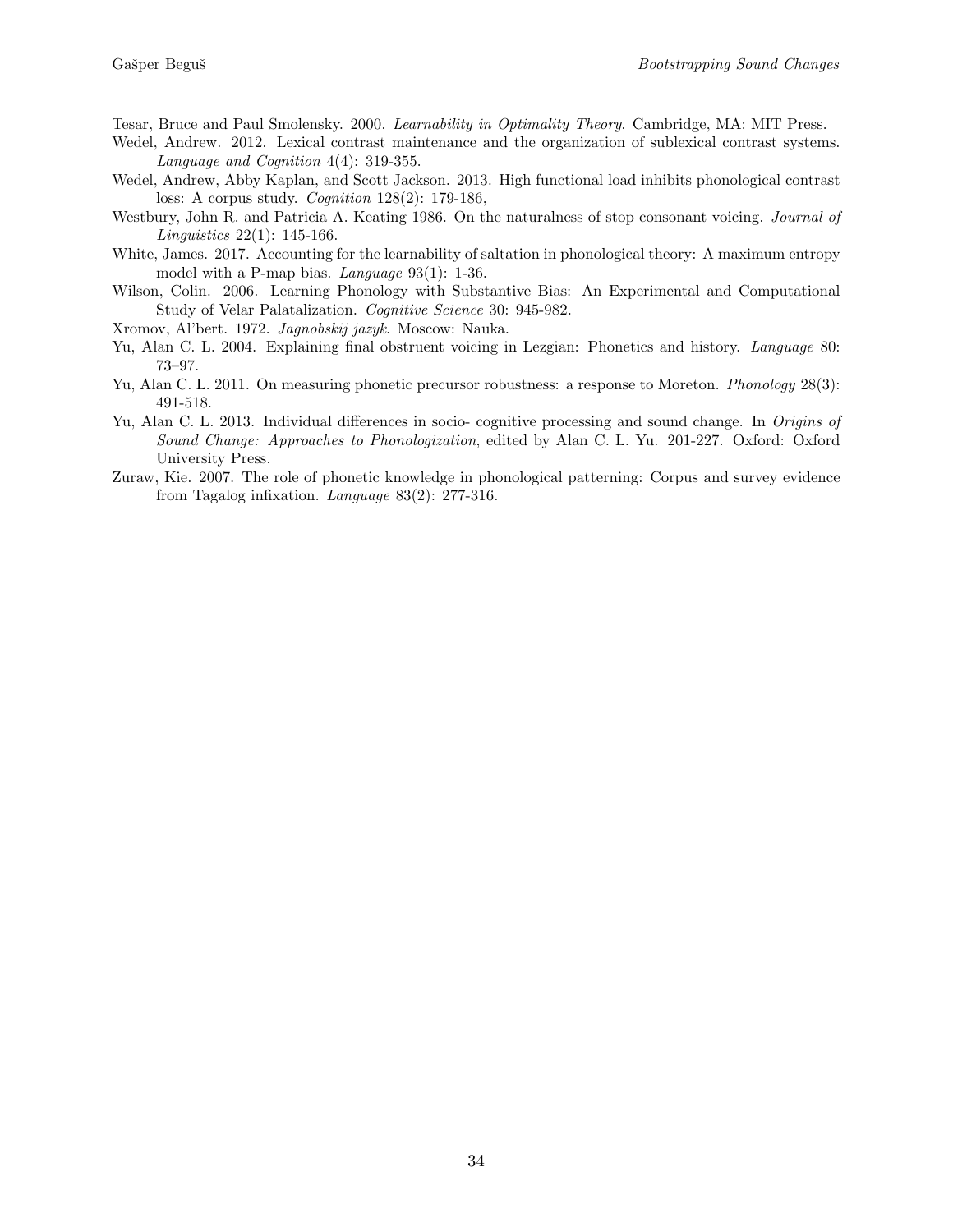# <span id="page-34-0"></span>A Supplementary materials

# <span id="page-34-1"></span> $A.1 \quad bsc()$

The function bsc() takes two vectors of equal length as arguments: a vector with counts of languages with a sound changes required for an alternation  $A_k$ , and a vector of languages surveyed for each sound change. The function internally transforms the vectors with counts into a binomial distribution of successes and failures for each sound change in the count. It returns R bootstrap replicates of the Historical Probability of  $A_1$ , computed according to [\(3\),](#page-9-0) [\(4\),](#page-9-1) [\(5\),](#page-10-0) and [\(6\).](#page-10-1) Stratified non-parametric bootstrapping is performed based on the boot package: the output of  $bsc()$  is an object of class "boot". The output of  $bsc()$  should be used as an argument of summary.bsc() (see [A.3\)](#page-36-0), which returns the observed  $P_x$  and 95% BC<sub>a</sub> CIs. Two optional arguments of  $bsc()$  are order (if True, Historical Probabilities are divided by n!) and R, which determines the number of bootstrap replicates.

```
1 bsc \le function (counts, surveyed, order = T, R = 10000) {
2 library (boot)
3 if ( length ( counts ) != length ( surveyed ) ) { stop
4 ("Vectors\text{unust}_\sqcup \text{be}_\sqcup \text{of}_\sqcup \text{equal}_\sqcup \text{length}.")
5 }
6 binom \leq unlist (mapply (c,7 lapply ( counts, function (x) rep (1, x)),
8 lapply (surveyed - counts, function (x) rep (0, x)), SIMPLIFY
                                 =F)
9 )
10 snumb <- paste ("s", 1: length (surveyed), sep="")
11 ident <- rep(snumb, surveyed)
12
13 scsample <- data.frame(binom, ident)
14
15 if ( order == TRUE) \{n \leq - \text{ factorial}(\text{length}(\text{counts}))\}16 if (order == FALSE) {n < -1}
17
18 bsc \le function (x, id) {
19 sc1 <- tapply (x[id,1], x[id,2], mean)
20 sc <- prod ( sc1 ) / n
21 return (sc)
22 }
23
24 boot scsample \leq boot (scsample, statistic = bsc, R, strata = scsample [, 2]
25 )
26 return ( boot . scsample )
27 }
28
29 # Example:30 pnd . counts <- c(97 , 18 , 27)
31 pnd . surveyed <- c(294 , 263 , 216)
32
33 pnd <- bsc (pnd. counts, pnd. surveyed)
34 summary . bsc ( pnd )
35
36 # Output :
37 ##BOOTSTRAPPING SOUND CHANGES
38 ##
39 ##Observed P = 0.04704 %
40 ##Estimated 95 % BCa CI = [ 0.0261 %, 0.0862 %]
```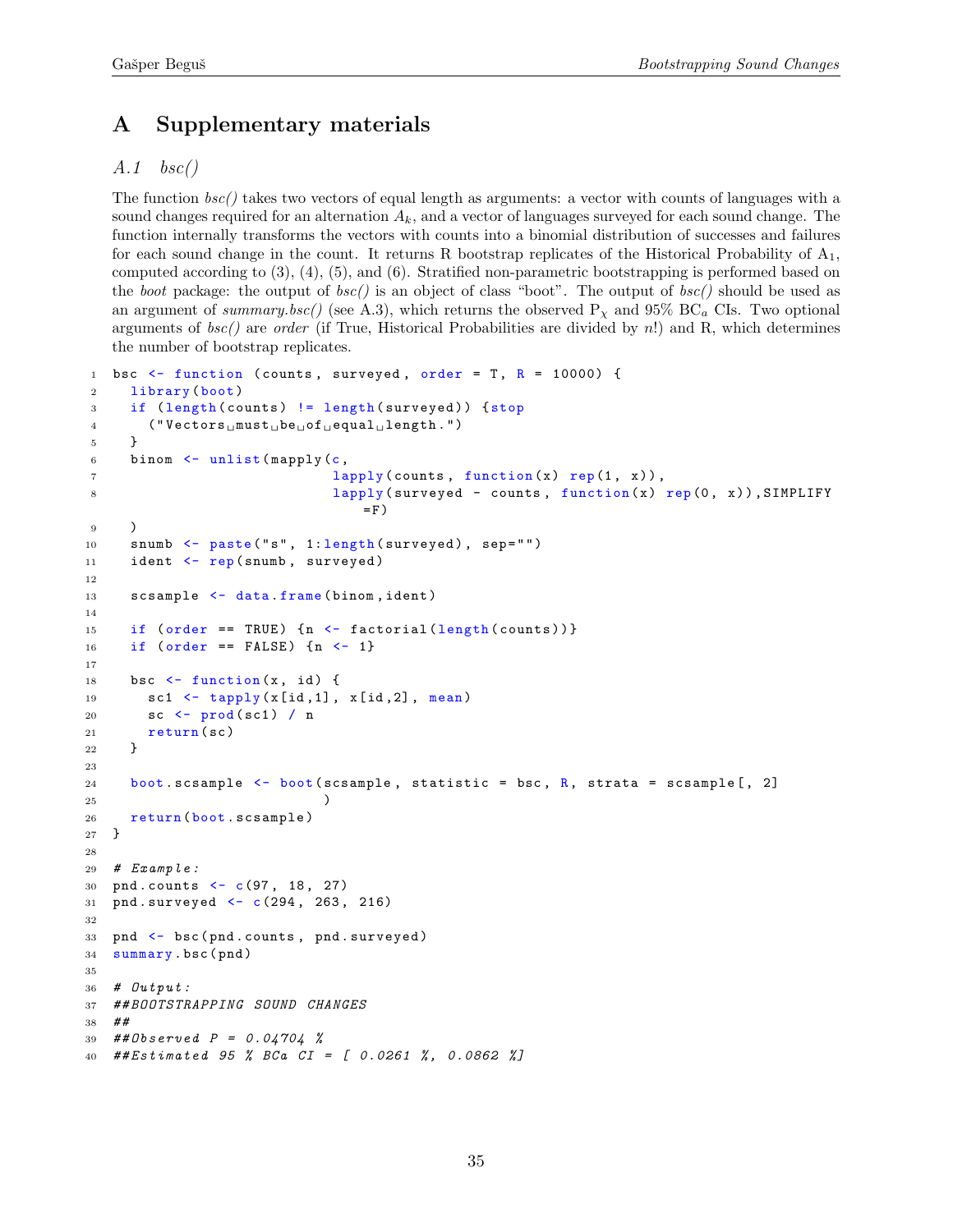### A.2 bsc2()

The function bsc2() compares the Historical Probabilities of two processes with BSC. It takes as an input the output of bsc() for the process in question. The function transforms the counts into a binomial distribution of successes and failures. It returns R bootstrap replicates of the difference in Historical Probability between the two alternations, computed according to [\(3\),](#page-9-0) [\(4\),](#page-9-1) [\(5\),](#page-10-0) [\(6\),](#page-10-1) and [\(7\).](#page-11-4) Stratified non-parametric bootstrapping is performed based on the boot package: the output of bsc2() is an object of class "boot". The output of  $bsc2()$  should be used as an argument of summary.bsc2() (see [A.4\)](#page-36-1), which returns the observed  $\Delta P_X$  and  $95\%$  BC<sub>a</sub> CIs for the difference. If  $95\%$  BC<sub>a</sub> CIs fall above or below zero, it spells out that the difference is significant, and that it is not otherwise. Two optional arguments of  $bsc()$  are order (if True, Historical Probabilities are divided by n!) and R, which determines the number of bootstrap replicates.

```
1 bsc2 \leftarrow function (bsc.alt1a, bsc.alt2a, order = T, R = 10000) {
2 library (boot)
3 bsc. alt1 \leftarrow bsc. alt1a$data
4 bsc.alt2 \leftarrow bsc.alt2a\frac{4}{3}data
5 bsc.alt1$ scid \leq "first"
6 bsc.alt2$scid \leftarrow "second"
7 bsc.diff.df <- rbind(bsc.alt1,bsc.alt2)
8 bsc.diff.df$comb <- as.factor(paste(bsc.diff.df$scid,bsc.diff.df$ident, sep = ""
         ) )
9
10 bsc.diff.df$ scid <- NULL
11 bsc.diff.df$ident <- NULL
12
13 if ( order == TRUE ) { n1 <- factorial (length (unique (bsc.alt1$ident)))
14 n2 <- factorial (length (unique (bsc.alt2$ident))) }
15 if (order == FALSE) { n1 <- 1
16 n2 <- 1}
17
18 1 \leftarrow length (unique (bsc. alt1$ident))
19 m <- length (unique (bsc.alt2$ident))
20
21 bsc.diff \leftarrow function (x, id) {
22 sc1 <- tapply (x[id, 1], x[id, 2], mean)
23 sca <- (prod(sc1[1:1]) / n1)
24 scb <- (prod(sc1[(1+1):(1+m)]) / n2)
25 SC \leq - sca - scb
26 return (sc)
27 }
28
29 boot diff \leq boot (bsc.diff df, statistic = bsc.diff, R, strata = bsc.diff.df[,
         2]
30 )
31 return ( boot . diff )
32 }
33
34 # Example:35 pnd. counts \leftarrow c(97, 18, 27)36 pnd . surveyed <- c (294 ,263 ,216)
37
38 fv . counts <- c (6 ,32 ,27)
39 fv . surveyed <- c (294 ,294 ,88)
40
41 pnd <- bsc (pnd. counts, pnd. surveyed)
42 fv \leftarrow bsc (fv. counts, fv. surveyed)
43
44 pndfv \leftarrow bsc2(pnd, fv)45 summary . bsc2 ( pndfv )
```